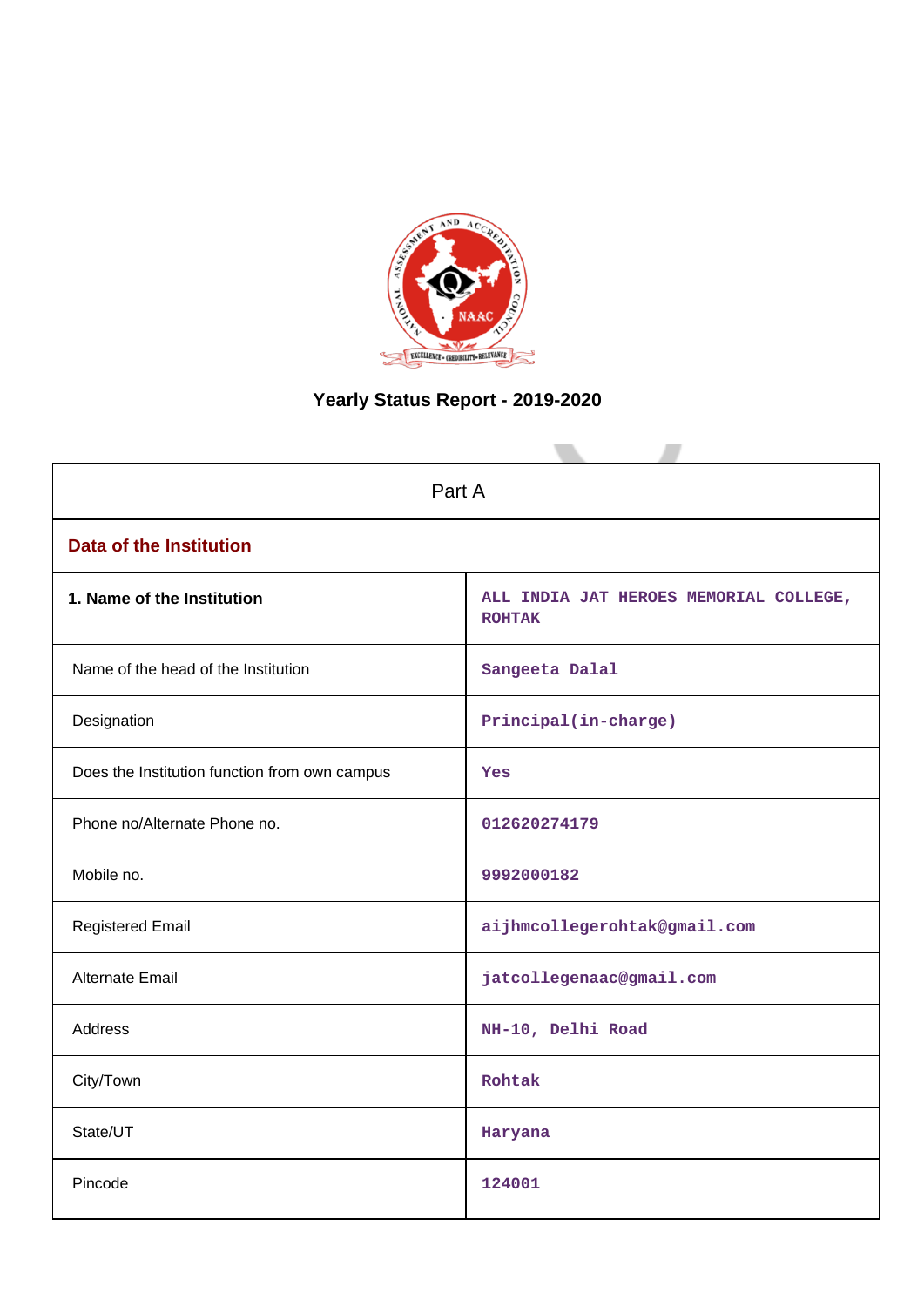| 2. Institutional Status                                                  |                                                                                  |
|--------------------------------------------------------------------------|----------------------------------------------------------------------------------|
| Affiliated / Constituent                                                 | Affiliated                                                                       |
| Type of Institution                                                      | Co-education                                                                     |
| Location                                                                 | Urban                                                                            |
| <b>Financial Status</b>                                                  | Self financed and grant-in-aid                                                   |
| Name of the IQAC co-ordinator/Director                                   | Dr. Dilbag Kadian                                                                |
| Phone no/Alternate Phone no.                                             | 01262274179                                                                      |
| Mobile no.                                                               | 9991633986                                                                       |
| <b>Registered Email</b>                                                  | aijhmcollegerohtak@gmail.com                                                     |
| Alternate Email                                                          | jatcollegenaac@gmail.com                                                         |
| 3. Website Address                                                       |                                                                                  |
| Web-link of the AQAR: (Previous Academic Year)                           | https://jatcollegerohtak.ac.in/uploa<br>ds/2019/09/AQAR%282018-19%29.pdf         |
| 4. Whether Academic Calendar prepared during<br>the year                 | Yes                                                                              |
| if yes, whether it is uploaded in the institutional website:<br>Weblink: | https://jatcollegerohtak.ac.in/uploads/<br>2022/05/Academic-Calendar-2019-20.pdf |

## **5. Accrediation Details**

| Cycle | Grade | <b>CGPA</b> | Year of      | Validity          |                   |
|-------|-------|-------------|--------------|-------------------|-------------------|
|       |       |             | Accrediation | Period From       | Period To         |
|       | $B++$ | 81.65       | 2003         | $29 - Apr - 2003$ | $29 - Apr - 2008$ |
|       | в     | 2.77        | 2014         | $24 - Sep - 2014$ | $24 - Sep - 2019$ |

## **6. Date of Establishment of IQAC** 11-Jul-2011

## **7. Internal Quality Assurance System**

| Quality initiatives by IQAC during the year for promoting quality culture |                 |                                       |  |
|---------------------------------------------------------------------------|-----------------|---------------------------------------|--|
| Item / Title of the quality initiative by<br>IQAC                         | Date & Duration | Number of participants/ beneficiaries |  |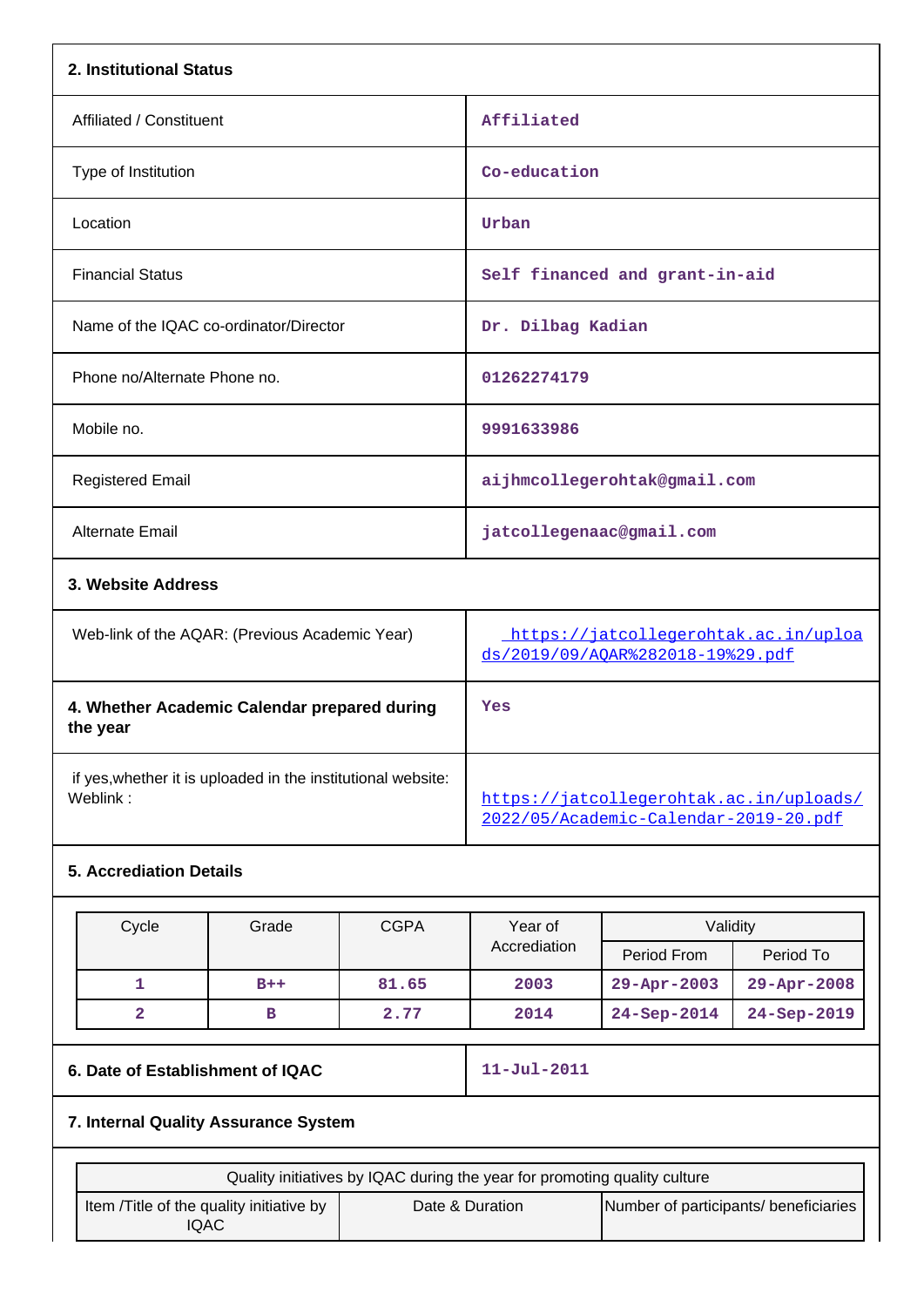| Orientation programme on<br>exploring e-learning<br>resources and digital<br>libraries in<br>collaboration with the<br>library of the College                                                                            |                                                                                              |  | $06 - \text{Mar} - 2020$<br>6     |           |                                | 200    |
|--------------------------------------------------------------------------------------------------------------------------------------------------------------------------------------------------------------------------|----------------------------------------------------------------------------------------------|--|-----------------------------------|-----------|--------------------------------|--------|
| Awareness to minimize use<br>of plastic during the<br>150th birthday<br>celebrations of Mahatma<br>Gandhiji with help of<br>YRC, NSS, NCC and other<br>cells of the College                                              |                                                                                              |  | $02 - Oct - 2019$<br>6            |           |                                | 175    |
| Organizing awareness<br>drives and performing<br>social service i.e.<br>Distribution of grocery<br>items, masks and<br>sanitizers during<br>lockdown in collaboration<br>with Department of<br>Journalism, and YRC Units |                                                                                              |  | $31 - May - 2020$<br>6            |           |                                | 100    |
| National Nai Talim seven<br>days camp in<br>collaboration with YRC of<br>the College                                                                                                                                     |                                                                                              |  | 08-Oct-2019<br>6                  |           |                                | 200    |
| Organized National<br>seminar on Indus-<br>Saraswati Civilization<br>and Heritage of Haryana<br>with Department of<br>History                                                                                            |                                                                                              |  | $18 - Jan - 2020$<br>6            |           |                                | 157    |
| International Yoga Day<br>celebrations in<br>collaboration with NSS,<br>NCC, and YRC units of the<br>College                                                                                                             |                                                                                              |  | $21 - Jun - 2020$<br>6            |           |                                | 145    |
|                                                                                                                                                                                                                          |                                                                                              |  | View File                         |           |                                |        |
| <b>Bank/CPE of UGC etc.</b>                                                                                                                                                                                              | 8. Provide the list of funds by Central/ State Government- UGC/CSIR/DST/DBT/ICMR/TEQIP/World |  |                                   |           |                                |        |
| Scheme<br>Institution/Departmen<br>t/Faculty                                                                                                                                                                             | <b>Funding Agency</b>                                                                        |  |                                   |           | Year of award with<br>duration | Amount |
|                                                                                                                                                                                                                          |                                                                                              |  | No Data Entered/Not Applicable!!! |           |                                |        |
|                                                                                                                                                                                                                          |                                                                                              |  | No Files Uploaded !!!             |           |                                |        |
| 9. Whether composition of IQAC as per latest<br><b>NAAC</b> guidelines:                                                                                                                                                  |                                                                                              |  | Yes                               |           |                                |        |
| Upload latest notification of formation of IQAC                                                                                                                                                                          |                                                                                              |  |                                   | View File |                                |        |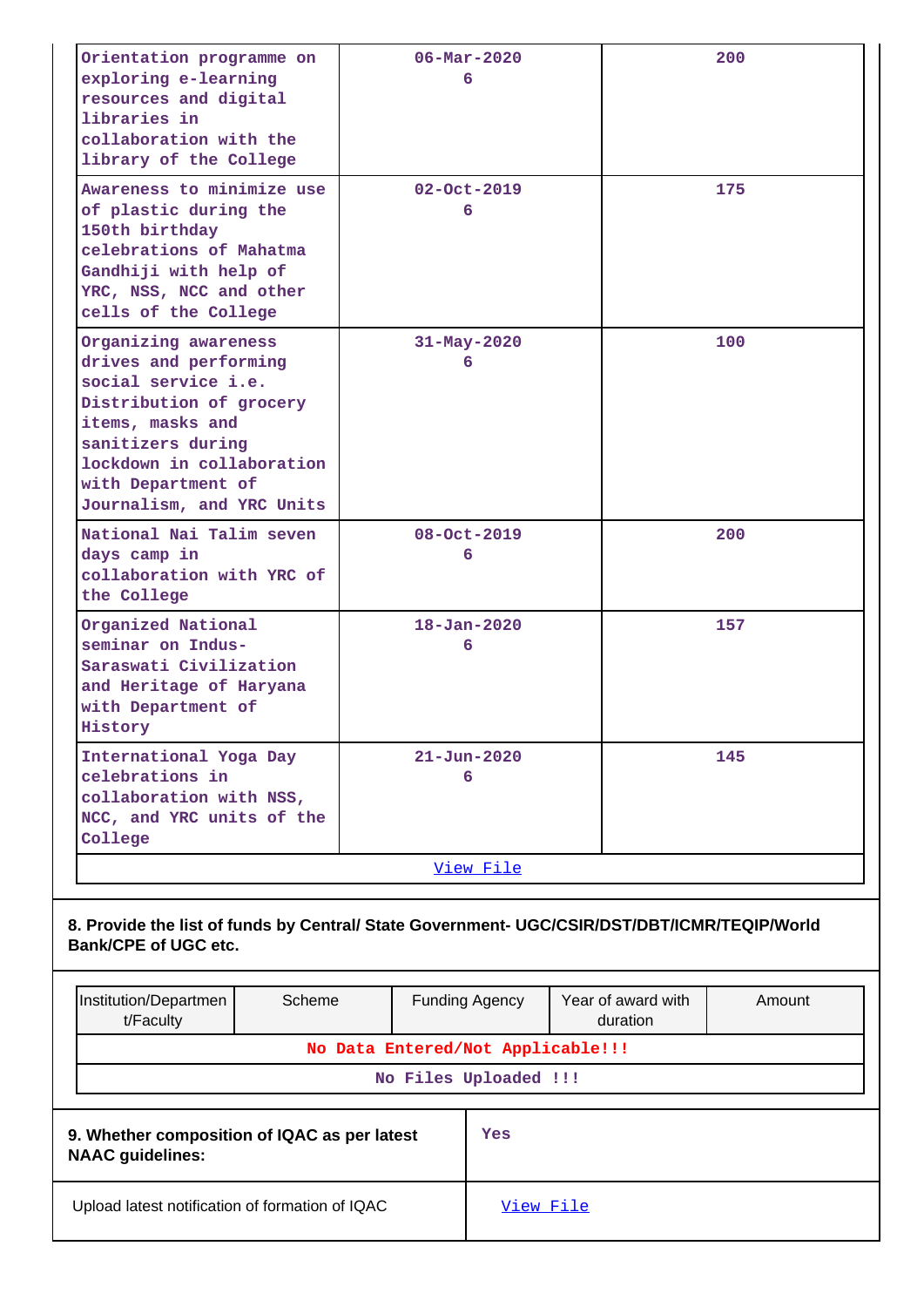| 10. Number of IQAC meetings held during the<br>year :                                                              | 2         |
|--------------------------------------------------------------------------------------------------------------------|-----------|
| The minutes of IQAC meeting and compliances to the<br>decisions have been uploaded on the institutional<br>website | Yes       |
| Upload the minutes of meeting and action taken report                                                              | View File |
| 11. Whether IQAC received funding from any of<br>the funding agency to support its activities<br>during the year?  | No.       |

#### **12. Significant contributions made by IQAC during the current year(maximum five bullets)**

**Strengthening the Girls' Unit of NCC which had been procured in 2018 and making the girls cadet aware of career opportunities in defence and paramilitary forces**

**Creating awareness among students regarding urgent attention toward environmental conservation through extension lectures, orientation programmes, poster competitions**

**Coordinated among faculty members to carry out duties assigned by Haryana govt during the pandemic such as making phone calls to migrant labourers, and students and providing them essential items for living.**

**Organization of social service camps such as blood donation, distribution of grocery items, masks and sanitizers**

**Providing training to teachers through Whatsapp or whatever feasible mode to make them proficient in usage of digital platforms such as Google Meet, Webex, and Zoom so that the teaching-learning process can be taken up during the lockdown. Each and every student was also contacted through the WhatsApp groups to boost their morale in such unprecedented situations.**

#### [View File](https://assessmentonline.naac.gov.in/public/Postacc/Contribution/20884_Contribution.xlsx)

**13. Plan of action chalked out by the IQAC in the beginning of the academic year towards Quality Enhancement and outcome achieved by the end of the academic year**

| Plan of Action                                                                                                                                                                                                 | Achivements/Outcomes                                                                                                                                                                         |
|----------------------------------------------------------------------------------------------------------------------------------------------------------------------------------------------------------------|----------------------------------------------------------------------------------------------------------------------------------------------------------------------------------------------|
| The process to introduce B.Sc. in<br>Sports Science will be initiated in the<br>current session.                                                                                                               | B.Sc. in Sports Science was introduced<br>in the academic session as expected.                                                                                                               |
| Plan to organize various events during<br>the academic session such as awareness<br>about digital and eLearning resources,<br>celebration of science day particularly<br>emphasizing the need of environmental | Orientation programme for staff and<br>students was organized to aware them<br>about usage of eLearning resources,<br>also national science day was<br>celebrated focussing on environmental |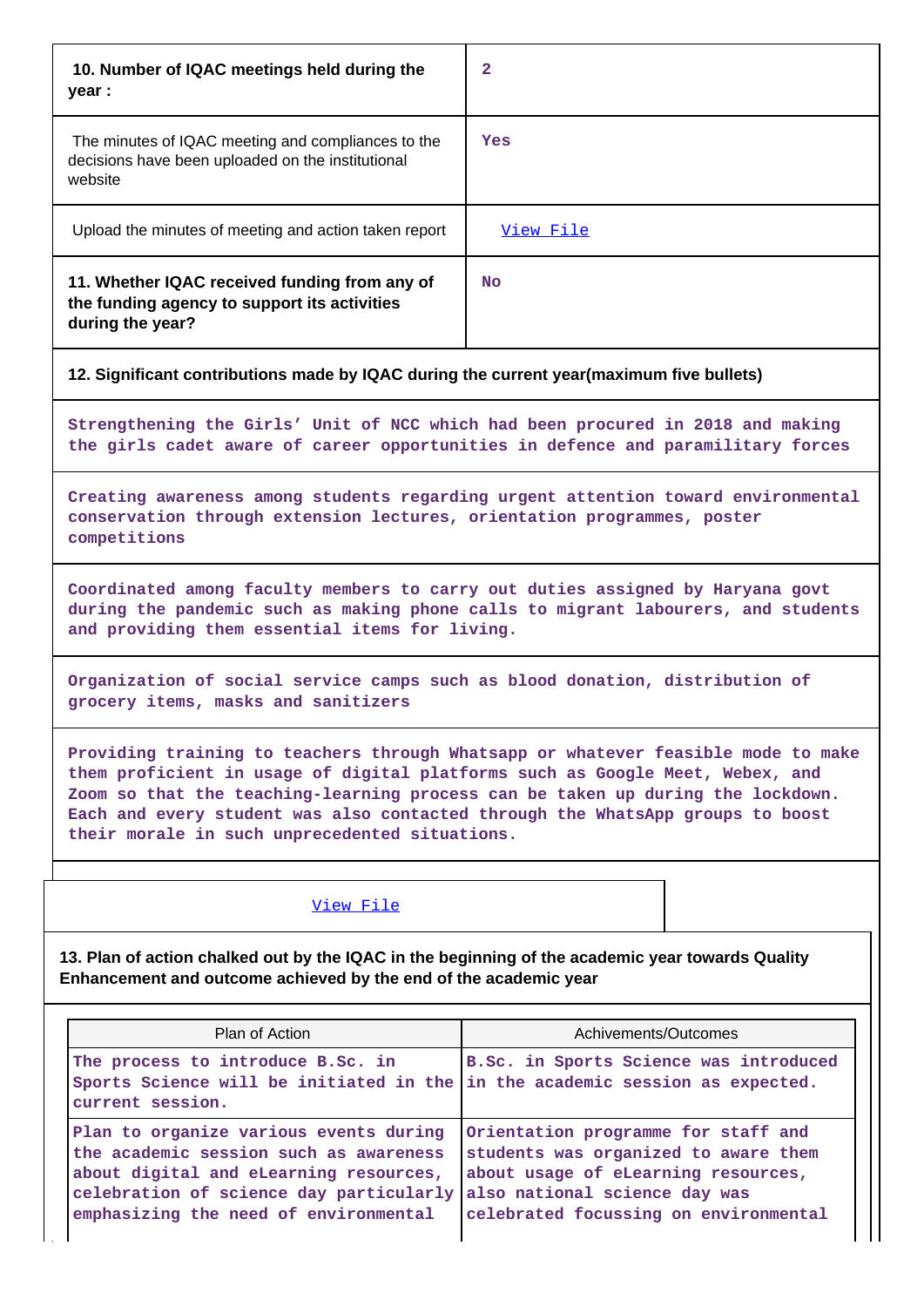| consciousness, arrangement of extension awareness, extension lectures were<br>lectures                                                                                                                                                                                                                                                | organized in collaboration with<br>Department of Journalism, YRC, NSS, and                                                                                                                                                                                                                                                                                                                                                                                                                                                                                                                                                                                                                                                                                                                                           |
|---------------------------------------------------------------------------------------------------------------------------------------------------------------------------------------------------------------------------------------------------------------------------------------------------------------------------------------|----------------------------------------------------------------------------------------------------------------------------------------------------------------------------------------------------------------------------------------------------------------------------------------------------------------------------------------------------------------------------------------------------------------------------------------------------------------------------------------------------------------------------------------------------------------------------------------------------------------------------------------------------------------------------------------------------------------------------------------------------------------------------------------------------------------------|
|                                                                                                                                                                                                                                                                                                                                       | NCC Units and Committees                                                                                                                                                                                                                                                                                                                                                                                                                                                                                                                                                                                                                                                                                                                                                                                             |
| To provide training to teachers to<br>encourage use of smart class rooms and<br>modern teaching aids.                                                                                                                                                                                                                                 | Due to sudden outbreak of Covid<br>pandemic, IQAC rather than emphasizing<br>on usage of smart classrooms, together<br>with Department of Computer Science,<br>Department of Journalism and Mass<br>Media, YRC, and NSS of the College<br>organized online lectures, orientation<br>programmes to create awareness about<br>available digital platforms such as<br>Google Meet, Webex, Zoom to ensure<br>smooth conduction of classes                                                                                                                                                                                                                                                                                                                                                                                |
| To provide suggestion to the<br>administrative authorities and<br>construction committee of the College<br>for construction of a New building that<br>would meet the criterion of a smart and<br>modern infrastructure in place of the<br>demolished block and acceleration to<br>complete the ongoing construction of a<br>new floor | Demolition work got completed and<br>process for construction of a new floor<br>in already existing building was<br>accelerated.                                                                                                                                                                                                                                                                                                                                                                                                                                                                                                                                                                                                                                                                                     |
| Planning about the preparation of SSR<br>of the College in view of the upcoming<br>NAAC inspection                                                                                                                                                                                                                                    | Covid protocols and situation served as<br>constraints to prepare for NAAC<br>Accreditation, however IQAC in such a<br>crucial times tried to keep interaction<br>with students sustaining by organizing<br>online programmes such as celebrated<br>international yoga day, organized<br>awareness programmes about SVEEP,<br>extension lectures, and many<br>competitions. Distribution of necessary<br>items such as groceries, sanitizers,<br>and masks involving a few selected<br>local volunteers and incharges of NSS<br>and YRC was also done during lockdown.<br>In addition, as per the guidelines of<br>the Government of Haryana, IQAC<br>directed teachers to contact students<br>as well as migrant labourers of Haryana<br>during covid lockdown through onetoone<br>correspondence via mobile calls. |
|                                                                                                                                                                                                                                                                                                                                       | View File                                                                                                                                                                                                                                                                                                                                                                                                                                                                                                                                                                                                                                                                                                                                                                                                            |
| 14. Whether AQAR was placed before statutory<br>body?                                                                                                                                                                                                                                                                                 | Yes                                                                                                                                                                                                                                                                                                                                                                                                                                                                                                                                                                                                                                                                                                                                                                                                                  |
| Name of Statutory Body                                                                                                                                                                                                                                                                                                                | <b>Meeting Date</b>                                                                                                                                                                                                                                                                                                                                                                                                                                                                                                                                                                                                                                                                                                                                                                                                  |

| Advisory Council of the College | $31 - May - 2022$ |
|---------------------------------|-------------------|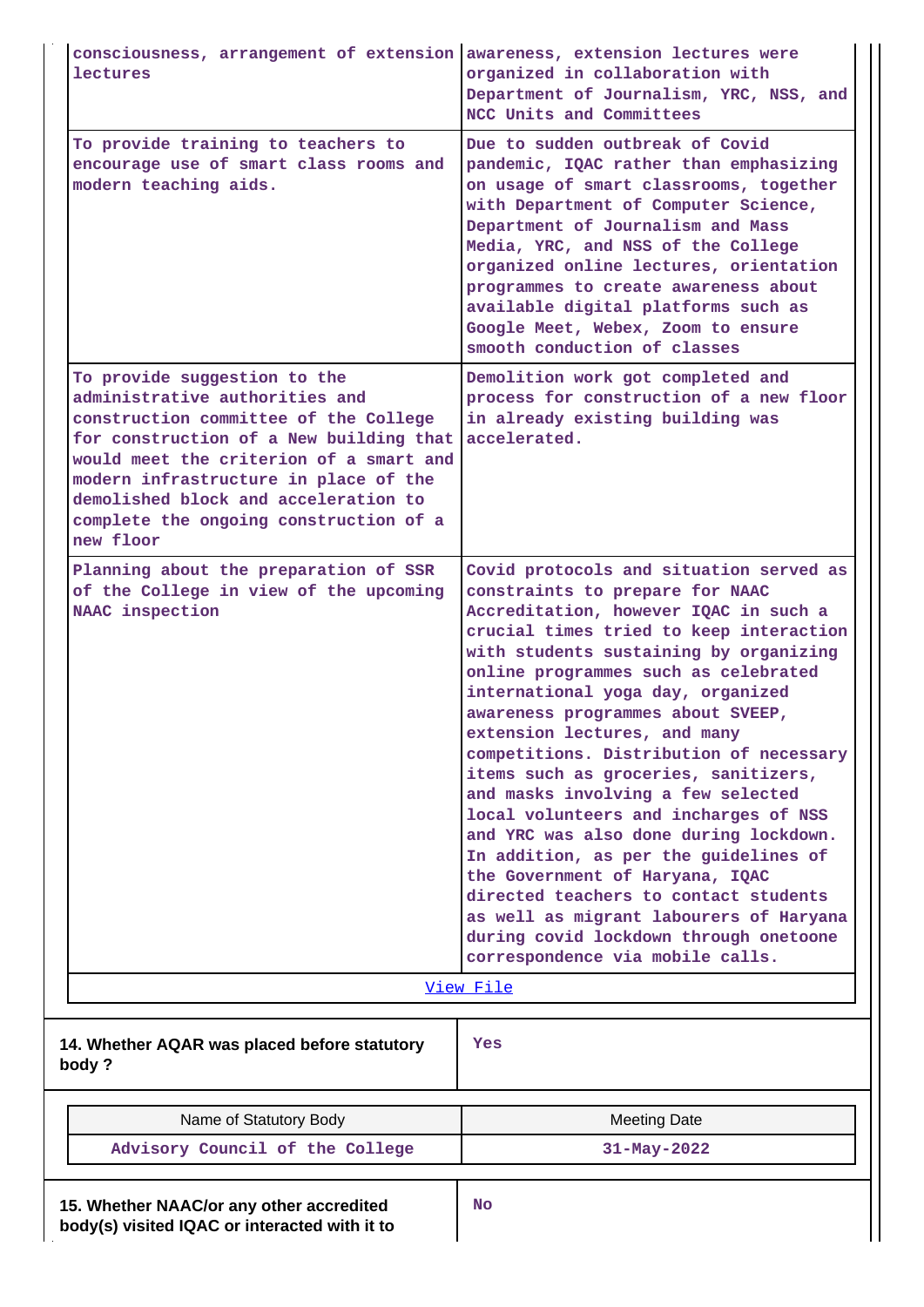| assess the functioning?                                                                             |                                                                                                                                                                                                                                                                                                                                                                                                                                                                                                                                                                                                                                                                          |
|-----------------------------------------------------------------------------------------------------|--------------------------------------------------------------------------------------------------------------------------------------------------------------------------------------------------------------------------------------------------------------------------------------------------------------------------------------------------------------------------------------------------------------------------------------------------------------------------------------------------------------------------------------------------------------------------------------------------------------------------------------------------------------------------|
| 16. Whether institutional data submitted to<br>AISHE:                                               | Yes                                                                                                                                                                                                                                                                                                                                                                                                                                                                                                                                                                                                                                                                      |
| Year of Submission                                                                                  | 2020                                                                                                                                                                                                                                                                                                                                                                                                                                                                                                                                                                                                                                                                     |
| Date of Submission                                                                                  | $02 - Feb - 2020$                                                                                                                                                                                                                                                                                                                                                                                                                                                                                                                                                                                                                                                        |
| 17. Does the Institution have Management<br><b>Information System?</b>                              | Yes                                                                                                                                                                                                                                                                                                                                                                                                                                                                                                                                                                                                                                                                      |
| If yes, give a brief descripiton and a list of modules<br>currently operational (maximum 500 words) | The Personnel Management System has<br>been constituted to maintain all the<br>information and details of the staff.<br>It includes personal details for ID<br>Cards, leave records, seminars and<br>workshops attended, books authored,<br>research publications, and other<br>academic and nonacademic contributions<br>made by the faculty members. The<br>Attendance Management System maintains<br>the data for attendance of students,<br>teachers, and departments. The<br>institute is planning to develop a<br>digital information system in the next<br>few years so that all the information<br>can be easily accessed and data<br>processing becomes facile. |

**Part B** 

### **CRITERION I – CURRICULAR ASPECTS**

#### **1.1 – Curriculum Planning and Implementation**

 1.1.1 – Institution has the mechanism for well planned curriculum delivery and documentation. Explain in 500 words

 **Yes, the institution possesses a potential mechanism to ensure well-planned curriculum delivery. AIJHM college, affiliated with Maharshi Dayanand University (MDU) Rohtak, follows the curriculum designed by the University and adopts diverse teaching methods and strategies to ensure quality education for the students. The vision, mission, and objectives emphasize on holistic development of the students to empower them with skills and competency to meet the challenges of society. At the beginning of each academic session, the workload committee finalizes the workload and gets it approved by the competent authorities. The timetable committee prepares the timetable of all the courses and assigns it to the teachers (Permanent, SFS, and contractual faculty) for facile completion of the syllabus in time. The links for the scheme and syllabus are displayed on the College website to provide a direct connection to the MDU syllabi Portal. The administrative authorities ensure the timely beginning of the academic session as per the declared schedule of the University and supervise the functioning of different committees such as IQAC, University Work Committee, and Time-table Committee to regulate the efficacy of curriculum delivery throughout the session. Each department holds meetings for lesson plans, assignments, evaluation through internal assessment, and for**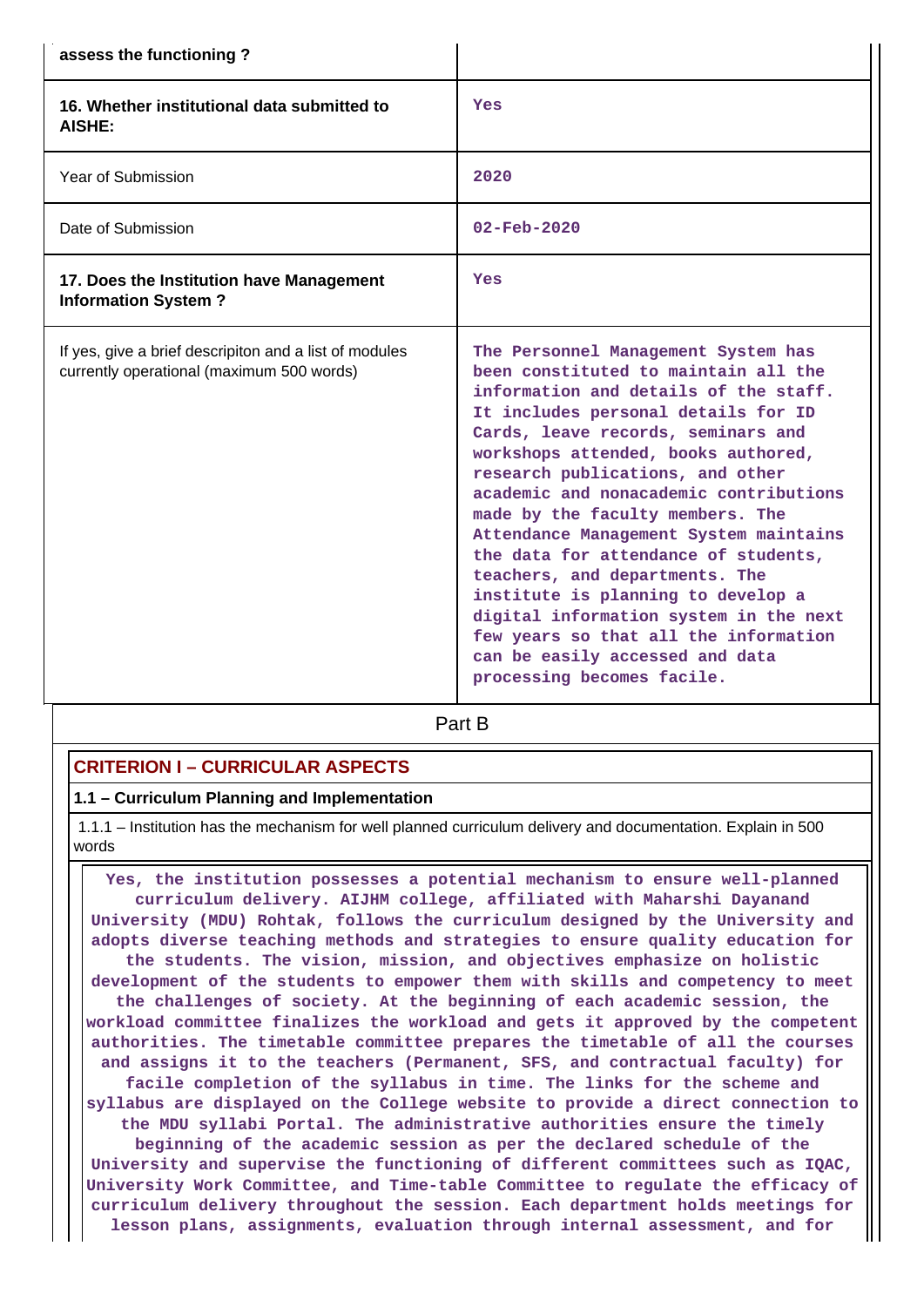**effective conduction of the classes. The college provides a supportive and conducive atmosphere and with the guidance of the Principal, the college is striving hard to maintain academic excellence. The College has well-equipped laboratories and classrooms and a well-stocked library connected with elearning resources to ensure web-based facilities and access to other library databases. Teachers, as well as students, utilize these facilities to update their knowledge. Extension lectures and invited talks are also arranged from time to time where academicians and industrial experts are invited to share their knowledge and impart education in their respective fields to strengthen the teaching-learning process. For evaluation also, the College follows the affiliating university guidelines. The internal evaluation committee plans methodologies for the continuous evaluation of students as per MDU rules. The systems have been structured in a way to maintain uniformity, transparency, standard, and quality during assessments of students. The evaluation criterion is regularly displayed on the notice boards. The final evaluation is done by the University as per the already announced schedule mentioned in the academic calendar of the session.**

| 1.1.2 - Certificate/ Diploma Courses introduced during the academic year                                                                                                 |                                                                                             |                   |                                                              |                             |  |  |
|--------------------------------------------------------------------------------------------------------------------------------------------------------------------------|---------------------------------------------------------------------------------------------|-------------------|--------------------------------------------------------------|-----------------------------|--|--|
| Certificate<br>Diploma Courses                                                                                                                                           | Dates of<br>Introduction                                                                    | Duration          | Focus on employ<br>ability/entreprene<br>urship              | <b>Skill</b><br>Development |  |  |
| Nil<br><b>NIL</b>                                                                                                                                                        | Nil                                                                                         | Nil               | Nil                                                          | Nil                         |  |  |
| 1.2 - Academic Flexibility                                                                                                                                               |                                                                                             |                   |                                                              |                             |  |  |
| 1.2.1 - New programmes/courses introduced during the academic year                                                                                                       |                                                                                             |                   |                                                              |                             |  |  |
| Programme/Course                                                                                                                                                         | Programme Specialization                                                                    |                   | Dates of Introduction                                        |                             |  |  |
| <b>BSC</b>                                                                                                                                                               |                                                                                             | Sports Science    |                                                              | 01/07/2019                  |  |  |
|                                                                                                                                                                          |                                                                                             | No file uploaded. |                                                              |                             |  |  |
| 1.2.2 - Programmes in which Choice Based Credit System (CBCS)/Elective course system implemented at the<br>affiliated Colleges (if applicable) during the academic year. |                                                                                             |                   |                                                              |                             |  |  |
| Name of programmes adopting<br><b>CBCS</b>                                                                                                                               | Programme Specialization<br>Date of implementation of<br><b>CBCS/Elective Course System</b> |                   |                                                              |                             |  |  |
| <b>MSC</b>                                                                                                                                                               | Physics, Chemistry,<br>Mathematics,                                                         |                   |                                                              | 01/07/2016                  |  |  |
|                                                                                                                                                                          | 1.2.3 - Students enrolled in Certificate/ Diploma Courses introduced during the year        |                   |                                                              |                             |  |  |
|                                                                                                                                                                          | Certificate                                                                                 |                   | Diploma Course                                               |                             |  |  |
| <b>Number of Students</b>                                                                                                                                                |                                                                                             | $\mathbf 0$       |                                                              | 0                           |  |  |
| 1.3 - Curriculum Enrichment                                                                                                                                              |                                                                                             |                   |                                                              |                             |  |  |
| 1.3.1 – Value-added courses imparting transferable and life skills offered during the year                                                                               |                                                                                             |                   |                                                              |                             |  |  |
| <b>Value Added Courses</b>                                                                                                                                               | Date of Introduction                                                                        |                   | Number of Students Enrolled                                  |                             |  |  |
| Nil                                                                                                                                                                      |                                                                                             | Nill              | 0                                                            |                             |  |  |
|                                                                                                                                                                          |                                                                                             | No file uploaded. |                                                              |                             |  |  |
| 1.3.2 – Field Projects / Internships under taken during the year                                                                                                         |                                                                                             |                   |                                                              |                             |  |  |
| Project/Programme Title                                                                                                                                                  | Programme Specialization                                                                    |                   | No. of students enrolled for Field<br>Projects / Internships |                             |  |  |
| <b>MA</b>                                                                                                                                                                |                                                                                             | Geography         | 39                                                           |                             |  |  |
| <b>MSC</b>                                                                                                                                                               | Botany                                                                                      |                   | 37                                                           |                             |  |  |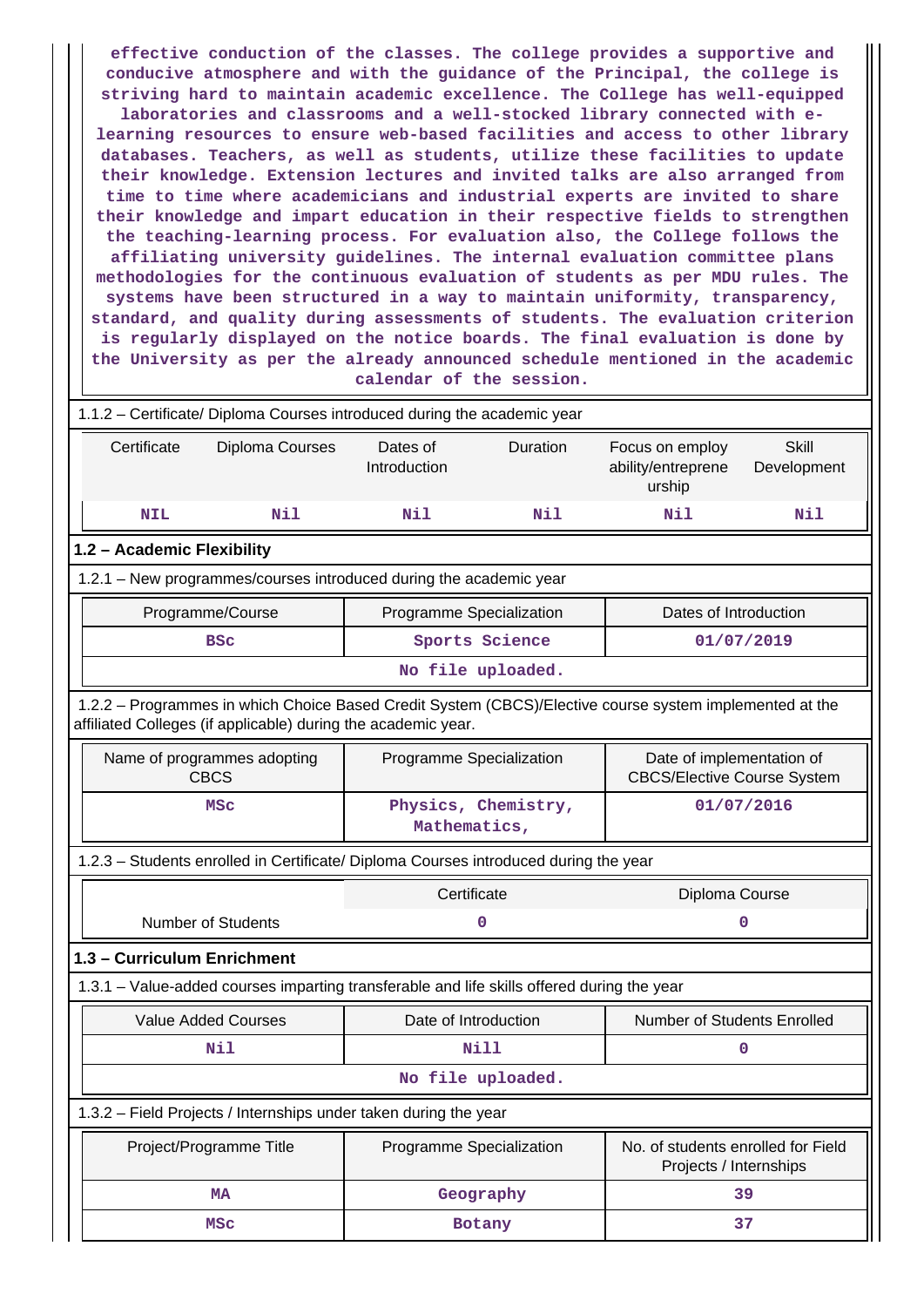| <b>MSC</b>                                                                                                   | Computer Science | 53 |  |  |
|--------------------------------------------------------------------------------------------------------------|------------------|----|--|--|
| No file uploaded.                                                                                            |                  |    |  |  |
| 1.4 - Feedback System                                                                                        |                  |    |  |  |
| 1.4.1 – Whether structured feedback received from all the stakeholders.                                      |                  |    |  |  |
| <b>Students</b><br>Yes                                                                                       |                  |    |  |  |
| Yes<br><b>Teachers</b>                                                                                       |                  |    |  |  |
| Employers<br>No.                                                                                             |                  |    |  |  |
| Yes<br>Alumni                                                                                                |                  |    |  |  |
| Yes<br>Parents                                                                                               |                  |    |  |  |
| 1.4.2 – How the feedback obtained is being analyzed and utilized for overall development of the institution? |                  |    |  |  |

(maximum 500 words)

Feedback Obtained

**The college employs a systematic feedback mechanism to harness its effectiveness. It understands its accountability to society at large. The college makes many efforts to ensure transparency and become culturally sensitive. Feedback was obtained from all the stakeholders namely students, faculty members, Parents, and Alumni through the forms specifically designed and generated by IQAC for the said purpose. Students feedback was collected from the students of both the UG and PG courses during the academic session. The suggestions and problems mentioned by them were discussed in the meeting of the Advisory Council of the College, and remedies were devised. Student representatives in the IQAC committee were asked to follow up on the issues of concern. Feedback collected from parents was circulated in the respective departments and measures were taken to solve their queries. Alumni feedback was collected by the college alumni association on the day of the Alumni meet and also through online mode as well as informally. Their views, suggestions, and ideas were also kept in mind while taking the decisions in the College. As per their willingness, some of the alumni were also invited to share their life experiences that how college has contributed to enriching their lives. Feedback from teachers was collected at the end of the academic session. Comments received on varied aspects such as services offered on the college campus including canteen, laboratory, library, administration, and academics were thoroughly discussed. Feedback given regarding curriculum designing and delivery was also conveyed to those faculty members who had been members of the University Board of Studies. Strengths and weaknesses of the college as identified through feedback collected from all the stakeholders were discussed and measures were adopted to improve upon the shortcomings. In addition, an action plan was also chalked out for further improvement.**

### **CRITERION II – TEACHING- LEARNING AND EVALUATION**

#### **2.1 – Student Enrolment and Profile**

#### 2.1.1 – Demand Ratio during the year Name of the Programme Programme Specialization Number of seats available Number of Application received Students Enrolled **BA** | Arts 1260 | 6534 | 1199  **BA (Journalism) Journalism and Mass Communication 60 67 60 BSc** Medical 160 306 160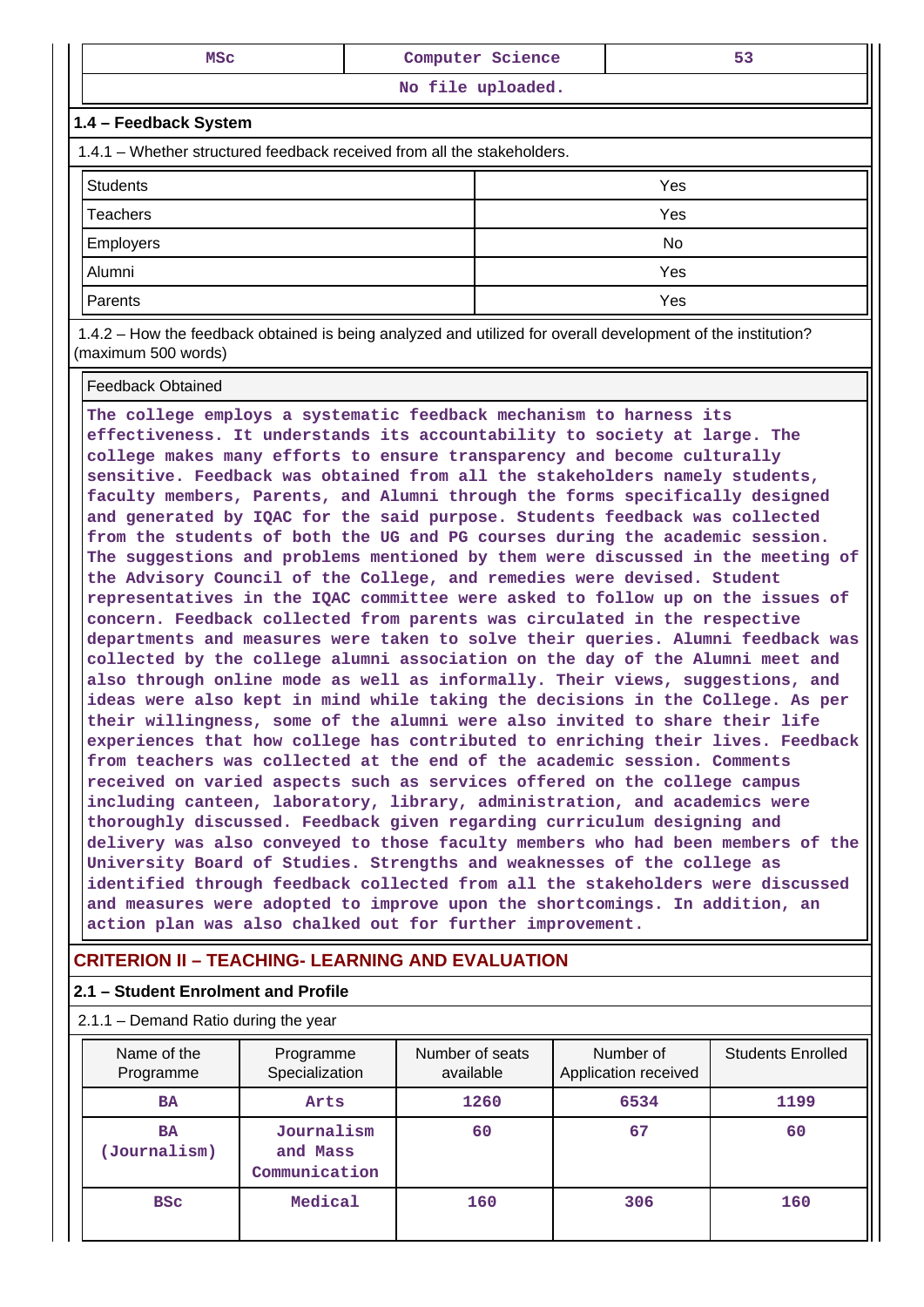| Non-Medical<br><b>BSC</b>                                                                                                                                 |                                                               |  |                                                              | 640                                                                                              |     | 877                                                                                              | 634                                                         |  |  |  |  |  |
|-----------------------------------------------------------------------------------------------------------------------------------------------------------|---------------------------------------------------------------|--|--------------------------------------------------------------|--------------------------------------------------------------------------------------------------|-----|--------------------------------------------------------------------------------------------------|-------------------------------------------------------------|--|--|--|--|--|
| <b>BCom</b>                                                                                                                                               | Commerce                                                      |  | 160                                                          |                                                                                                  | 200 |                                                                                                  | 153                                                         |  |  |  |  |  |
| <b>BSC</b>                                                                                                                                                | Sports<br>Science                                             |  |                                                              | 40                                                                                               | 75  |                                                                                                  | 40                                                          |  |  |  |  |  |
| <b>BCA</b>                                                                                                                                                | Computer<br>Applications                                      |  |                                                              | 200                                                                                              |     | 273                                                                                              | 165                                                         |  |  |  |  |  |
| <b>MA</b>                                                                                                                                                 | English                                                       |  |                                                              | 60                                                                                               |     | 302                                                                                              | 60                                                          |  |  |  |  |  |
| <b>MA</b>                                                                                                                                                 | Geography                                                     |  |                                                              | 40                                                                                               |     | 407                                                                                              | 40                                                          |  |  |  |  |  |
| <b>MA</b><br>(Journalism)                                                                                                                                 | Journalism<br>and Mass<br>Communication                       |  |                                                              | 40                                                                                               |     | 103                                                                                              | 33                                                          |  |  |  |  |  |
|                                                                                                                                                           |                                                               |  |                                                              | View File                                                                                        |     |                                                                                                  |                                                             |  |  |  |  |  |
| 2.2 - Catering to Student Diversity                                                                                                                       |                                                               |  |                                                              |                                                                                                  |     |                                                                                                  |                                                             |  |  |  |  |  |
|                                                                                                                                                           | 2.2.1 - Student - Full time teacher ratio (current year data) |  |                                                              |                                                                                                  |     |                                                                                                  |                                                             |  |  |  |  |  |
| Number of<br>Year<br>students enrolled<br>in the institution<br>(UG)                                                                                      |                                                               |  | Number of<br>students enrolled<br>in the institution<br>(PG) | Number of<br>fulltime teachers<br>available in the<br>institution<br>teaching only UG<br>courses |     | Number of<br>fulltime teachers<br>available in the<br>institution<br>teaching only PG<br>courses | Number of<br>teachers<br>teaching both UG<br>and PG courses |  |  |  |  |  |
| 2019                                                                                                                                                      | 6470                                                          |  | 1128                                                         | 99                                                                                               |     | 27                                                                                               | $12 \overline{ }$                                           |  |  |  |  |  |
| 2.3 - Teaching - Learning Process                                                                                                                         |                                                               |  |                                                              |                                                                                                  |     |                                                                                                  |                                                             |  |  |  |  |  |
| 2.3.1 - Percentage of teachers using ICT for effective teaching with Learning Management Systems (LMS), E-<br>learning resources etc. (current year data) |                                                               |  |                                                              |                                                                                                  |     |                                                                                                  |                                                             |  |  |  |  |  |
| Number of<br><b>Teachers on Roll</b>                                                                                                                      | Number of<br>teachers using<br>ICT (LMS, e-<br>Resources)     |  | <b>ICT Tools and</b><br>resources<br>available               | Number of ICT<br>enabled<br>Classrooms                                                           |     | Numberof smart<br>classrooms                                                                     | E-resources and<br>techniques used                          |  |  |  |  |  |
| 102                                                                                                                                                       | 70                                                            |  | 27                                                           | 8                                                                                                |     | 1                                                                                                | 18                                                          |  |  |  |  |  |
|                                                                                                                                                           |                                                               |  |                                                              |                                                                                                  |     |                                                                                                  |                                                             |  |  |  |  |  |
|                                                                                                                                                           |                                                               |  |                                                              | View File of ICT Tools and resources                                                             |     |                                                                                                  |                                                             |  |  |  |  |  |
| View File of E-resources and techniques used<br>2.3.2 - Students mentoring system available in the institution? Give details. (maximum 500 words)         |                                                               |  |                                                              |                                                                                                  |     |                                                                                                  |                                                             |  |  |  |  |  |
|                                                                                                                                                           |                                                               |  |                                                              |                                                                                                  |     |                                                                                                  |                                                             |  |  |  |  |  |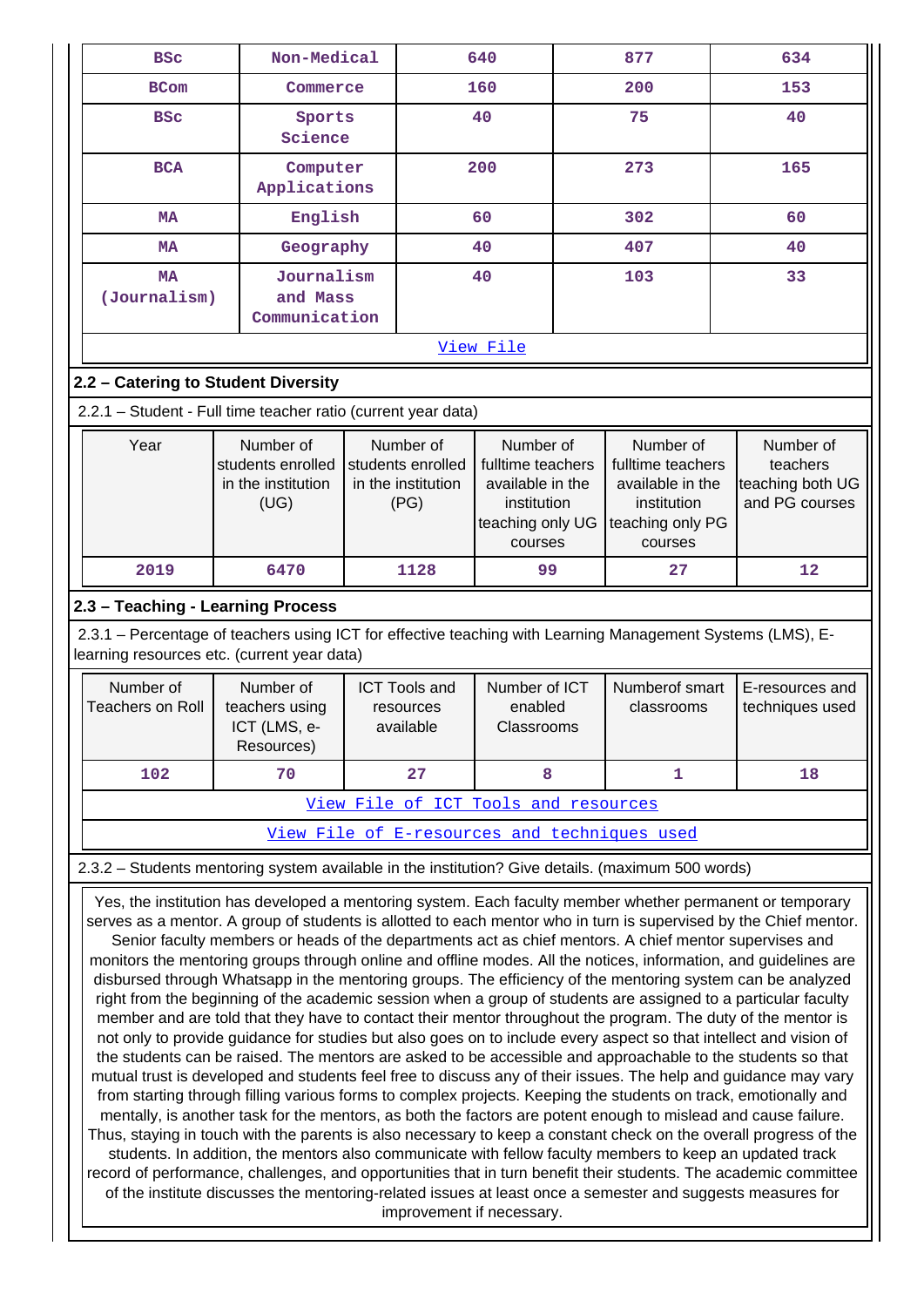| Number of students enrolled in the<br>institution              |                                                                                                                                                                                                | Number of fulltime teachers |                                                                                                                                                                                        |  | Mentor: Mentee Ratio   |                                             |                                                                                                                                   |                                                                                                                                                                                       |  |
|----------------------------------------------------------------|------------------------------------------------------------------------------------------------------------------------------------------------------------------------------------------------|-----------------------------|----------------------------------------------------------------------------------------------------------------------------------------------------------------------------------------|--|------------------------|---------------------------------------------|-----------------------------------------------------------------------------------------------------------------------------------|---------------------------------------------------------------------------------------------------------------------------------------------------------------------------------------|--|
| 7598                                                           | 126                                                                                                                                                                                            |                             |                                                                                                                                                                                        |  |                        |                                             | 1:60                                                                                                                              |                                                                                                                                                                                       |  |
| 2.4 - Teacher Profile and Quality                              |                                                                                                                                                                                                |                             |                                                                                                                                                                                        |  |                        |                                             |                                                                                                                                   |                                                                                                                                                                                       |  |
| 2.4.1 - Number of full time teachers appointed during the year |                                                                                                                                                                                                |                             |                                                                                                                                                                                        |  |                        |                                             |                                                                                                                                   |                                                                                                                                                                                       |  |
| No. of sanctioned<br>positions                                 | No. of filled positions                                                                                                                                                                        |                             | Vacant positions                                                                                                                                                                       |  |                        | Positions filled during<br>the current year |                                                                                                                                   | No. of faculty with<br>Ph.D                                                                                                                                                           |  |
| 81                                                             | 65<br>16<br>0<br>58                                                                                                                                                                            |                             |                                                                                                                                                                                        |  |                        |                                             |                                                                                                                                   |                                                                                                                                                                                       |  |
|                                                                | 2.4.2 - Honours and recognition received by teachers (received awards, recognition, fellowships at State, National,<br>International level from Government, recognised bodies during the year) |                             |                                                                                                                                                                                        |  |                        |                                             |                                                                                                                                   |                                                                                                                                                                                       |  |
| Year of Award                                                  |                                                                                                                                                                                                | international level         | Name of full time teachers<br>receiving awards from<br>state level, national level,                                                                                                    |  | Designation            |                                             |                                                                                                                                   | Name of the award,<br>fellowship, received from<br>Government or recognized<br>bodies                                                                                                 |  |
| 2019                                                           |                                                                                                                                                                                                |                             | Dr. Vivek Dangi                                                                                                                                                                        |  | Assistant<br>Professor |                                             | Merit Certificate<br>By Indian Red Cross<br>Society, Haryana<br>State Branch                                                      |                                                                                                                                                                                       |  |
| 2020                                                           |                                                                                                                                                                                                |                             | Dr. Vivek Dangi                                                                                                                                                                        |  | Assistant<br>Professor |                                             | Certificate of<br>Appreciation by Pt.<br>B.D. Sharma,<br>P.G.I.M.S., Rohtak<br>Haryana Blood<br>Transfusion<br>Council, Panchkula |                                                                                                                                                                                       |  |
| 2020                                                           |                                                                                                                                                                                                | Principal,<br>Rohtak        | A.I.J.H.M. College,                                                                                                                                                                    |  | Principal              |                                             |                                                                                                                                   | Nominated as<br>Zonal/District<br>Convener for Youth<br>Red Cross Committee<br>for two years i.e.<br>2020-21 21-22 By.<br>University Youth<br>Red Cross, M. D.<br>University, Rohtak. |  |
| 2020                                                           |                                                                                                                                                                                                |                             | Dr. Vivek Dangi                                                                                                                                                                        |  | Assistant<br>Professor |                                             |                                                                                                                                   | Certificate of<br>Appreciation by<br>Deputy<br>Commissioner,<br>Rohtak                                                                                                                |  |
| 2019                                                           | Dr. Munish Nandal<br>Associate<br>Professor                                                                                                                                                    |                             | Certificate of<br>Appreciation by<br>Deputy Commissioner<br>Rohtak for<br>contribution as<br>Duty Officer in<br><b>State level</b><br>celebrations of 5th<br>International Yoga<br>Day |  |                        |                                             |                                                                                                                                   |                                                                                                                                                                                       |  |
| 2019                                                           |                                                                                                                                                                                                |                             | Dr. Munish Nandal                                                                                                                                                                      |  | Associate<br>Professor |                                             |                                                                                                                                   | Invited guest for<br>participating in an                                                                                                                                              |  |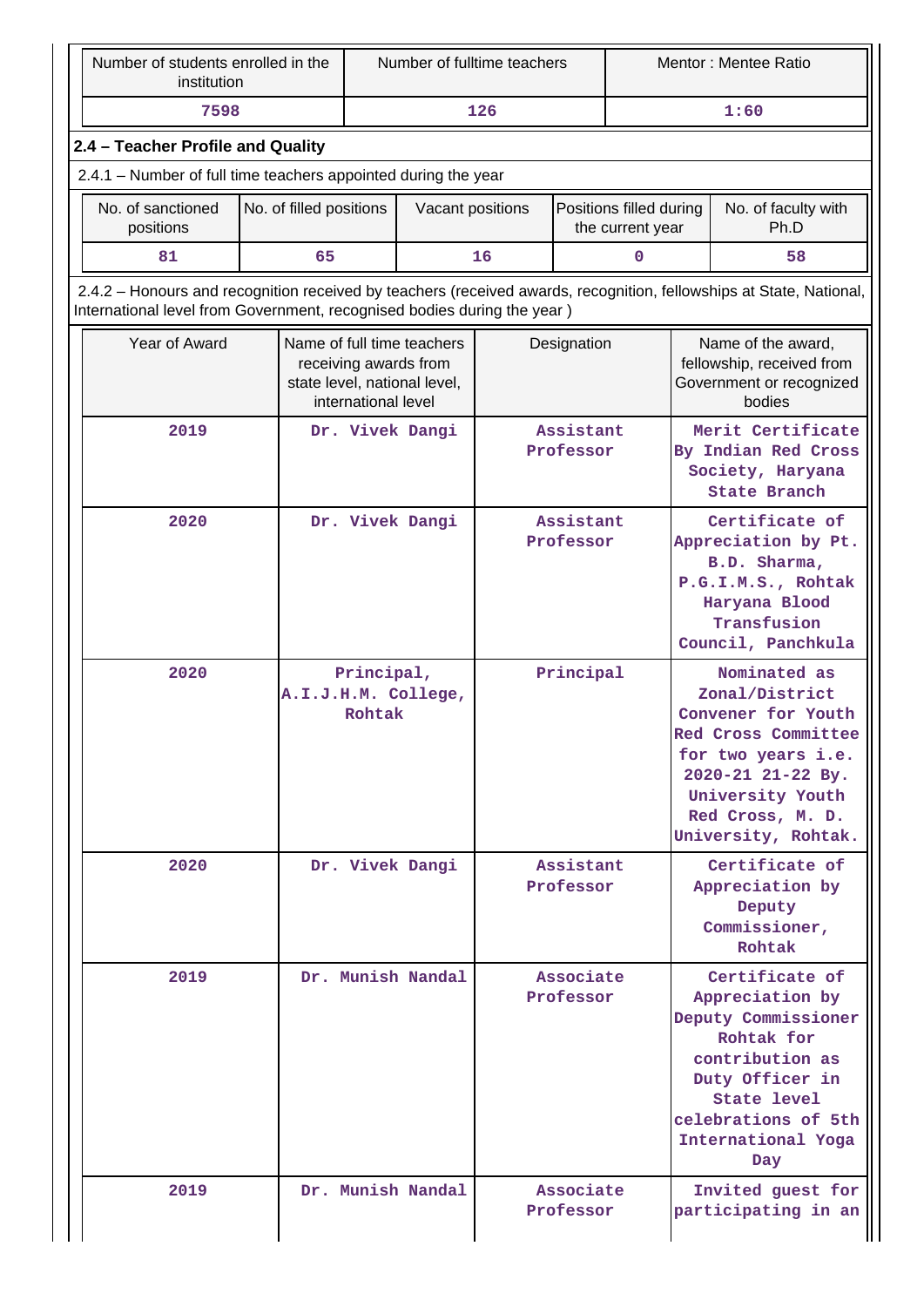|                                      |                   |                        | awareness Car Rally<br>organized by Dainik<br>Jagran Newspaper<br>team                                                                                                                                                                                   |
|--------------------------------------|-------------------|------------------------|----------------------------------------------------------------------------------------------------------------------------------------------------------------------------------------------------------------------------------------------------------|
| 2019                                 | Dr. Manisha       | Assistant<br>Professor | Certificate for<br><b>Best Poster</b><br>Presentation in the<br>2nd National<br>Conference on<br>Science and<br>Technology: Rural<br>Development<br>organized by<br>Department of<br>Chemistry, M.D.<br>University Rohtak<br>from October 14-15,<br>2019 |
| 2020                                 | Dr. Anil Narwal   | Associate<br>Professor | Certificate for<br><b>Best Poster</b><br>Presentation in the<br>1st International<br>Conference of<br>Indian Science<br>Congress<br>Association-Rohtak<br>Chapter on Science<br>and Technology:<br>Rural Development<br>organized by<br>Department of    |
|                                      |                   |                        | Chemistry, M.D.<br>University from<br>March 4-5, 2020                                                                                                                                                                                                    |
| 2020                                 | Dr. Munish Nandal | Associate<br>Professor | Honoured by<br>District Administra<br>tion, Rohtak on 8th<br>March 2020 on the<br>occasion of<br>International<br>Womens Day for<br>contributing<br>towards women<br>awareness                                                                           |
| 2020                                 | Dr. Munish Nandal | Associate<br>Professor | Certificate of<br>Appreciation by<br>District<br>Administration<br>Rohtak for<br>organizing and<br>creating awareness<br>programmes about<br><b>SVEEP</b>                                                                                                |
|                                      |                   | No file uploaded.      |                                                                                                                                                                                                                                                          |
| 2.5 - Evaluation Process and Reforms |                   |                        |                                                                                                                                                                                                                                                          |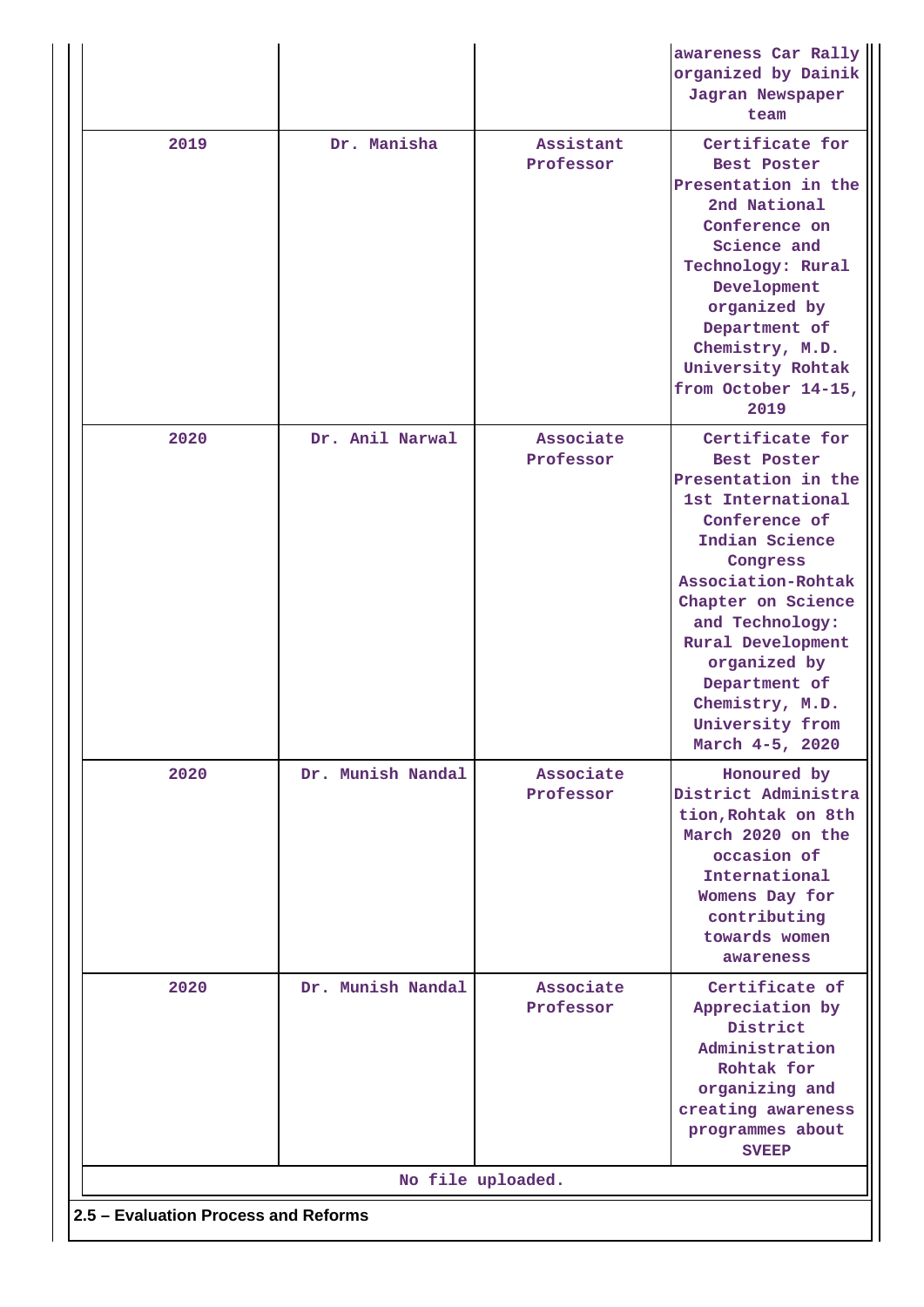2.5.1 – Number of days from the date of semester-end/ year- end examination till the declaration of results during the year

| Programme Name            | Programme Code | Semester/year | Last date of the last<br>semester-end/year-<br>end examination | Date of declaration of<br>results of semester-<br>end/ year- end<br>examination |
|---------------------------|----------------|---------------|----------------------------------------------------------------|---------------------------------------------------------------------------------|
| <b>BA</b>                 | 511            | 6th Semester  | 26/10/2020                                                     | 11/11/2020                                                                      |
| <b>BCom</b>               | 507            | 6th Semester  | 01/12/2020                                                     | 22/12/2020                                                                      |
| <b>BSC</b>                | 510            | 6th Semester  | 22/10/2020                                                     | 10/11/2020                                                                      |
| <b>BSC</b>                | 510            | 6th Semester  | 24/10/2020                                                     | 10/11/2020                                                                      |
| <b>BA</b><br>(Journalism) | 15515          | 6th Semester  | 24/10/2020                                                     | 08/11/2020                                                                      |
| <b>BCA</b>                | 506            | 6th Semester  | 19/10/2020                                                     | 05/11/2020                                                                      |
| <b>MSC</b>                | 716            | 4th Semester  | 24/09/2020                                                     | 13/10/2020                                                                      |
| <b>MSC</b>                | 999            | 4th Semester  | 19/09/2020                                                     | 08/10/2020                                                                      |
| <b>MSC</b>                | 740            | 4th Semester  | 22/09/2020                                                     | 09/10/2020                                                                      |
| <b>MA</b><br>(Journalism) | 741            | 4th Semester  | 28/09/2020                                                     | 03/10/2020                                                                      |
|                           |                | View File     |                                                                |                                                                                 |

2.5.2 – Reforms initiated on Continuous Internal Evaluation(CIE) system at the institutional level (250 words)

 **The A.I.J.H.M College is affiliated with the M. D. University, Rohtak. It follows the syllabus prescribed by the University and ensures amendments and changes in the syllabus made by the Board of Studies of the University from time to time. According to the recent guidelines, internal assessment marks are distributed over assignments, class tests, and attendance. The students are introduced to the detailed syllabus of their course with the minute details of chapters at the very beginning of the session. Focus relies on completing the syllabus in time. And once a selected portion is completed, students are informed to get ready for the test. Teachers also provide ideas about possible questions. A detailed discussion about the objective questions related to the topic at hand is carried out to ensure conceptual understanding of the subject. The performance of students in these tests is analyzed to track their progress and to identify weak students. Evaluation is done both in theory and practical examinations. The students are also given feedback about their performance on tests and are motivated to channelize their studies in an effective way to score better next time. Students are able to assess their performance themselves through this continuous evaluation system in advance of their appearance for the University examinations. The schedule for conducting the main examinations is announced by the University. In the process of continuous internal evaluation, the teachers hold interactive sessions with the students along with the internal tests to help them identify their weaknesses. They are asked to submit assignments on the topic which they find difficult so that a vast and detailed study about a particular topic will enhance their knowledge as well as confidence. Students are constantly encouraged to attend classes regularly. In fact, the concrete process of internal evaluation helps us to estimate the academic performance of each student in an effective manner.**

 2.5.3 – Academic calendar prepared and adhered for conduct of Examination and other related matters (250 words)

 **The institution strictly adheres to the schedule as specified by the affiliating University in the academic calendar of the session. The academic**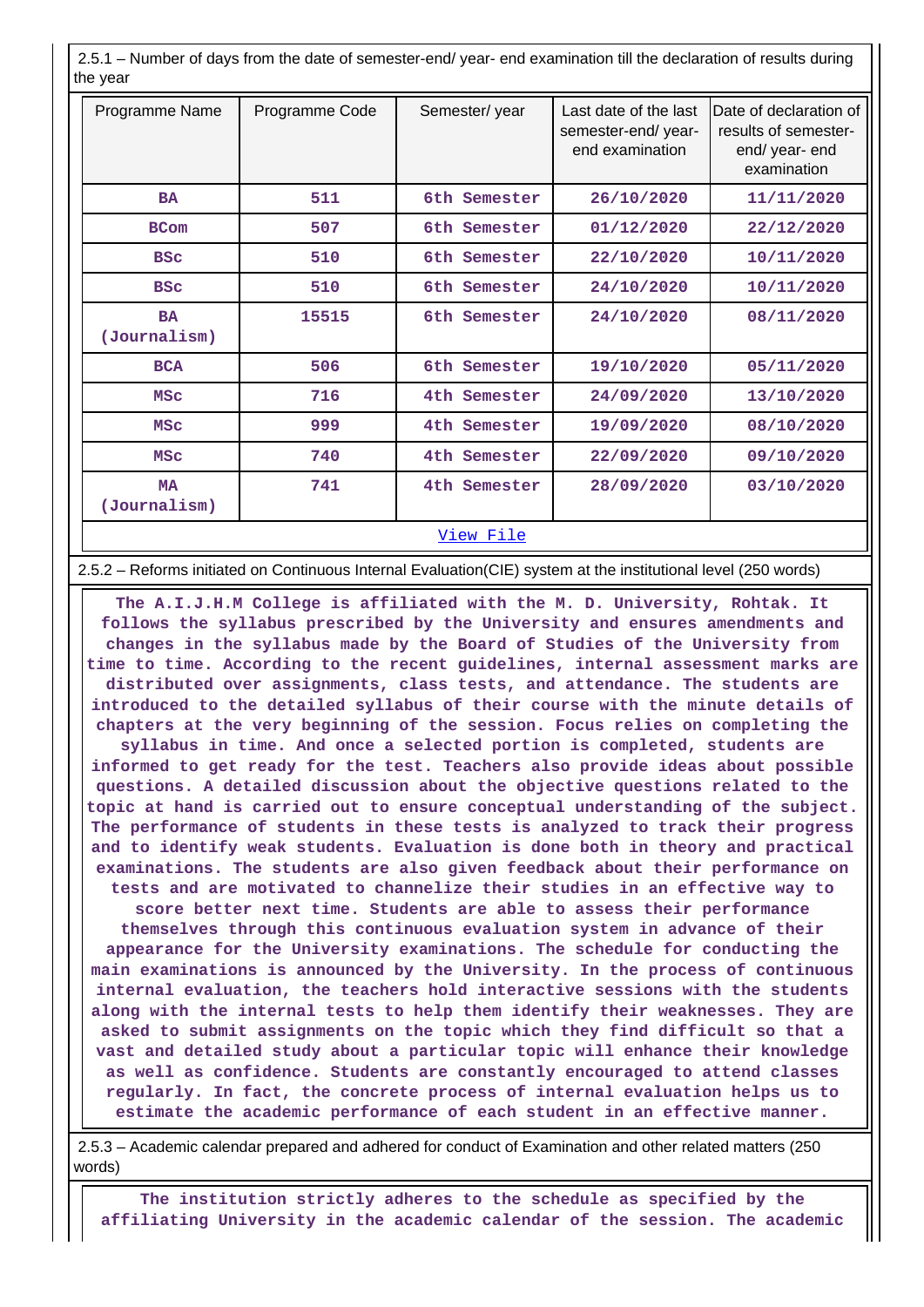**calendar is displayed on the website of college at the beginning of the academic session. The college chalks out the effective work plan to follow the academic calendar. Thus, it ensures advance planning at the ends of the teachers so that effective teaching can be done. The pre-defined schedule enables the teachers as well as students to prepare for internal/external evaluation. The assessment of the students is carried out for various components – theory examination, practical examination in case of science subjects, assignments, and class tests. These class tests and assignments are announced in advance to avoid undue pressure of examinations on students. This internal evaluation is followed by the main theory and practical exams that are conducted by the University. Every academic year is divided into two semesters which further consist of 16 weeks. The first Continuous Internal Examination (CIE I) also known as MID I along with the Lab Internal 1 is conducted after 8 weeks of class teaching. CIE II (MID II) and Lab Internal II are conducted after 16 weeks of classroom work. Within the above-mentioned one-semester term, the specified syllabus is taught to the students. They are then examined for the same syllabus by the University at the end of each semester. To ensure the implementation of the academic calendar of the University, each teacher follows a strict agenda that is discussed and approved by the head of their respective department. This is followed by the preparation of a lesson plan focussing on the day-to-day division of topics and chapters. This allows the managing of time to ensure regular and effective monitoring of the performance of the students. The students are given plenty of time before the examinations as well to prepare and resolve their doubts if any. In case the University communicates any amendment in the schedule, the college also enforces the same. For effective synchronization with the affiliating University, in any condition, the academic calendar is followed by the College.**

#### **2.6 – Student Performance and Learning Outcomes**

 2.6.1 – Program outcomes, program specific outcomes and course outcomes for all programs offered by the institution are stated and displayed in website of the institution (to provide the weblink)

 [https://jatcollegerohtak.ac.in/uploads/2022/05/Syllabus\\_Course-outcome\\_Program](https://jatcollegerohtak.ac.in/uploads/2022/05/Syllabus_Course-outcome_Program-outcome.pdf)[outcome.pdf](https://jatcollegerohtak.ac.in/uploads/2022/05/Syllabus_Course-outcome_Program-outcome.pdf)

#### 2.6.2 – Pass percentage of students

| Programme<br>Code | Programme<br>Name         | Programme<br>Specialization              | Number of<br>students<br>appeared in the<br>final year<br>examination | Number of<br>students passed<br>in final year<br>examination | Pass Percentage |
|-------------------|---------------------------|------------------------------------------|-----------------------------------------------------------------------|--------------------------------------------------------------|-----------------|
| 511               | <b>BA</b>                 | Arts                                     | 1055                                                                  | 687                                                          | 65.11           |
| 507               | <b>BCom</b>               | Commerce                                 | 133                                                                   | 84                                                           | 63.15           |
| 510               | <b>BSC</b>                | Science                                  | 666                                                                   | 432                                                          | 64.86           |
| 15515             | <b>BA</b><br>(Journalism) | Journalism<br>and Mass Com<br>munication | 30                                                                    | 22                                                           | 73.33           |
| 506               | <b>BCA</b>                | Computer<br>Application                  | 81                                                                    | 62                                                           | 76.54           |
| 716               | <b>MSC</b>                | Mathematics                              | 88                                                                    | 75                                                           | 85.22           |
| 999               | <b>MSC</b>                | Chemistry                                | 93                                                                    | 83                                                           | 89.24           |
| 740               | <b>MSC</b>                | Physics                                  | 88                                                                    | 73                                                           | 82.95           |
| 741               | <b>MA</b>                 | Journalism                               | 23                                                                    | 13                                                           | 56.52           |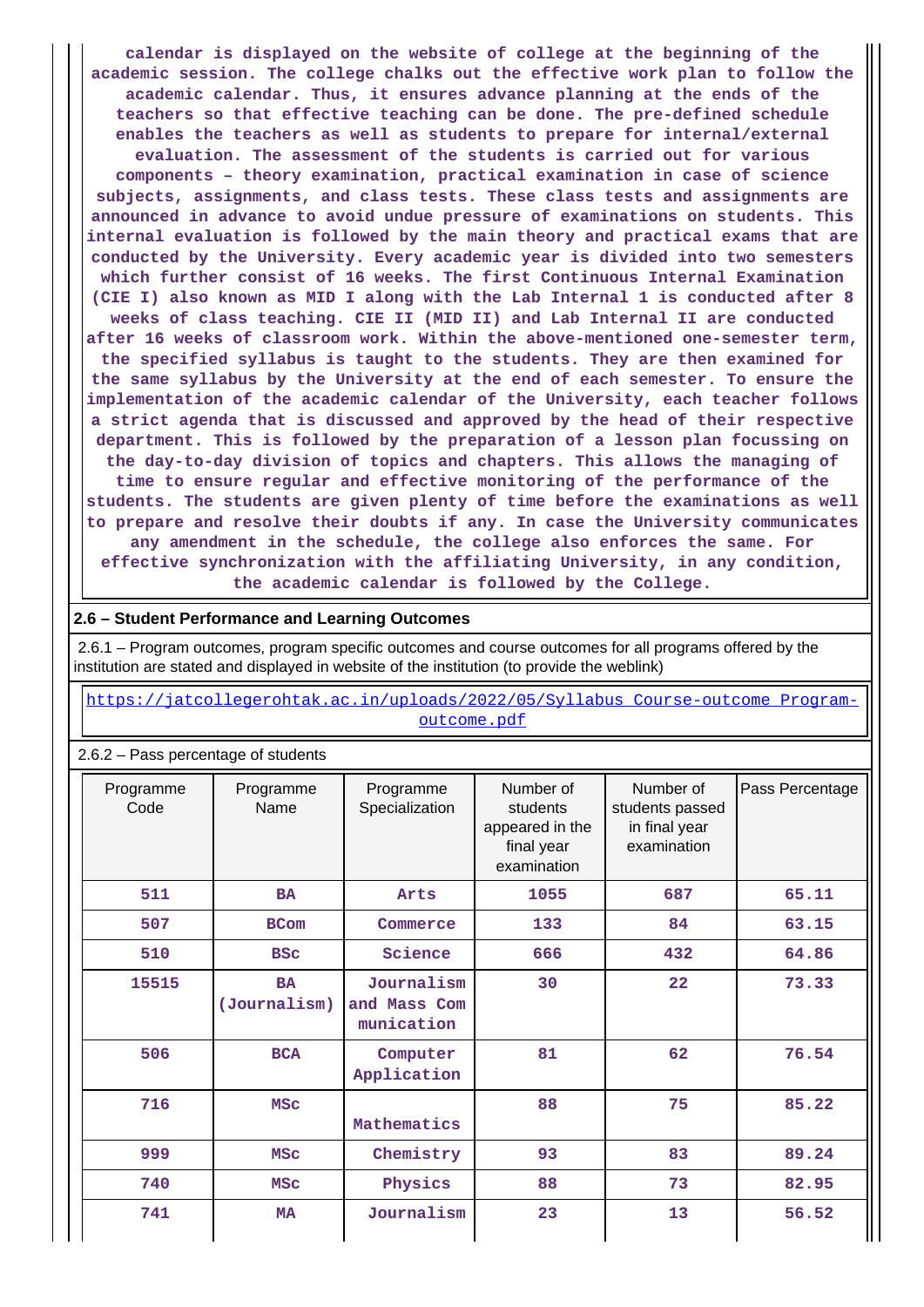|                                                                                                                                                                           | (Journalism)    |  | and Mass Com<br>munication    |                         |  |                               |            |                                    |
|---------------------------------------------------------------------------------------------------------------------------------------------------------------------------|-----------------|--|-------------------------------|-------------------------|--|-------------------------------|------------|------------------------------------|
| 1021                                                                                                                                                                      | <b>MSC</b>      |  | Botany                        | 51                      |  | 49                            |            | 96.07                              |
|                                                                                                                                                                           |                 |  |                               | View File               |  |                               |            |                                    |
| 2.7 - Student Satisfaction Survey                                                                                                                                         |                 |  |                               |                         |  |                               |            |                                    |
| 2.7.1 - Student Satisfaction Survey (SSS) on overall institutional performance (Institution may design the<br>questionnaire) (results and details be provided as weblink) |                 |  |                               |                         |  |                               |            |                                    |
| https://jatcollegerohtak.ac.in/uploads/2022/05/Student-Satisfaction-Survey-<br>Report-2019-20.pdf                                                                         |                 |  |                               |                         |  |                               |            |                                    |
| <b>CRITERION III - RESEARCH, INNOVATIONS AND EXTENSION</b>                                                                                                                |                 |  |                               |                         |  |                               |            |                                    |
| 3.1 - Resource Mobilization for Research                                                                                                                                  |                 |  |                               |                         |  |                               |            |                                    |
| 3.1.1 – Research funds sanctioned and received from various agencies, industry and other organisations                                                                    |                 |  |                               |                         |  |                               |            |                                    |
| Nature of the Project                                                                                                                                                     | <b>Duration</b> |  | Name of the funding<br>agency |                         |  | Total grant<br>sanctioned     |            | Amount received<br>during the year |
| Total                                                                                                                                                                     | $\mathbf 0$     |  | applicable                    | <b>Not</b>              |  | 0                             |            | $\mathbf 0$                        |
|                                                                                                                                                                           |                 |  |                               | No file uploaded.       |  |                               |            |                                    |
| 3.2 - Innovation Ecosystem                                                                                                                                                |                 |  |                               |                         |  |                               |            |                                    |
| 3.2.1 – Workshops/Seminars Conducted on Intellectual Property Rights (IPR) and Industry-Academia Innovative<br>practices during the year                                  |                 |  |                               |                         |  |                               |            |                                    |
| Title of workshop/seminar<br>Name of the Dept.<br>Date                                                                                                                    |                 |  |                               |                         |  |                               |            |                                    |
| Extension lecture on<br>Hindi Bhasha ki upyogita<br>aaj ke sandarbh mein                                                                                                  |                 |  | Hindi                         |                         |  | 14/09/2019                    |            |                                    |
| Extension Lecture on<br>Suchna Takneek aur hindi<br>bhasha                                                                                                                |                 |  | Hindi                         |                         |  | 14/09/2020                    |            |                                    |
| Special lecture on Hindi<br>Journalism Day                                                                                                                                |                 |  | Communication                 | Journalism and Mass     |  |                               | 30/05/2020 |                                    |
| Online lecture on<br>politics and media                                                                                                                                   |                 |  | Communication                 | Journalism and Mass     |  |                               |            | 23/06/2020                         |
| Information technology<br>and Hindi language                                                                                                                              |                 |  | Communication                 | Journalism and Mass     |  |                               |            | 14/09/2020                         |
| Training program for<br>conducting online classes                                                                                                                         |                 |  | Computer Science              |                         |  |                               |            | 10/08/2020                         |
| 3.2.2 - Awards for Innovation won by Institution/Teachers/Research scholars/Students during the year                                                                      |                 |  |                               |                         |  |                               |            |                                    |
| Title of the innovation                                                                                                                                                   | Name of Awardee |  | Awarding Agency               |                         |  | Date of award                 |            | Category                           |
| None                                                                                                                                                                      | Nil             |  |                               | N11                     |  | 01/12/2021                    |            | Nil                                |
|                                                                                                                                                                           |                 |  |                               | No file uploaded.       |  |                               |            |                                    |
| 3.2.3 – No. of Incubation centre created, start-ups incubated on campus during the year                                                                                   |                 |  |                               |                         |  |                               |            |                                    |
| Incubation<br>Center                                                                                                                                                      | Name            |  | Sponsered By                  | Name of the<br>Start-up |  | Nature of Start-<br><b>up</b> |            | Date of<br>Commencement            |
| 0                                                                                                                                                                         | Nil             |  | Nil                           | Nil                     |  | Nil                           |            | 01/12/2021                         |
|                                                                                                                                                                           |                 |  |                               | No file uploaded.       |  |                               |            |                                    |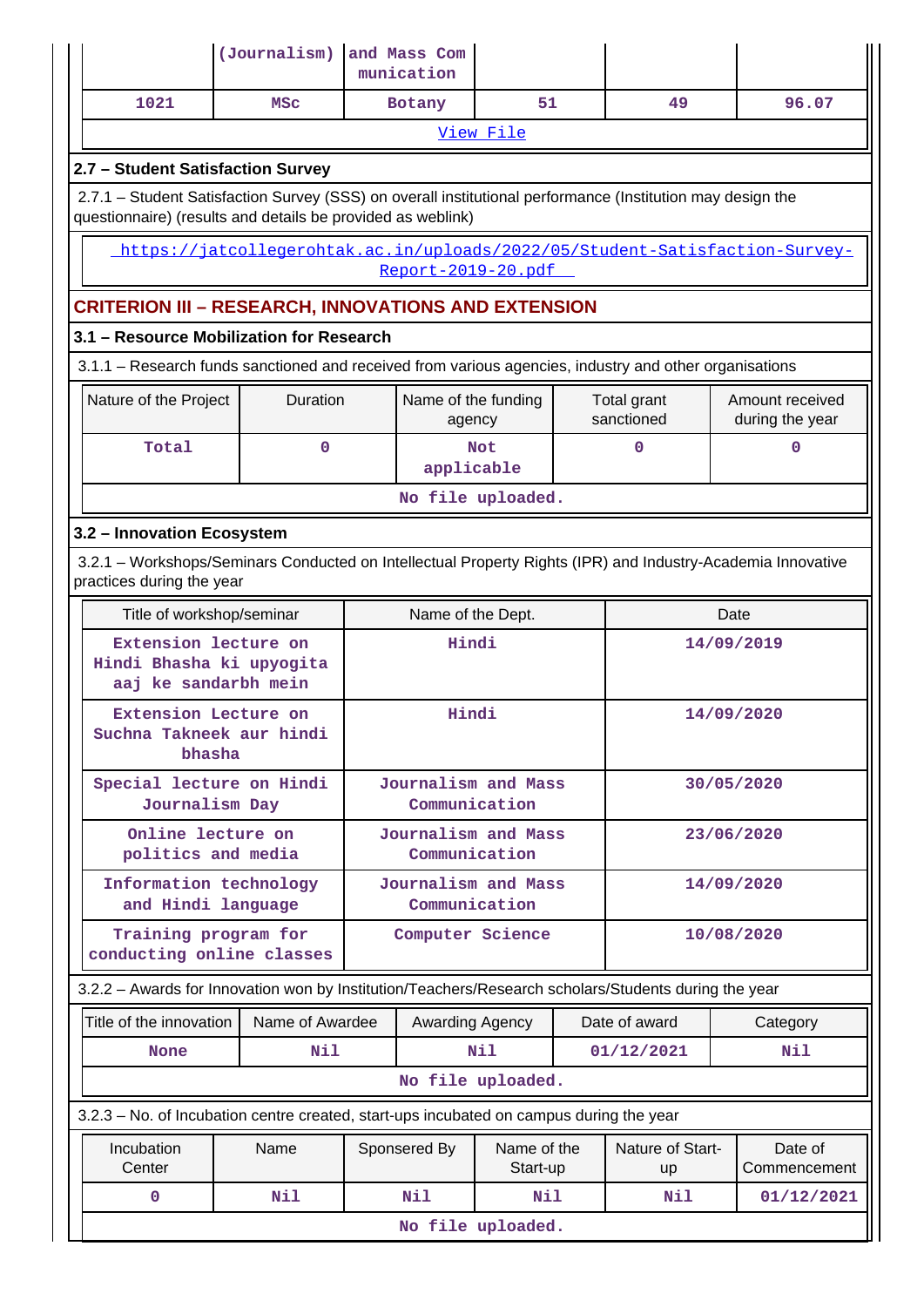| 3.3 - Research Publications and Awards                                                                        |                        |                                                                                                                    |                        |           |                         |                                                                    |                                                      |  |
|---------------------------------------------------------------------------------------------------------------|------------------------|--------------------------------------------------------------------------------------------------------------------|------------------------|-----------|-------------------------|--------------------------------------------------------------------|------------------------------------------------------|--|
|                                                                                                               |                        | 3.3.1 - Incentive to the teachers who receive recognition/awards                                                   |                        |           |                         |                                                                    |                                                      |  |
|                                                                                                               | <b>State</b>           |                                                                                                                    | National               |           |                         | International                                                      |                                                      |  |
|                                                                                                               | 0                      |                                                                                                                    | 0                      |           |                         | 0                                                                  |                                                      |  |
| 3.3.2 - Ph. Ds awarded during the year (applicable for PG College, Research Center)                           |                        |                                                                                                                    |                        |           |                         |                                                                    |                                                      |  |
|                                                                                                               | Name of the Department |                                                                                                                    |                        |           | Number of PhD's Awarded |                                                                    |                                                      |  |
|                                                                                                               | Not Applicable         |                                                                                                                    |                        |           |                         | 0                                                                  |                                                      |  |
|                                                                                                               |                        | 3.3.3 - Research Publications in the Journals notified on UGC website during the year                              |                        |           |                         |                                                                    |                                                      |  |
| <b>Type</b>                                                                                                   |                        | Department                                                                                                         |                        |           | Number of Publication   |                                                                    | Average Impact Factor (if<br>any)                    |  |
| National                                                                                                      |                        | English                                                                                                            |                        |           | $\overline{2}$          |                                                                    | $\Omega$                                             |  |
| National                                                                                                      |                        | Political Science                                                                                                  |                        |           | 1                       |                                                                    | 5.05                                                 |  |
| National                                                                                                      |                        | Computer Science                                                                                                   |                        |           | 1                       |                                                                    | 6.2                                                  |  |
| International                                                                                                 |                        | History                                                                                                            |                        |           | 1                       |                                                                    | $\mathbf{0}$                                         |  |
| International                                                                                                 |                        | Physics                                                                                                            |                        |           | 4                       |                                                                    | 3.75                                                 |  |
| International                                                                                                 |                        | Commerce                                                                                                           |                        |           | 1                       |                                                                    | 6.3                                                  |  |
| International                                                                                                 |                        | Mathematics                                                                                                        |                        | 5         |                         |                                                                    | 1.33                                                 |  |
| International                                                                                                 |                        | Hindi                                                                                                              |                        | 1         |                         |                                                                    | 5.11                                                 |  |
|                                                                                                               |                        |                                                                                                                    |                        | View File |                         |                                                                    |                                                      |  |
| Proceedings per Teacher during the year                                                                       |                        | 3.3.4 - Books and Chapters in edited Volumes / Books published, and papers in National/International Conference    |                        |           |                         |                                                                    |                                                      |  |
|                                                                                                               | Department             |                                                                                                                    |                        |           |                         | Number of Publication                                              |                                                      |  |
|                                                                                                               | Chemistry              |                                                                                                                    |                        |           | 1                       |                                                                    |                                                      |  |
|                                                                                                               | Physics                |                                                                                                                    |                        |           | 5                       |                                                                    |                                                      |  |
|                                                                                                               | Public Administration  |                                                                                                                    |                        |           | 1                       |                                                                    |                                                      |  |
|                                                                                                               |                        |                                                                                                                    |                        | View File |                         |                                                                    |                                                      |  |
| Web of Science or PubMed/ Indian Citation Index                                                               |                        | 3.3.5 - Bibliometrics of the publications during the last Academic year based on average citation index in Scopus/ |                        |           |                         |                                                                    |                                                      |  |
| Title of the<br>Paper                                                                                         | Name of<br>Author      | Title of journal                                                                                                   | Year of<br>publication |           | <b>Citation Index</b>   | Institutional<br>affiliation as<br>mentioned in<br>the publication | Number of<br>citations<br>excluding self<br>citation |  |
| Free-<br>standing<br>flexible m<br>ultiwalled<br>carbon<br>nanotubes<br>paper for<br>wearable t<br>hermoelect | Meetu<br>Bharti        | Journal<br>of Power<br>Sources                                                                                     |                        | 2020      | 20                      | <b>BARC</b><br>Mumbai and<br><b>AIJHM</b><br>College<br>Rohtak     | 19                                                   |  |
| ric power<br>generator                                                                                        |                        |                                                                                                                    |                        |           |                         |                                                                    |                                                      |  |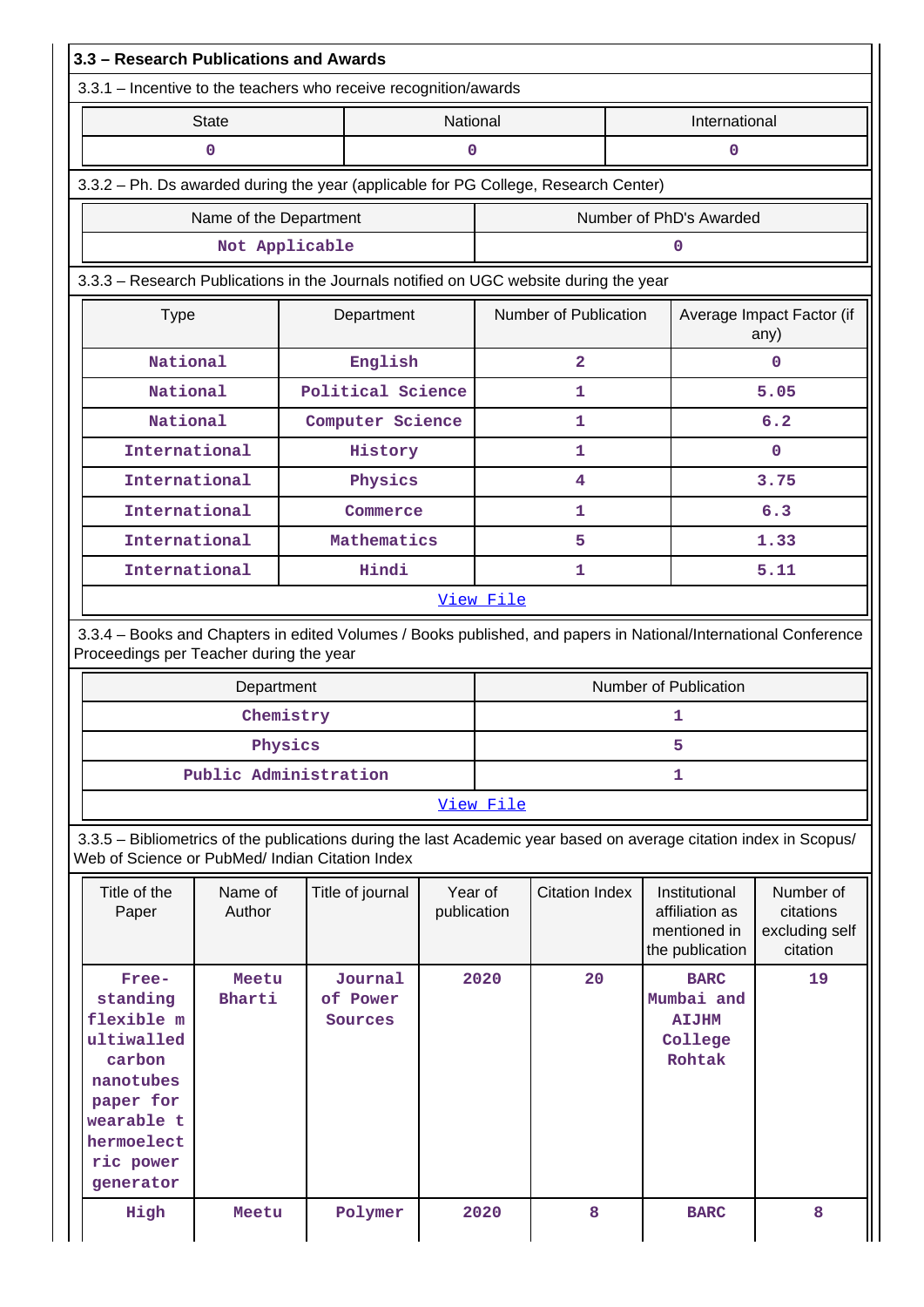| energy<br>electron<br>beam<br>induced<br>improved t<br>hermoelect<br>ric<br>properties<br>of PEDOT-<br>PSS films                                                                                                     | Bharti              |                                                                                |      |                 | Mumbai and<br><b>AIJHM</b><br>College<br>Rohtak |              |
|----------------------------------------------------------------------------------------------------------------------------------------------------------------------------------------------------------------------|---------------------|--------------------------------------------------------------------------------|------|-----------------|-------------------------------------------------|--------------|
| Evaluation<br>of AODV<br>and DYMO<br>Rooting<br>Protocol<br>using<br>generic<br>Micaz and<br>Mica motes<br>Energy Con<br>servation<br>Models in<br>Awsn with<br>Static and<br>Mobile<br>Scenario                     | Deepak<br>Sharma    | Scalable<br>computing-<br>Practice<br>and<br>Experience                        | 2019 | $6\overline{6}$ | MD<br>University<br>Rohtak                      | 6            |
| Investig<br>ations On<br>Key<br>Aspects of<br>Solution<br>Growth I-<br>Alainine<br>Strontium<br>Chloride<br>Trihydrade<br>Single<br>Crystal<br>For Non-<br>Linear<br>Optical<br>And<br>Photonic A<br>pplication<br>S | Shish<br>Pal Rathee | Solid<br><b>State Comm</b><br>unications                                       | 2020 | $\mathbf{1}$    | <b>AIJHM</b><br>College<br>Rohtak               | $\mathbf{1}$ |
| The<br>Effect of<br>Slip<br>Velocity<br>on<br>Unsteady P<br>eristalsis<br>MHD blood<br>flow<br>through a<br>constricte                                                                                               | Rajbala<br>Rathee   | Internat<br>ional<br>Journal of<br>Applied<br>Mechanics<br>and Engine<br>ering | 2019 | $\overline{9}$  | <b>AIJHM</b><br>College<br>Rohtak               | 9            |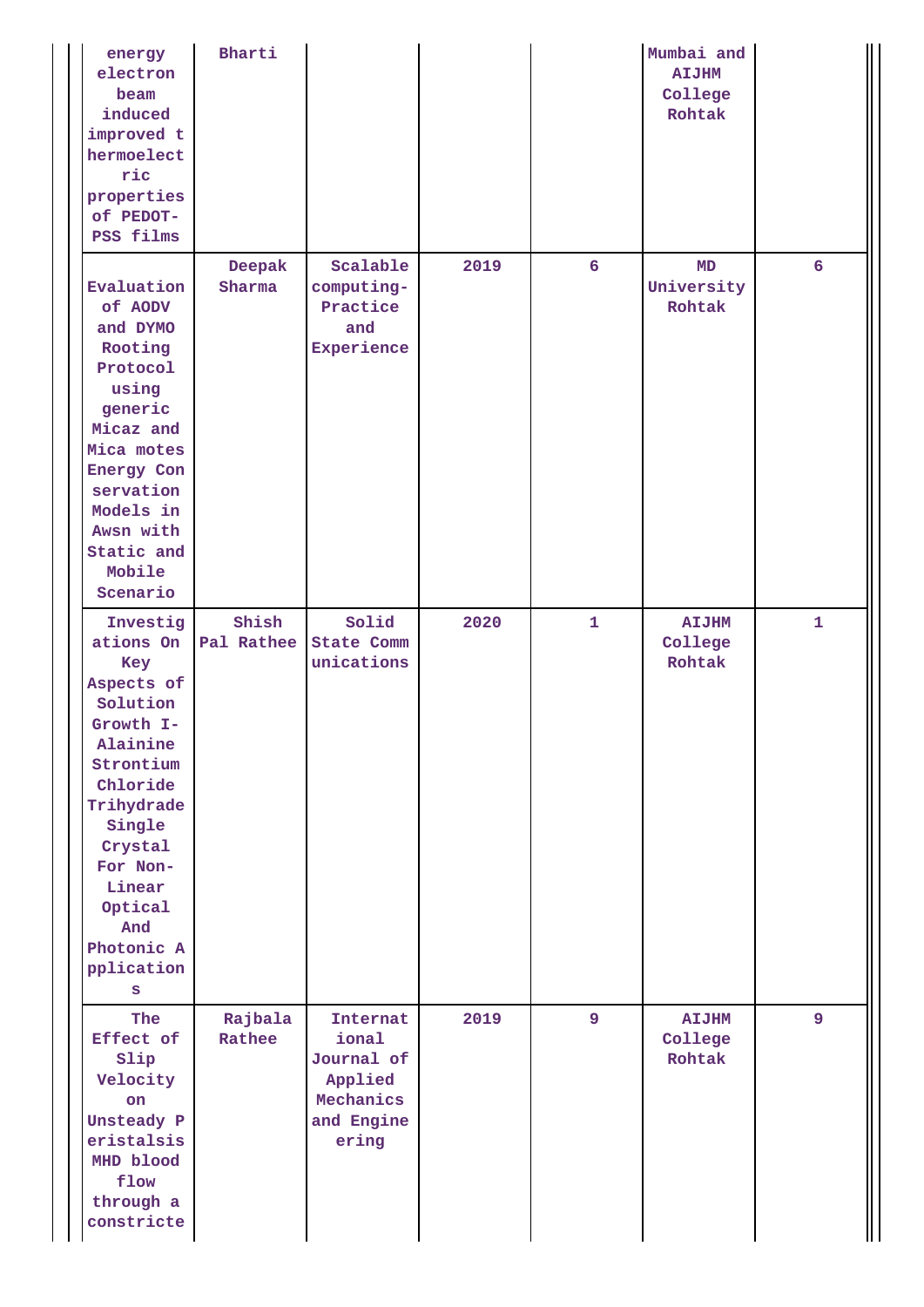| d artery E<br>xperiencin<br>g Body Acc<br>eleration                                                                                   |                   |                                                                                |                        |                         |                                                       |                                                                    |
|---------------------------------------------------------------------------------------------------------------------------------------|-------------------|--------------------------------------------------------------------------------|------------------------|-------------------------|-------------------------------------------------------|--------------------------------------------------------------------|
| Stability<br>of Fixed<br>Points<br>Sets of Ge<br>neralized<br>Multivalue<br>$d$ ?-? Cont<br>raction of<br>Ciric<br>-Berinde<br>Type   | Anita             | Italian<br>Journal of<br>Pure and<br>Applied Ma<br>thematics                   | 2019                   | $\overline{\mathbf{3}}$ | Department<br>of Mathema<br>tics,<br>M.D.U.<br>Rohtak | $\overline{3}$                                                     |
| Some<br>common<br>fixed<br>points<br>results<br>for three<br>mappings<br>with<br>compatible<br>pairs on<br>vector<br>values<br>spaces | Rahul<br>Hooda    | Internat<br>ional<br>Journal of<br>Advanced<br>Science<br>and<br>Technology    | 2019                   | $\mathbf 0$             | Department<br>of Mathema<br>tics,<br>M.D.U.<br>Rohtak | $\mathbf{0}$                                                       |
| Coupled<br>fixed<br>points<br>theorems<br>in vector<br>b-metric<br>space                                                              | Rahul<br>Hooda    | Internat<br>ional<br>Journal of<br>Recent<br>Technology<br>and Engine<br>ering | 2019                   | $\mathbf{1}$            | Department<br>of Mathema<br>tics,<br>M.D.U.<br>Rohtak | $\mathbf{1}$                                                       |
| Thermoel<br>ectric<br>power<br>generation<br>from the p<br>erspective<br>of<br>conducting<br>polymers                                 | Meetu<br>Bharti   | <b>AIP</b><br>Conference<br>Proceeding<br>s, 2265,<br>$(2020)$ ,<br>pp. 030339 | 2019                   | $\mathbf{1}$            | <b>AIJHM</b><br>College<br>Rohtak                     | $\mathbf{1}$                                                       |
|                                                                                                                                       |                   |                                                                                | View File              |                         |                                                       |                                                                    |
| 3.3.6 - h-Index of the Institutional Publications during the year. (based on Scopus/ Web of science)                                  |                   |                                                                                |                        |                         |                                                       |                                                                    |
| Title of the<br>Paper                                                                                                                 | Name of<br>Author | Title of journal                                                               | Year of<br>publication | h-index                 | Number of<br>citations<br>excluding self<br>citation  | Institutional<br>affiliation as<br>mentioned in<br>the publication |
| Free-<br>standing<br>flexible m                                                                                                       | Meetu<br>Bharti   | Journal<br>of Power<br>Sources                                                 | 2020                   | 8                       | 19                                                    | <b>BARC</b><br>Mumbai and<br><b>AIJHM</b>                          |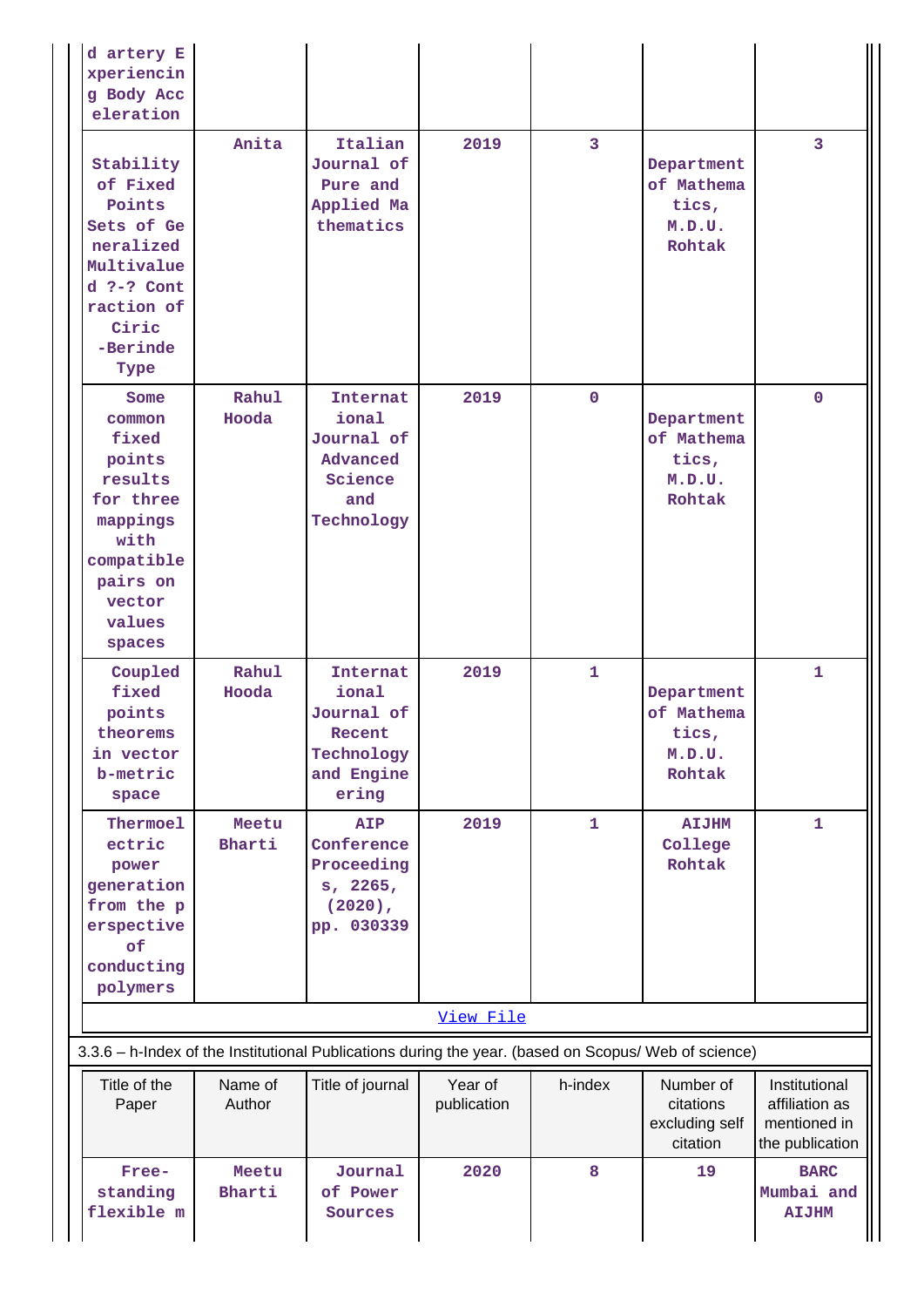| ultiwalled<br>carbon<br>nanotubes<br>paper for<br>wearable t<br>hermoelect<br>ric power<br>generator                                                                                                                |                    |                                                          |      |                 |                | College<br>Rohtak                                              |
|---------------------------------------------------------------------------------------------------------------------------------------------------------------------------------------------------------------------|--------------------|----------------------------------------------------------|------|-----------------|----------------|----------------------------------------------------------------|
| High<br>energy<br>electron<br>beam<br>induced<br>improved t<br>hermoelect<br>ric<br>properties<br>of PEDOT-<br>PSS films                                                                                            | Meetu<br>Bharti    | Polymer                                                  | 2020 | 8               | 8              | <b>BARC</b><br>Mumbai and<br><b>AIJHM</b><br>College<br>Rohtak |
| Evaluation<br>of AODV<br>and DYMO<br>Rooting<br>Protocol<br>using<br>generic<br>Micaz and<br>Micamotes<br>Energy Con<br>servtion<br>Models in<br>Awsn with<br>Static and<br>Mobile<br>Scenario                      | Deepak<br>Sharma   | Scalable<br>computing<br>- Practice<br>and<br>Experience | 2019 | $6\overline{6}$ | 8              | MD<br>University<br>Rohtak                                     |
| Investig<br>ations On<br>Key<br>Aspects of<br>Solution<br>Groth I-<br>Alainine<br>Strontium<br>Chloride<br>Trihydrade<br>Single<br>Crystal<br>For Non-<br>Linear<br>Optical<br>And<br>Photonic A<br>pplication<br>S | Shishpal<br>Rathee | Solid<br>State Comm<br>unications                        | 2020 | $\mathbf{1}$    | $\mathbf{1}$   | <b>AIJHM</b><br>College<br>Rohtak                              |
| The                                                                                                                                                                                                                 | Rajbala            | Internat                                                 | 2019 | $\mathbf{1}$    | $\overline{9}$ | <b>AIJHM</b>                                                   |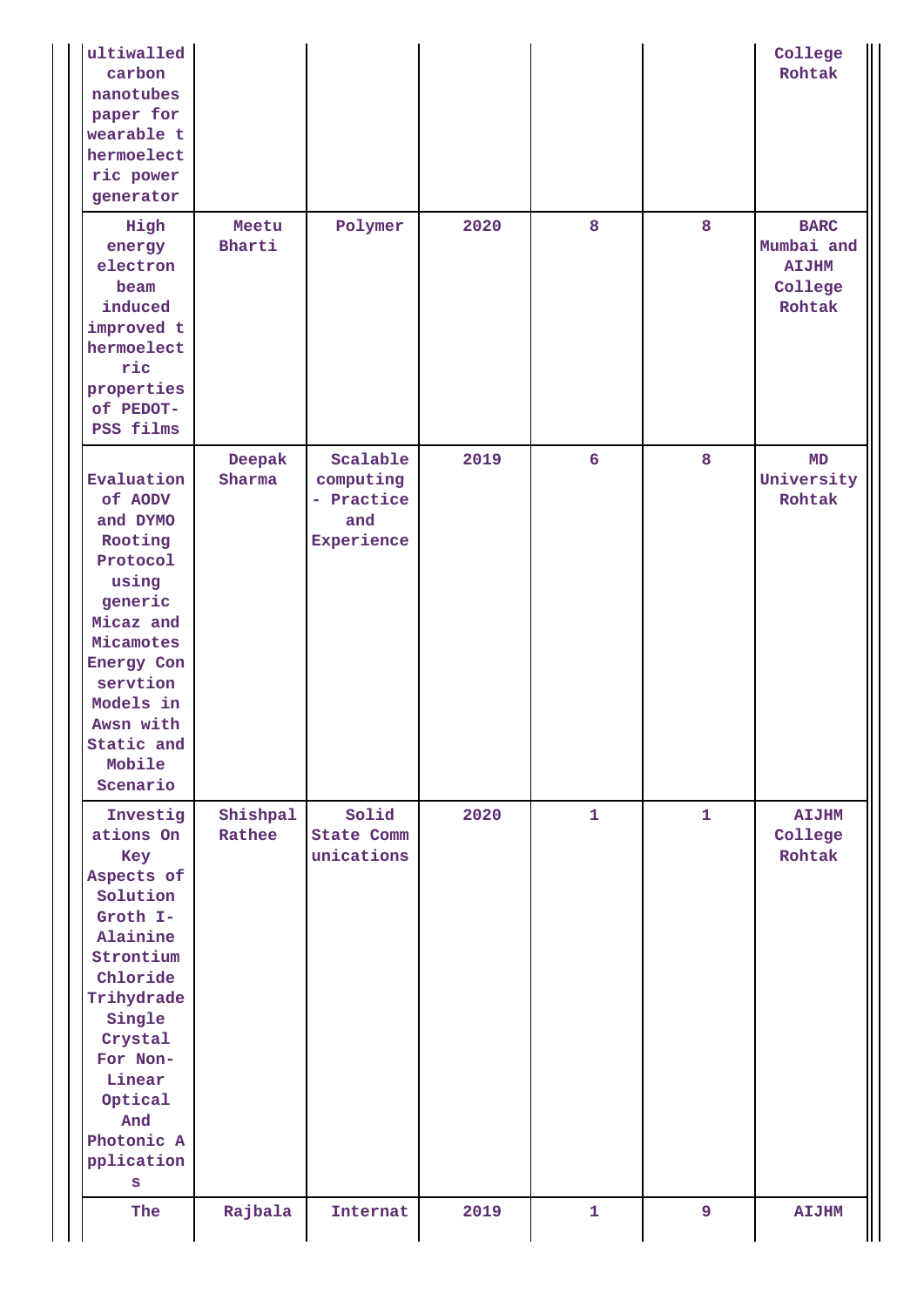| Effect of<br>Slip<br>Velocity<br>on<br>Unsteady P<br>eristalsis<br>MHD blood<br>flow<br>through a<br>constricte<br>d artery E<br>xperiencin<br>g Body Acc<br>eleration | Rathee         | ional<br>Journal of<br>Applied<br>Mechanics<br>and Engine<br>ering                    |                                                                                     |                   |                         | College<br>Rohtak                                     |
|------------------------------------------------------------------------------------------------------------------------------------------------------------------------|----------------|---------------------------------------------------------------------------------------|-------------------------------------------------------------------------------------|-------------------|-------------------------|-------------------------------------------------------|
| Stability<br>of Fixed<br>Points<br>Sets of Ge<br>neralized<br>Multivalue<br>$d$ ?-? Cont<br>raction of<br>Ciric<br>-Berinde<br>Type                                    | Anita          | Italian<br>Journal of<br>Pure and<br>Applied Ma<br>thematics                          | 2019                                                                                | $\mathbf{1}$      | $\overline{\mathbf{3}}$ | Department<br>of Mathema<br>tics,<br>M.D.U.<br>Rohtak |
| Some<br>common<br>fixed<br>points<br>results<br>for three<br>mappings<br>with<br>compatible<br>pairs on<br>vector<br>values<br>spaces                                  | Rahul<br>Hooda | Internat<br>ional<br>Journal of<br>Advanced<br>Science<br>and<br>Technology           | 2019                                                                                | $\mathbf{0}$      | $\mathbf{0}$            | Department<br>of Mathema<br>tics,<br>M.D.U.<br>Rohtak |
| Coupled<br>fixed<br>points<br>theorems<br>in vector<br>b-metric<br>space                                                                                               | Rahul<br>Hooda | <b>Internat</b><br>ional<br>Journal of<br>Recent<br>Technology<br>and Engine<br>ering | 2019                                                                                | $\mathbf 0$       | $\mathbf{1}$            | Department<br>of Mathema<br>tics,<br>M.D.U.<br>Rohtak |
|                                                                                                                                                                        |                |                                                                                       | No file uploaded.                                                                   |                   |                         |                                                       |
|                                                                                                                                                                        |                |                                                                                       | 3.3.7 - Faculty participation in Seminars/Conferences and Symposia during the year: |                   |                         |                                                       |
| Number of Faculty<br>Attended/Semi<br>nars/Workshops                                                                                                                   |                | International<br>7                                                                    | National<br>28                                                                      | <b>State</b><br>0 |                         | Local<br>$\mathbf{0}$                                 |
| Presented<br>papers                                                                                                                                                    |                | 18                                                                                    | 53                                                                                  | $\mathbf{O}$      |                         | $\mathbf 0$                                           |
| Resource                                                                                                                                                               |                | $\mathbf 0$                                                                           | $\mathbf 0$                                                                         | $\mathbf 0$       |                         | $\mathbf 0$                                           |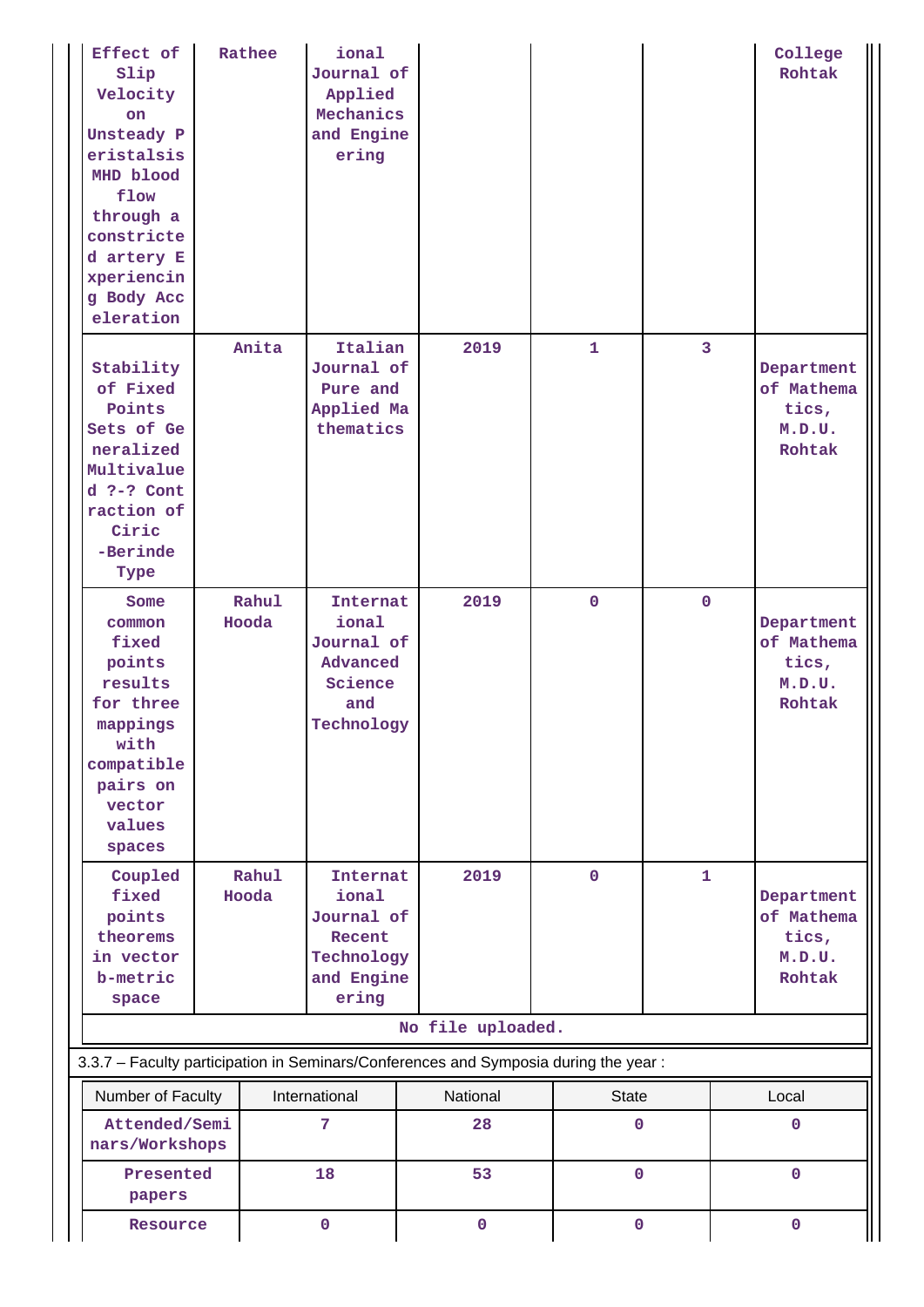[View File](https://assessmentonline.naac.gov.in/public/Postacc/Faculty_participation/20884_Faculty_participation_1654796763.xlsx)

#### **3.4 – Extension Activities**

 3.4.1 – Number of extension and outreach programmes conducted in collaboration with industry, community and Non- Government Organisations through NSS/NCC/Red cross/Youth Red Cross (YRC) etc., during the year

| Title of the activities                                                      | Organising unit/agency/<br>collaborating agency                                                                                       | Number of teachers<br>participated in such<br>activities | Number of students<br>participated in such<br>activities |
|------------------------------------------------------------------------------|---------------------------------------------------------------------------------------------------------------------------------------|----------------------------------------------------------|----------------------------------------------------------|
| NSS Seven Day<br>Special Camp                                                | NSS Units ALJHM<br>College, Rohtak and<br>Govt. High School<br>Garhi Bohar in<br>Collaboration with<br>adopted Village<br>Garhi Bohar | 5.                                                       | 250                                                      |
| Cleanliness and<br>Environment<br>Protection Rally at<br>Village Garhi Bohar | YRC Units AIJHM<br>College Rohtak                                                                                                     | 1                                                        | 150                                                      |
| Rural Health Camp<br>at Village Rurki<br>District Rohtak                     | YRC Units AIJHM<br>College Rohtak                                                                                                     | $\overline{2}$                                           | 30                                                       |
| Tree Plantation<br>Drive                                                     | NSS and YRC Units                                                                                                                     | 10                                                       | 235                                                      |
| Covid Awareness<br>training online                                           | NCC and<br>Department of<br>Personnel and<br>Training GOI                                                                             | 1.                                                       | 30                                                       |
| <b>Blood</b> donation<br>camp                                                | YRC Units AIJHM<br>College Rohtak                                                                                                     | 8                                                        | 86                                                       |
| 150th birthday<br>celebrations of<br>Gandhiji                                | NSS Units AIJHM<br>College Rohtak                                                                                                     | 5                                                        | 175                                                      |
| <b>SVEEP Awareness</b><br>Rally                                              | YRC Units AIJHM<br>College Rohtak and<br><b>NSS MDU Rohtak</b>                                                                        | 3                                                        | 100                                                      |
| International<br>Yoga Day                                                    | NCC Girls Unit in<br>collaboration with<br>1st Haryana<br>Battalion                                                                   | 1                                                        | 20                                                       |
| Har Ghar Yoga<br>Campaign                                                    | NSS Units AIJHM<br>College Rohtak<br>under aegis of DGHE<br>Haryana                                                                   | 5                                                        | 145                                                      |
|                                                                              |                                                                                                                                       | View File                                                |                                                          |
| during the year                                                              | 3.4.2 - Awards and recognition received for extension activities from Government and other recognized bodies                          |                                                          |                                                          |

| Name of the activity | Award/Recognition | <b>Awarding Bodies</b> | Number of students<br><b>Benefited</b> |
|----------------------|-------------------|------------------------|----------------------------------------|
|                      |                   |                        |                                        |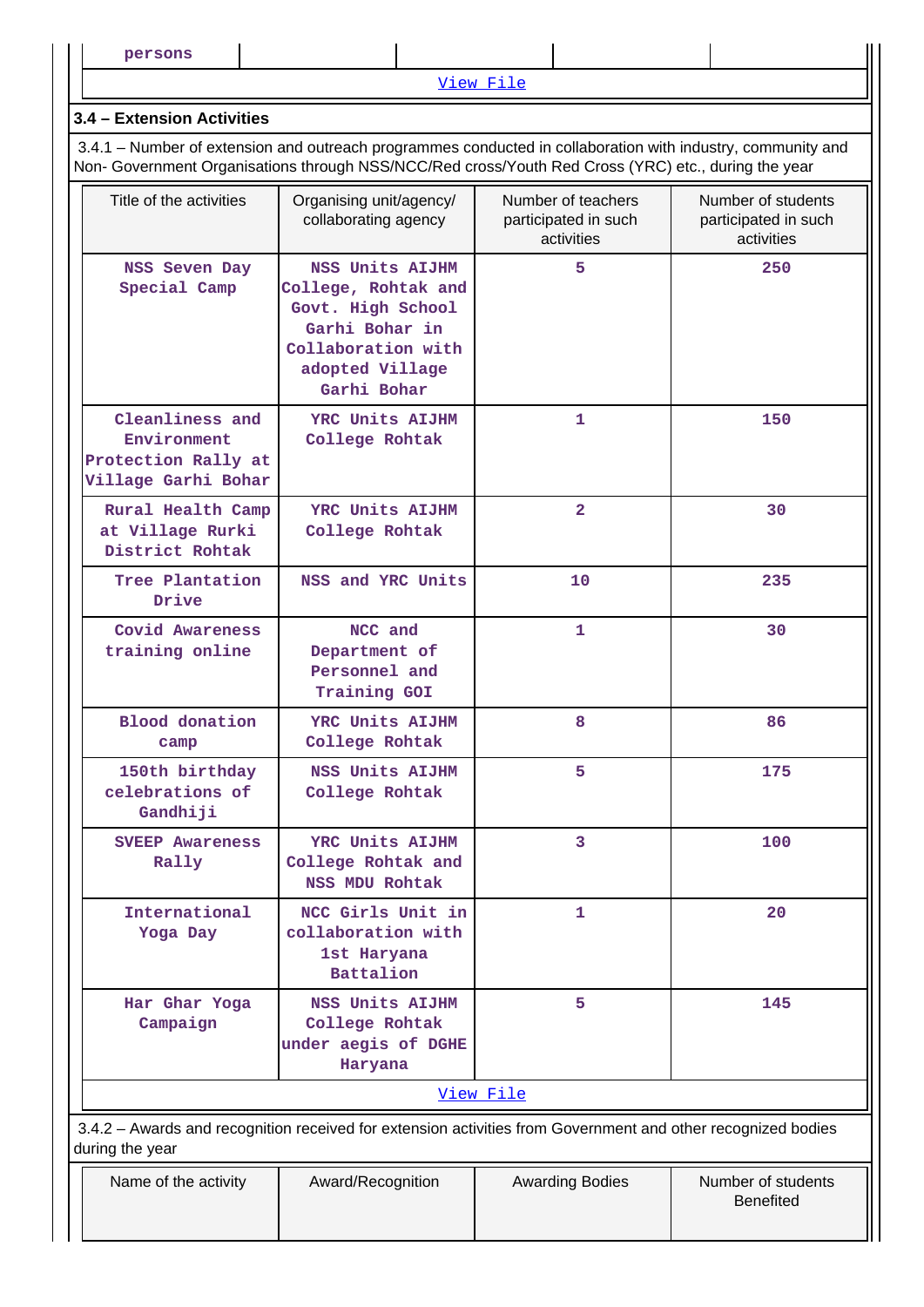| <b>NSS</b>                                | Best NSS<br>Volunteer at<br>District Level                                                                                                                                   | NSS MD University<br>Rohtak                                             | 1            |  |  |  |
|-------------------------------------------|------------------------------------------------------------------------------------------------------------------------------------------------------------------------------|-------------------------------------------------------------------------|--------------|--|--|--|
| <b>YRC</b>                                | Certificate of<br>Appreciation for<br>Contribution in<br>Corona Pandemic to<br>Vivek Dangi<br>Assistant Professor<br>A.I.J.H.M College,<br>Rohtak                            | Deputy<br>Commissioner Rohtak                                           | 0            |  |  |  |
| <b>YRC</b>                                | Fulfilment of the<br>Criteria for Sir<br>Jean Henry Durant<br>Trophy for Best<br>College in YRC<br>Activities                                                                | <b>State Government</b>                                                 | $\mathbf{0}$ |  |  |  |
| YRC                                       | Certificate of<br>Appreciation on the<br>occasion of World<br>Blood Donars Day to<br>Vivek Dangi Asst.<br>Professor A.I.J.H.M<br>College, Rohtak                             | Pt. B.D. Sharma<br>University of<br>Health Sciences,<br>Rohtak, Haryana | $\mathbf{0}$ |  |  |  |
| YRC                                       | Nomination of<br>Zonal/District<br>Convenor for Youth<br>Red Cross Committee                                                                                                 | YRC MD University<br>Rohtak                                             | $\mathbf{0}$ |  |  |  |
| <b>SVEEP Awareness</b>                    | Certificate of<br>Appreciation to Dr.<br>Munish Nandal,<br>Associate Professor<br>of English for<br>creating awareness<br>about SVEEP<br>Programme                           | District<br>Administration<br>Rohtak                                    | $\mathbf{O}$ |  |  |  |
| International<br>Yoga Day<br>Celebrations | Certificate of<br>Appreciation to Dr.<br>Munish Nandal,<br>Associate Professor<br>of English for<br>performing as<br>Special Duty<br>Officer on<br>International Yoga<br>Day | District<br>Administration<br>Rohtak                                    | 0            |  |  |  |
| International<br>Women Day                | Award of Honour<br>to Dr. Munish<br>Nandal, Associate<br>Professor of<br>English for working<br>towards women<br>awareness                                                   | District<br>Administration<br>Rohtak                                    | 0            |  |  |  |
| No file uploaded.                         |                                                                                                                                                                              |                                                                         |              |  |  |  |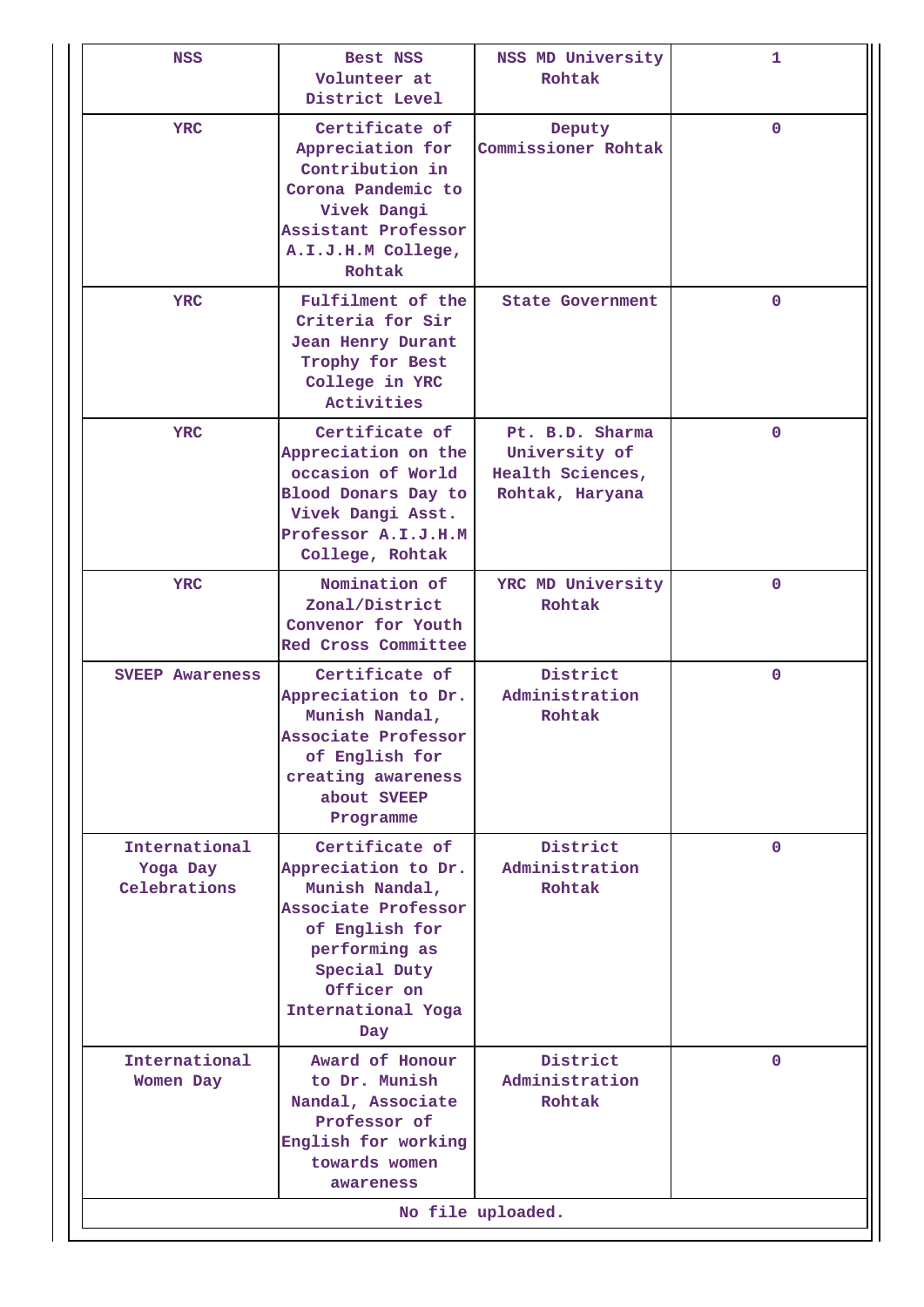| 3.4.3 - Students participating in extension activities with Government Organisations, Non-Government<br>Organisations and programmes such as Swachh Bharat, Aids Awareness, Gender Issue, etc. during the year |                                                                                                        |                                                                                               |                                                         |                                                         |  |  |  |  |
|----------------------------------------------------------------------------------------------------------------------------------------------------------------------------------------------------------------|--------------------------------------------------------------------------------------------------------|-----------------------------------------------------------------------------------------------|---------------------------------------------------------|---------------------------------------------------------|--|--|--|--|
| Name of the scheme                                                                                                                                                                                             | Organising unit/Agen<br>cy/collaborating<br>agency                                                     | Name of the activity                                                                          | Number of teachers<br>participated in such<br>activites | Number of students<br>participated in such<br>activites |  |  |  |  |
| <b>NCC</b>                                                                                                                                                                                                     | Department of<br>Personnel and<br>Training GOI                                                         | <b>COVID</b><br>Awareness<br>training Online                                                  | $\mathbf{1}$                                            | 30                                                      |  |  |  |  |
| <b>NCC</b>                                                                                                                                                                                                     | NCC Girls<br>UNIT in<br>collaboration<br>with 1st<br>Haryana<br>Battalion and<br>NSS of the<br>College | International<br>Yoga Day                                                                     | $\mathbf{1}$                                            | 100                                                     |  |  |  |  |
| <b>NCC</b>                                                                                                                                                                                                     | NCC Girls<br>UNIT in<br>collaboration<br>with 2nd<br>Haryana<br>Battalion                              | Tree<br>Plantation<br>Drive                                                                   | $\mathbf{1}$                                            | 30                                                      |  |  |  |  |
| <b>NSS</b>                                                                                                                                                                                                     | <b>NSS AIJHM</b><br>College Rohtak                                                                     | Rally and<br>Pledge<br>Programme under<br>SVEEP Campaign                                      | 5                                                       | 220                                                     |  |  |  |  |
| <b>NSS</b>                                                                                                                                                                                                     | <b>NSS AIJHM</b><br>College Rohtak                                                                     | <b>Blood</b><br>Donation Camp                                                                 | 5                                                       | 90                                                      |  |  |  |  |
| <b>NSS</b>                                                                                                                                                                                                     | <b>NSS AIJHM</b><br>College Rohtak                                                                     | One Week<br>Swachh Bharat<br>Mission(150th<br>Birth<br>anniversary of<br>Mahatma<br>Gandhiji) | 5                                                       | 175                                                     |  |  |  |  |
| <b>YRC</b>                                                                                                                                                                                                     | YRC, AIJHM<br>College Rohtak                                                                           | Cleanliness<br>and Environment<br>Protection<br>Rally at<br>Village Garhi<br><b>Bohar</b>     | 1                                                       | 150                                                     |  |  |  |  |
| <b>YRC</b>                                                                                                                                                                                                     | YRC, AIJHM<br>College Rohtak                                                                           | Rural Health<br>Check-up camp<br>at Village<br>Roorki, Rohtak                                 | $\overline{2}$                                          | 30                                                      |  |  |  |  |
| <b>YRC</b>                                                                                                                                                                                                     | YRC, AIJHM<br>College Rohtak                                                                           | Organization<br>of Blood<br>Donation Camp                                                     | 16                                                      | 85                                                      |  |  |  |  |
| <b>YRC</b>                                                                                                                                                                                                     | YRC, AIJHM<br>College Rohtak                                                                           | Camping<br>against Plastic                                                                    | 6                                                       | 300                                                     |  |  |  |  |
| View File<br>3.5 - Collaborations                                                                                                                                                                              |                                                                                                        |                                                                                               |                                                         |                                                         |  |  |  |  |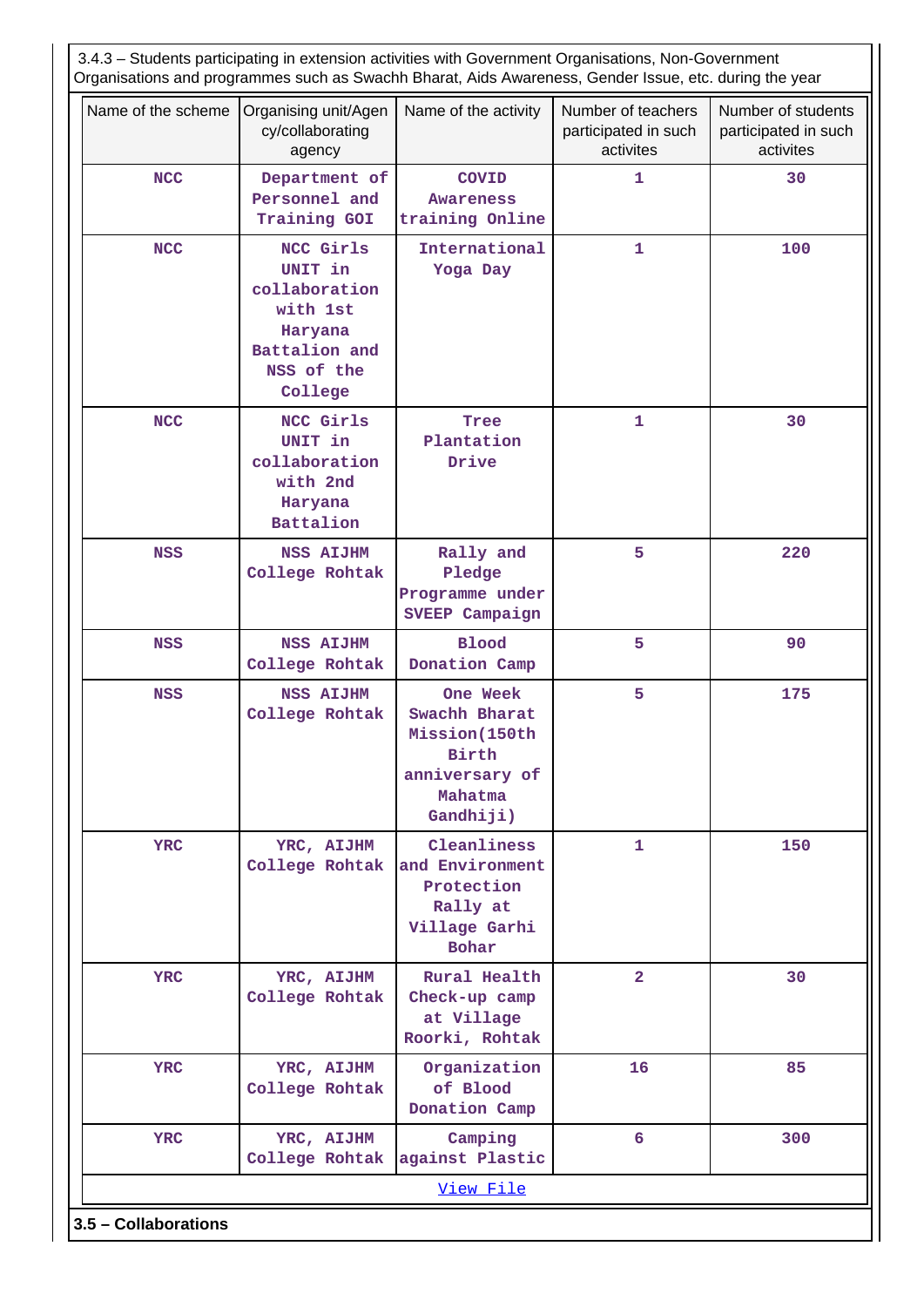| 3.5.1 - Number of Collaborative activities for research, faculty exchange, student exchange during the year                                           |                                                                                                                                                          |               |                                                                                                   |                                                |                    |                         |                                                           |  |
|-------------------------------------------------------------------------------------------------------------------------------------------------------|----------------------------------------------------------------------------------------------------------------------------------------------------------|---------------|---------------------------------------------------------------------------------------------------|------------------------------------------------|--------------------|-------------------------|-----------------------------------------------------------|--|
| Nature of activity                                                                                                                                    |                                                                                                                                                          |               | Participant                                                                                       | Source of financial support                    |                    |                         | Duration                                                  |  |
| Nil                                                                                                                                                   |                                                                                                                                                          |               | 0                                                                                                 | Nil                                            |                    |                         | $\mathbf 0$                                               |  |
|                                                                                                                                                       | No file uploaded.                                                                                                                                        |               |                                                                                                   |                                                |                    |                         |                                                           |  |
|                                                                                                                                                       | 3.5.2 - Linkages with institutions/industries for internship, on-the- job training, project work, sharing of research<br>facilities etc. during the year |               |                                                                                                   |                                                |                    |                         |                                                           |  |
| Nature of linkage                                                                                                                                     | Title of the<br>linkage                                                                                                                                  |               | Name of the<br>partnering<br>institution/<br>industry<br>/research lab<br>with contact<br>details | <b>Duration From</b>                           | <b>Duration To</b> |                         | Participant                                               |  |
| <b>None</b>                                                                                                                                           |                                                                                                                                                          | <b>None</b>   | <b>None</b>                                                                                       | 01/12/2021                                     |                    | 31/12/2021              | $\mathbf 0$                                               |  |
|                                                                                                                                                       |                                                                                                                                                          |               |                                                                                                   | No file uploaded.                              |                    |                         |                                                           |  |
| 3.5.3 - MoUs signed with institutions of national, international importance, other universities, industries, corporate<br>houses etc. during the year |                                                                                                                                                          |               |                                                                                                   |                                                |                    |                         |                                                           |  |
| Organisation                                                                                                                                          |                                                                                                                                                          |               | Date of MoU signed                                                                                | Purpose/Activities                             |                    |                         | Number of<br>students/teachers<br>participated under MoUs |  |
| <b>None</b>                                                                                                                                           |                                                                                                                                                          |               | 01/12/2021                                                                                        | <b>None</b>                                    |                    | $\mathbf 0$             |                                                           |  |
|                                                                                                                                                       |                                                                                                                                                          |               |                                                                                                   | No file uploaded.                              |                    |                         |                                                           |  |
| <b>CRITERION IV - INFRASTRUCTURE AND LEARNING RESOURCES</b>                                                                                           |                                                                                                                                                          |               |                                                                                                   |                                                |                    |                         |                                                           |  |
| 4.1 - Physical Facilities                                                                                                                             |                                                                                                                                                          |               |                                                                                                   |                                                |                    |                         |                                                           |  |
| 4.1.1 - Budget allocation, excluding salary for infrastructure augmentation during the year                                                           |                                                                                                                                                          |               |                                                                                                   |                                                |                    |                         |                                                           |  |
| Budget allocated for infrastructure augmentation                                                                                                      |                                                                                                                                                          |               |                                                                                                   | Budget utilized for infrastructure development |                    |                         |                                                           |  |
|                                                                                                                                                       |                                                                                                                                                          | 60            |                                                                                                   |                                                |                    | 57.45                   |                                                           |  |
| 4.1.2 - Details of augmentation in infrastructure facilities during the year                                                                          |                                                                                                                                                          |               |                                                                                                   |                                                |                    |                         |                                                           |  |
|                                                                                                                                                       | <b>Facilities</b>                                                                                                                                        |               |                                                                                                   | <b>Existing or Newly Added</b>                 |                    |                         |                                                           |  |
|                                                                                                                                                       |                                                                                                                                                          | Campus Area   |                                                                                                   | Existing                                       |                    |                         |                                                           |  |
|                                                                                                                                                       |                                                                                                                                                          | Class rooms   |                                                                                                   | Newly Added                                    |                    |                         |                                                           |  |
|                                                                                                                                                       |                                                                                                                                                          | Laboratories  |                                                                                                   | Newly Added                                    |                    |                         |                                                           |  |
|                                                                                                                                                       |                                                                                                                                                          | Seminar Halls |                                                                                                   |                                                |                    | Newly Added             |                                                           |  |
|                                                                                                                                                       |                                                                                                                                                          |               | Seminar halls with ICT facilities                                                                 |                                                |                    | Newly Added             |                                                           |  |
|                                                                                                                                                       |                                                                                                                                                          |               | Classrooms with Wi-Fi OR LAN                                                                      |                                                |                    | Newly Added<br>Existing |                                                           |  |
| Video Centre<br>Others                                                                                                                                |                                                                                                                                                          |               |                                                                                                   |                                                | Existing           |                         |                                                           |  |
| Others                                                                                                                                                |                                                                                                                                                          |               |                                                                                                   |                                                | Existing           |                         |                                                           |  |
| Others                                                                                                                                                |                                                                                                                                                          |               |                                                                                                   |                                                | Existing           |                         |                                                           |  |
|                                                                                                                                                       |                                                                                                                                                          | Others        |                                                                                                   |                                                |                    | Existing                |                                                           |  |
|                                                                                                                                                       |                                                                                                                                                          | Others        |                                                                                                   |                                                |                    | Existing                |                                                           |  |
|                                                                                                                                                       |                                                                                                                                                          | Others        |                                                                                                   |                                                |                    | Existing                |                                                           |  |
|                                                                                                                                                       |                                                                                                                                                          |               |                                                                                                   |                                                |                    |                         |                                                           |  |

Н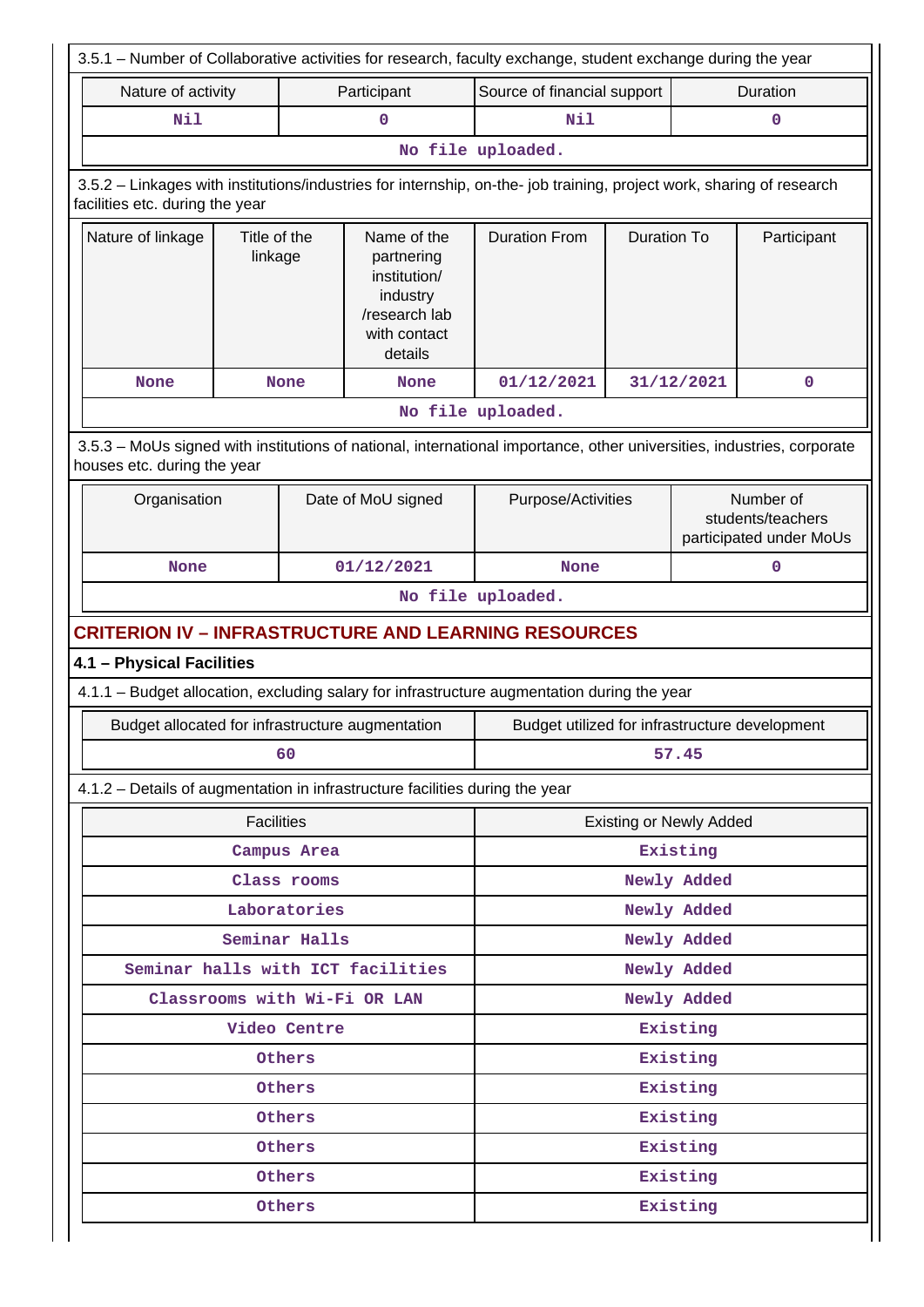|                                      |                                                              |                 |          |                                             |                                                                            | View File                 |                                                                                                                                                                                                                                                            |                    |       |                                                   |               |
|--------------------------------------|--------------------------------------------------------------|-----------------|----------|---------------------------------------------|----------------------------------------------------------------------------|---------------------------|------------------------------------------------------------------------------------------------------------------------------------------------------------------------------------------------------------------------------------------------------------|--------------------|-------|---------------------------------------------------|---------------|
| 4.2 - Library as a Learning Resource |                                                              |                 |          |                                             |                                                                            |                           |                                                                                                                                                                                                                                                            |                    |       |                                                   |               |
|                                      |                                                              |                 |          |                                             | 4.2.1 - Library is automated {Integrated Library Management System (ILMS)} |                           |                                                                                                                                                                                                                                                            |                    |       |                                                   |               |
|                                      | Name of the ILMS<br>software                                 |                 |          | Nature of automation (fully<br>or patially) |                                                                            |                           | Version                                                                                                                                                                                                                                                    |                    |       | Year of automation                                |               |
| Fully<br>2.0<br><b>SOUL</b>          |                                                              |                 |          |                                             | 2012                                                                       |                           |                                                                                                                                                                                                                                                            |                    |       |                                                   |               |
|                                      | 4.2.2 - Library Services                                     |                 |          |                                             |                                                                            |                           |                                                                                                                                                                                                                                                            |                    |       |                                                   |               |
| Library<br>Service Type              |                                                              |                 | Existing |                                             |                                                                            | Newly Added               |                                                                                                                                                                                                                                                            |                    |       | Total                                             |               |
| Text<br><b>Books</b>                 |                                                              | 30980           |          | 984744                                      |                                                                            | 481                       | 304891                                                                                                                                                                                                                                                     |                    | 31461 |                                                   | 1289635       |
| Reference<br><b>Books</b>            |                                                              | 26986           |          | 880281                                      |                                                                            | 142                       | 125667                                                                                                                                                                                                                                                     |                    | 27128 |                                                   | 1005948       |
| e-Books                              |                                                              | 100             |          | 22000                                       |                                                                            | $\mathbf 0$               | $\mathbf{0}$                                                                                                                                                                                                                                               |                    | 100   |                                                   | 22000         |
| Journals                             |                                                              | 58              |          | 73625                                       |                                                                            | 53                        | 7677                                                                                                                                                                                                                                                       |                    | 111   |                                                   | 81302         |
| $e-$<br>Journals                     |                                                              | 100             |          | 20000                                       |                                                                            | 0                         | $\mathbf 0$                                                                                                                                                                                                                                                |                    | 100   |                                                   | 20000         |
| CD &<br>Video                        |                                                              | 10              |          | 3565                                        |                                                                            | $\mathbf 0$               | $\mathbf 0$                                                                                                                                                                                                                                                |                    | 10    |                                                   | 3565          |
|                                      |                                                              |                 |          |                                             | No file uploaded.                                                          |                           |                                                                                                                                                                                                                                                            |                    |       |                                                   |               |
|                                      | (Learning Management System (LMS) etc<br>Name of the Teacher |                 |          | Name of the Module                          |                                                                            |                           | 4.2.3 - E-content developed by teachers such as: e-PG- Pathshala, CEC (under e-PG- Pathshala CEC (Under<br>Graduate) SWAYAM other MOOCs platform NPTEL/NMEICT/any other Government initiatives & institutional<br>Platform on which module<br>is developed |                    |       | Date of launching e-<br>content                   |               |
| <b>None</b>                          |                                                              |                 |          | <b>None</b>                                 |                                                                            | 01/12/2021<br><b>None</b> |                                                                                                                                                                                                                                                            |                    |       |                                                   |               |
|                                      |                                                              |                 |          |                                             | No file uploaded.                                                          |                           |                                                                                                                                                                                                                                                            |                    |       |                                                   |               |
|                                      | 4.3 - IT Infrastructure                                      |                 |          |                                             |                                                                            |                           |                                                                                                                                                                                                                                                            |                    |       |                                                   |               |
|                                      | 4.3.1 - Technology Upgradation (overall)                     |                 |          |                                             |                                                                            |                           |                                                                                                                                                                                                                                                            |                    |       |                                                   |               |
| <b>Type</b>                          | <b>Total Co</b><br>mputers                                   | Computer<br>Lab |          | Internet                                    | <b>Browsing</b><br>centers                                                 | Computer<br>Centers       | Office                                                                                                                                                                                                                                                     | Departme<br>nts    |       | Available<br><b>Bandwidt</b><br>h (MBPS/<br>GBPS) | <b>Others</b> |
| Existin<br>g                         | 271                                                          | 3               |          | 10                                          | $\mathbf{2}$                                                               | 1                         | 16                                                                                                                                                                                                                                                         | 10                 |       | 100                                               | 0             |
| Added                                | 3                                                            | 4               |          | $\overline{\mathbf{4}}$                     | $\mathbf 0$                                                                | 0                         | $\mathbf 0$                                                                                                                                                                                                                                                | $\mathbf 0$        |       | $\mathbf 0$                                       | 0             |
| Total                                | 274                                                          | 7               |          | 14                                          | $\overline{\mathbf{2}}$                                                    | 1                         | 16                                                                                                                                                                                                                                                         | 10                 |       | 100                                               | 0             |
|                                      |                                                              |                 |          |                                             |                                                                            |                           | 4.3.2 - Bandwidth available of internet connection in the Institution (Leased line)                                                                                                                                                                        |                    |       |                                                   |               |
|                                      |                                                              |                 |          |                                             |                                                                            | 100 MBPS/ GBPS            |                                                                                                                                                                                                                                                            |                    |       |                                                   |               |
|                                      | 4.3.3 - Facility for e-content                               |                 |          |                                             |                                                                            |                           |                                                                                                                                                                                                                                                            |                    |       |                                                   |               |
|                                      | Name of the e-content development facility                   |                 |          |                                             |                                                                            |                           | Provide the link of the videos and media centre and                                                                                                                                                                                                        | recording facility |       |                                                   |               |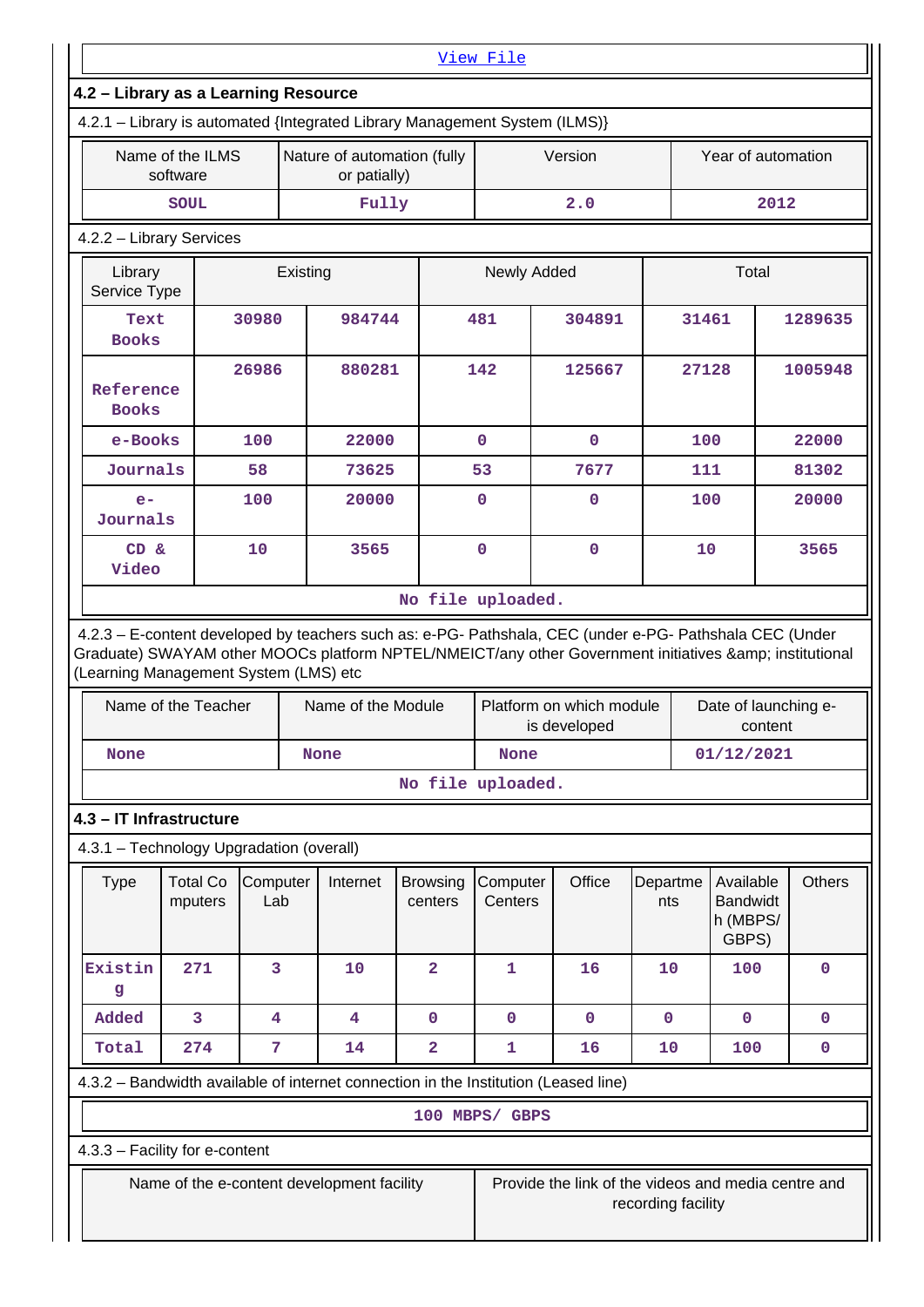#### **4.4 – Maintenance of Campus Infrastructure**

 4.4.1 – Expenditure incurred on maintenance of physical facilities and academic support facilities, excluding salary component, during the year

| Assigned Budget on<br>academic facilities | Expenditure incurred on<br>maintenance of academic<br>facilities | Assigned budget on<br>physical facilities | Expenditure incurredon<br>maintenance of physical<br>facilites |
|-------------------------------------------|------------------------------------------------------------------|-------------------------------------------|----------------------------------------------------------------|
|                                           | 3.58                                                             | 55                                        | 49.5                                                           |

 4.4.2 – Procedures and policies for maintaining and utilizing physical, academic and support facilities - laboratory, library, sports complex, computers, classrooms etc. (maximum 500 words) (information to be available in institutional Website, provide link)

 **The institution understands the need and importance of the infrastructure for an efficient teaching-learning process. We are having good infrastructure and strive to preserve it for the use of current and future stakeholders in a responsible and sustainable manner. The college has a well-established mechanism and set procedures for maintaining and utilizing the physical, and academic support facilities. Adequate utilization of resources is ensured to carry out curricular, co-curricular, and research activities. A detailed delegation of duties is made through a comprehensive system of committees. The committees like the IT infrastructure Committee, Library Committee, Sports Committee, Building Maintenance Committee, and the Purchase and Stock verification Committee function independently for their allotted work under the overall supervision of the Principal. Regular cleaning, proper garbage disposal, landscaping, and maintenance of lawns are done by Class four Employees under the supervision of the respective committees. Laboratory: There are fully equipped spacious laboratories with all necessary apparatus available that enable students to learn through practical applications. The teaching and Non Teaching faculties of the departments regularly audit and physically inspect the equipment in a routine manner. Library: The library is spread over two floors and has a good collection of books and journals. The library is equipped with CCTV cameras to prevent pilferage and have overall monitoring and surveillance. The students are motivated to make a habit to visit and study in the library. The library makes efforts to add the latest collection of books and journals every year. The library is fully automated and it has an OPAC Electronic Resource Management package for e-books and e-journals. Entire college premises are Wi-Fi enabled and each and every student and staff member has access to the same. The maintenance and stock verification of library books are done by the Library committee. Sports Complex: The sports facilities are made available to each and every student. The guidance of the faculty members of the Department of Physical education helps them to explore their potential in various sports. The College provides facilities for the following sports: Athletics, Cricket, Football, Hockey, Volleyball, Table-Tennis, Weight-lifting, Boxing, Powerlifting, Archery, Yoga, Basket Ball, Net Ball, Badminton, Ball Badminton, Woodball, Base Ball, Soft Ball, Handball, and Kabaddi. The Sports Committee makes an annual sports calendar which includes the schedule of various inter-departmental tournaments, summer and winter camps, and the Annual Athletics Meet. Computers: The College constantly upgrades its IT infrastructure as per the requirements assessed from time to time. The Institution also ensures that all the students are provided with adequate IT infrastructure. The computers and other lab facilities are used by all the enrolled students in the practice groups. Maintenance and repairing of IT infrastructures such as computers and internet facilities are done by outsourcing. Classrooms: The classrooms remain occupied daily throughout the study hours and the timetable is so adjusted that their maximum utilization is ensured. The college auditorium and other large classrooms are used very**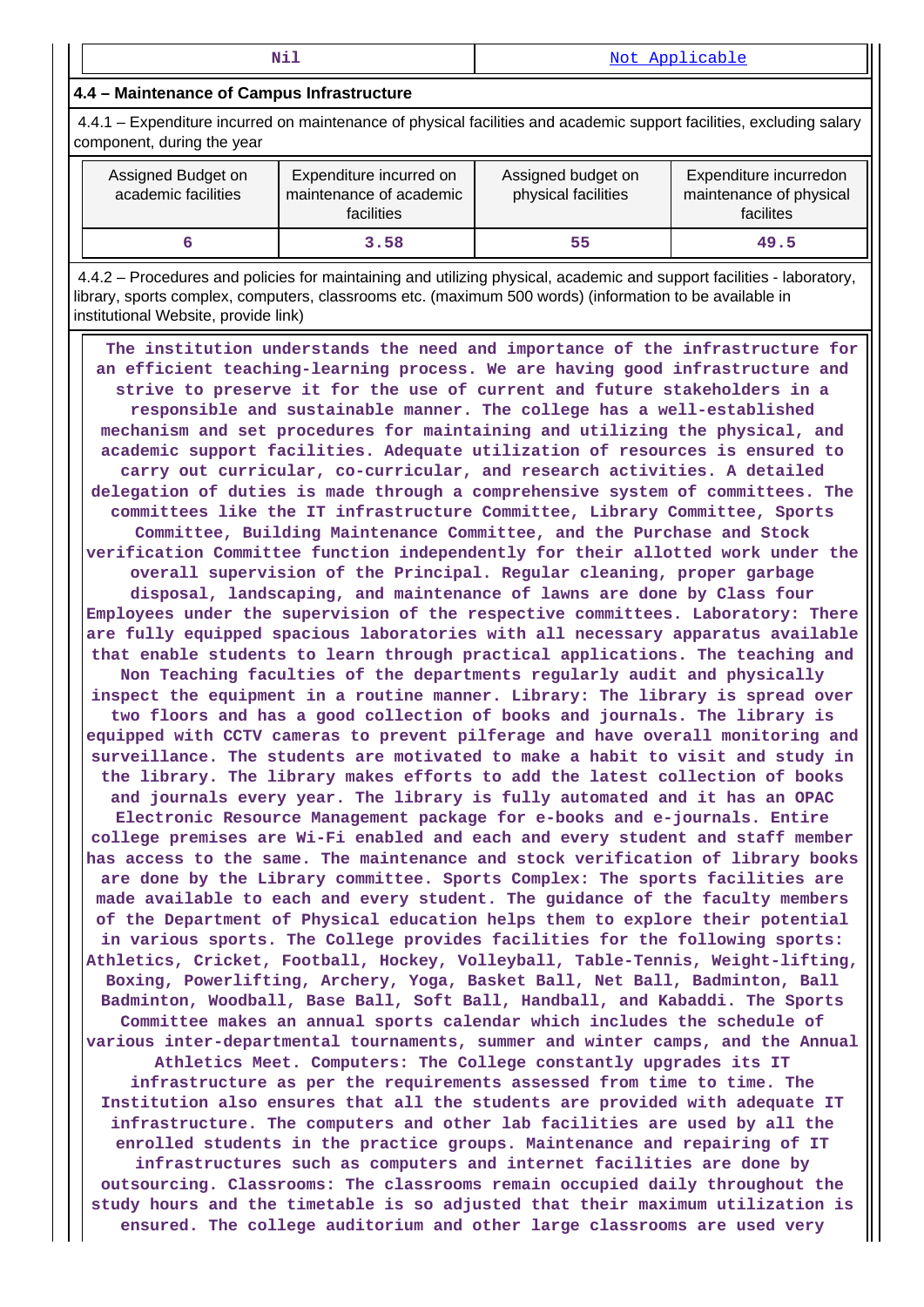## **frequently to conduct co-curricular and extra-curricular activities throughout**

**the year.**

<http://www.jatcollegerohtak.ac.in>

## **CRITERION V – STUDENT SUPPORT AND PROGRESSION**

### **5.1 – Student Support**

### 5.1.1 – Scholarships and Financial Support

|                                         | Name/Title of the scheme                                     | Number of students | Amount in Rupees |  |  |  |
|-----------------------------------------|--------------------------------------------------------------|--------------------|------------------|--|--|--|
| Financial Support<br>from institution   | Dr. Radha<br>Krishnan Memorial<br>Foundation<br>Scholarships | 0                  |                  |  |  |  |
| Financial Support<br>from Other Sources |                                                              |                    |                  |  |  |  |
| a) National                             | Post Matric<br>Scholarship                                   | 225                | 4130723          |  |  |  |
| b) International                        | Nil                                                          | 0                  | 0                |  |  |  |
| View File                               |                                                              |                    |                  |  |  |  |

 5.1.2 – Number of capability enhancement and development schemes such as Soft skill development, Remedial coaching, Language lab, Bridge courses, Yoga, Meditation, Personal Counselling and Mentoring etc.,

| Name of the capability<br>enhancement scheme                                              | Date of implemetation | Number of students<br>enrolled | Agencies involved                                     |  |  |  |  |
|-------------------------------------------------------------------------------------------|-----------------------|--------------------------------|-------------------------------------------------------|--|--|--|--|
| Har Ghar Yoga<br>Campaign                                                                 | 21/06/2020            | 165                            | NSS, YRC, Second<br>Haryana Girls<br><b>Battalion</b> |  |  |  |  |
| Workshop on Women<br>Safety and Self<br>Defence                                           | 27/09/2019            | 117                            | YRC, AIJHM<br>College and YRC, M.<br>D. University    |  |  |  |  |
| Professional<br>First Aid Training                                                        | 16/10/2019            | 35                             | YRC, AIJHM<br>College                                 |  |  |  |  |
| Workshop on<br><b>Stress Management</b>                                                   | 27/02/2020            | 12                             | YRC, AIJHM<br>College and YRC, M.<br>D. University    |  |  |  |  |
| <b>Extension lecture</b><br>on Diagnosis,<br>Management, and<br>Protection of COVID<br>19 | 08/05/2020            | 10                             | YRC, M. D.<br>University and<br>PGIMS, Rohtak         |  |  |  |  |
|                                                                                           | No file uploaded.     |                                |                                                       |  |  |  |  |

 5.1.3 – Students benefited by guidance for competitive examinations and career counselling offered by the institution during the year

| Year | Name of the<br>scheme | Number of<br>benefited<br>students for<br>competitive<br>examination | Number of<br>benefited<br>students by<br>career<br>counseling<br>activities | Number of<br>students who<br>have passedin<br>the comp. exam | Number of<br>studentsp placed |
|------|-----------------------|----------------------------------------------------------------------|-----------------------------------------------------------------------------|--------------------------------------------------------------|-------------------------------|
| 2019 | <b>None</b>           |                                                                      |                                                                             |                                                              |                               |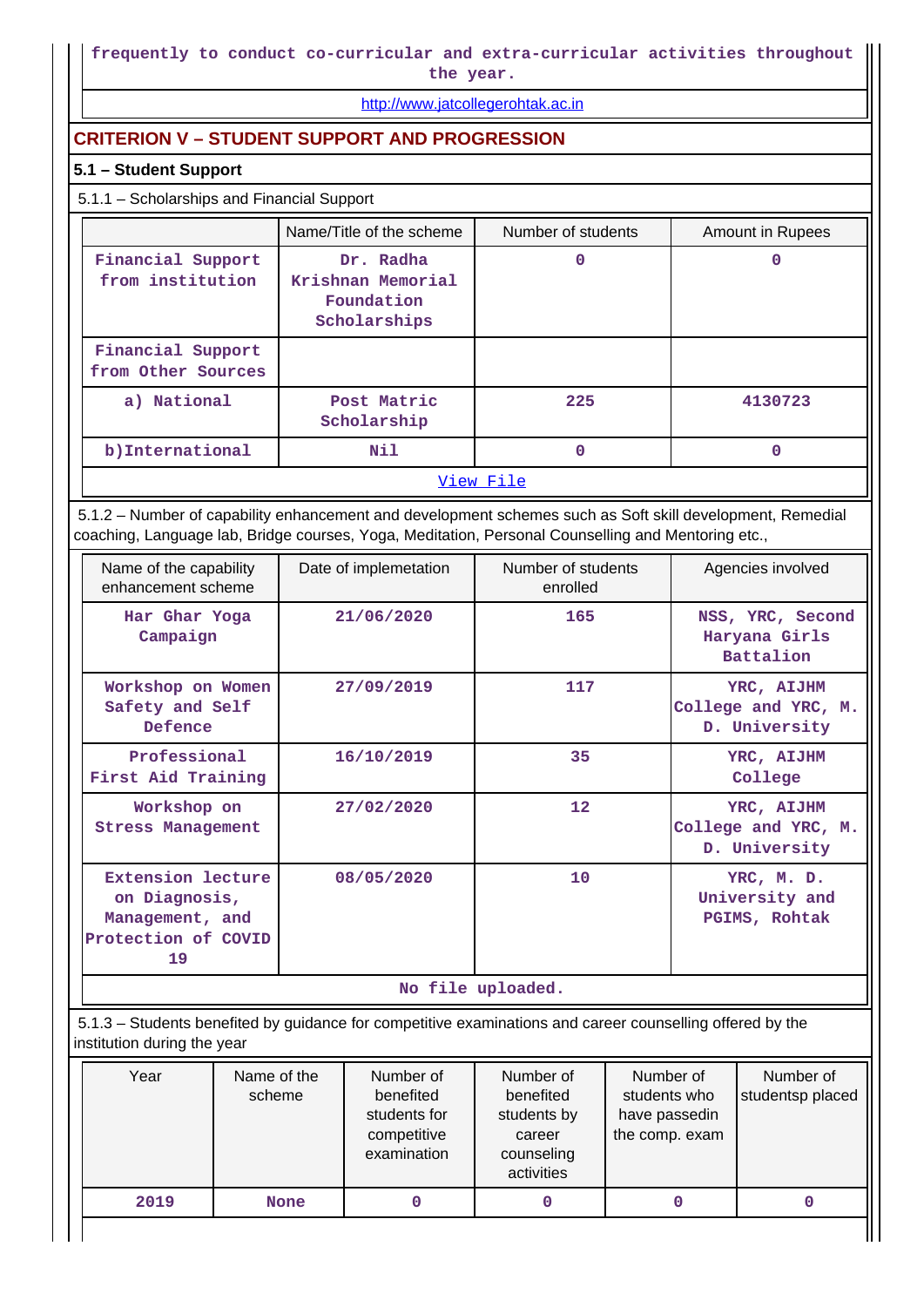| No file uploaded.                  |                                                                                                                                                                                        |                                |                                    |                                                |                                     |  |  |  |  |
|------------------------------------|----------------------------------------------------------------------------------------------------------------------------------------------------------------------------------------|--------------------------------|------------------------------------|------------------------------------------------|-------------------------------------|--|--|--|--|
|                                    | 5.1.4 – Institutional mechanism for transparency, timely redressal of student grievances, Prevention of sexual<br>harassment and ragging cases during the year                         |                                |                                    |                                                |                                     |  |  |  |  |
|                                    | Total grievances received                                                                                                                                                              | Number of grievances redressed |                                    | Avg. number of days for grievance<br>redressal |                                     |  |  |  |  |
|                                    | 0                                                                                                                                                                                      |                                | $\mathbf 0$                        |                                                | $\mathbf 0$                         |  |  |  |  |
| 5.2 - Student Progression          |                                                                                                                                                                                        |                                |                                    |                                                |                                     |  |  |  |  |
|                                    | 5.2.1 - Details of campus placement during the year                                                                                                                                    |                                |                                    |                                                |                                     |  |  |  |  |
|                                    | On campus                                                                                                                                                                              |                                |                                    | Off campus                                     |                                     |  |  |  |  |
| Nameof<br>organizations<br>visited | Number of<br>students<br>participated                                                                                                                                                  | Number of<br>stduents placed   | Nameof<br>organizations<br>visited | Number of<br>students<br>participated          | Number of<br>stduents placed        |  |  |  |  |
| <b>None</b>                        | 0                                                                                                                                                                                      | 0                              | <b>None</b>                        | 0                                              | $\mathbf 0$                         |  |  |  |  |
|                                    |                                                                                                                                                                                        |                                | No file uploaded.                  |                                                |                                     |  |  |  |  |
|                                    | 5.2.2 - Student progression to higher education in percentage during the year                                                                                                          |                                |                                    |                                                |                                     |  |  |  |  |
| Year                               | Number of<br>students<br>enrolling into<br>higher education                                                                                                                            | Programme<br>graduated from    | Depratment<br>graduated from       | Name of<br>institution joined                  | Name of<br>programme<br>admitted to |  |  |  |  |
| 2019                               | 233                                                                                                                                                                                    | BA/BSc/BCom                    | Respective<br>departments          | <b>AIJHM</b><br>College<br>Rohtak              | <b>PG</b> Courses                   |  |  |  |  |
|                                    |                                                                                                                                                                                        |                                | No file uploaded.                  |                                                |                                     |  |  |  |  |
|                                    | 5.2.3 - Students qualifying in state/ national/ international level examinations during the year<br>(eg:NET/SET/SLET/GATE/GMAT/CAT/GRE/TOFEL/Civil Services/State Government Services) |                                |                                    |                                                |                                     |  |  |  |  |
|                                    | Items                                                                                                                                                                                  |                                |                                    | Number of students selected/ qualifying        |                                     |  |  |  |  |
|                                    | <b>NET</b>                                                                                                                                                                             |                                |                                    | 8                                              |                                     |  |  |  |  |
|                                    | Any Other                                                                                                                                                                              | $\overline{2}$                 |                                    |                                                |                                     |  |  |  |  |
|                                    |                                                                                                                                                                                        |                                | View File                          |                                                |                                     |  |  |  |  |
|                                    | 5.2.4 – Sports and cultural activities / competitions organised at the institution level during the year                                                                               |                                |                                    |                                                |                                     |  |  |  |  |
|                                    | Activity                                                                                                                                                                               | Level                          |                                    | Number of Participants                         |                                     |  |  |  |  |
|                                    | Annual Athletic Meet                                                                                                                                                                   |                                | Institutional                      | 300                                            |                                     |  |  |  |  |
|                                    | National Science Day<br>Celebrations                                                                                                                                                   |                                | Institutional                      |                                                | 150                                 |  |  |  |  |
|                                    | Competitions during<br>Women Day Celebrations                                                                                                                                          |                                | Institutional                      |                                                | 180                                 |  |  |  |  |
|                                    | Har Ghar yoga campaign                                                                                                                                                                 |                                | Institutional                      |                                                | 145                                 |  |  |  |  |
|                                    | Online essay<br>competition on Right to<br>Information Act                                                                                                                             |                                | Inter-College                      |                                                | 24                                  |  |  |  |  |
|                                    | Competitions during<br>Mahatma Gandhi 150th<br>Birth Anniversary<br>Celebrations                                                                                                       |                                | Institutional                      |                                                | 175                                 |  |  |  |  |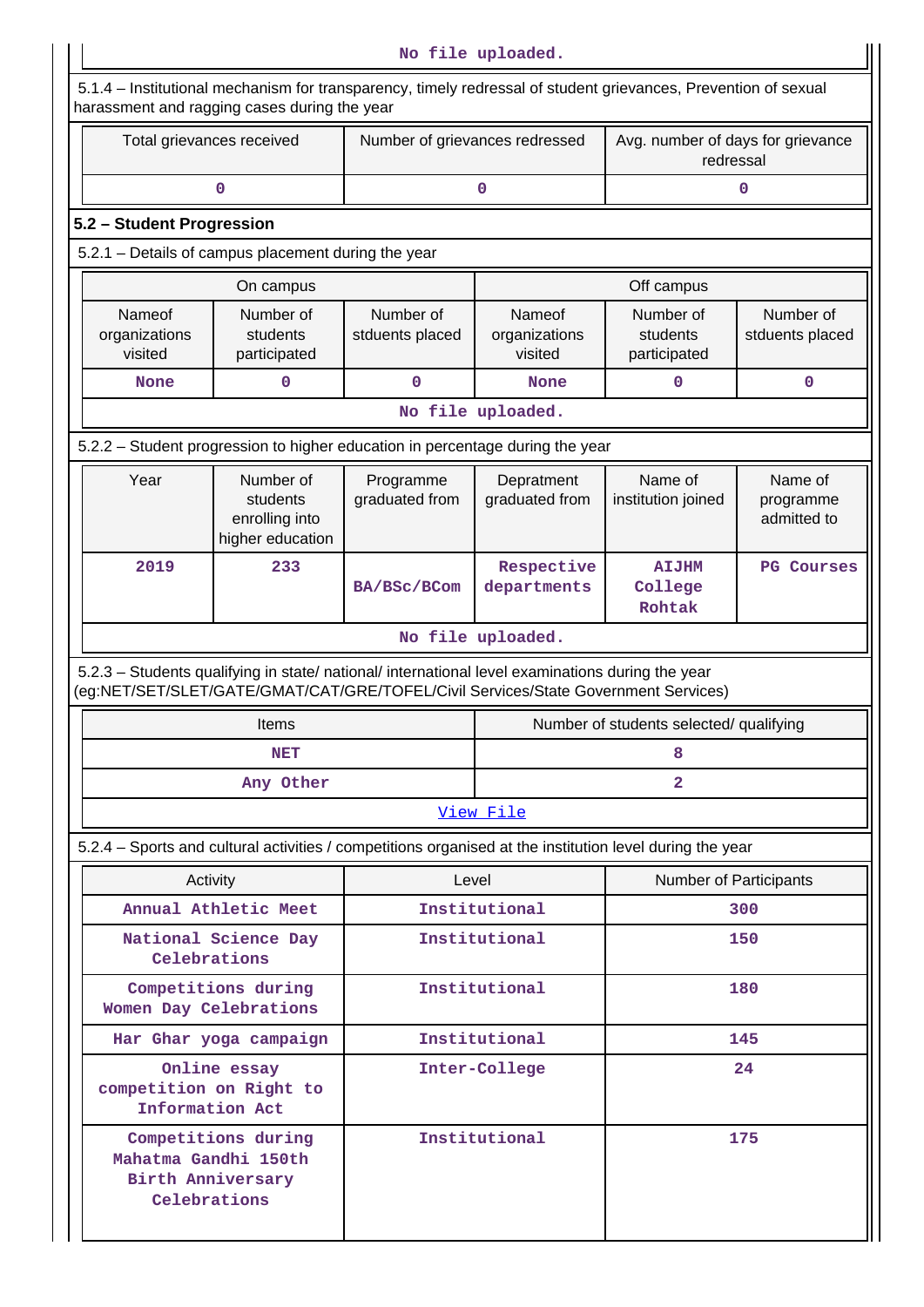| Poster competition on<br>World Aids Day        | Institutional | 50 |  |  |  |
|------------------------------------------------|---------------|----|--|--|--|
| Competitions to aware<br>about SVEEP Programme | Inter-College | 45 |  |  |  |
| Mathematics quiz (PG<br>and UG Level)          | Inter-College | 90 |  |  |  |
| Online Poster Making on<br>Road Violence       | <b>State</b>  | 30 |  |  |  |
| View File                                      |               |    |  |  |  |

#### **5.3 – Student Participation and Activities**

 5.3.1 – Number of awards/medals for outstanding performance in sports/cultural activities at national/international level (award for a team event should be counted as one)

| Year | Name of the<br>award/medal | National/<br>Internaional | Number of<br>awards for<br>Sports | Number of<br>awards for<br>Cultural | Student ID<br>number    | Name of the<br>student |  |  |
|------|----------------------------|---------------------------|-----------------------------------|-------------------------------------|-------------------------|------------------------|--|--|
| 2019 | Gold                       | National                  |                                   | Nill                                | <b>Not</b><br>Available | Aman                   |  |  |
| 2019 | Second                     | National                  | Nill                              |                                     | <b>Not</b><br>Available | Jatin                  |  |  |
|      | View File                  |                           |                                   |                                     |                         |                        |  |  |

5.3.2 – Activity of Student Council & amp; representation of students on academic & amp; administrative bodies/committees of the institution (maximum 500 words)

 **There is no student council in the college. Though the government of Haryana has permitted elections for student councils yet students at the college did not contest. However, the college has a student activities cell that is very active. A lot of societies are constituted such as literary society, arts, and cultural society, and mathematical society to carry out academic, cultural, and other support activities of the college. There is good coordination among the societies and in collaboration with respective committees, the student activities cell helps in the smooth functioning of the colleges cultural, academic, and administrative bodies. Each of these societies has five student representatives as its members. In addition, various cells such as IQAC, Library Advisory Committee, College Magazine Committee, Discipline Committee, and Hospitality Committee have students' representatives. These activities not only groom the personality of the students but lay a multi-dimensional impact on their development and lives. Various departments such as the Department of Computer Science, the Department of Journalism, and Mass Communication have active participation of their students in the college functions and activities. Such involvement of students at all the stages not only develops a sense of belongingness and sensitivity towards the institute in students but also motivates the other students to become part of students' activities cell. During the Covid pandemic, our students understanding the criticality of situations arranged mass awareness programs, actively participated in blood donation camps, and contributed to all the college on-campus and online activities. YRC, NSS, and Students' Activities Cell members distributed masks, sanitizers, and grocery items to needy people. Their experience as student representatives helped them in public dealing and carrying out their duties effectively.**

#### **5.4 – Alumni Engagement**

5.4.1 – Whether the institution has registered Alumni Association?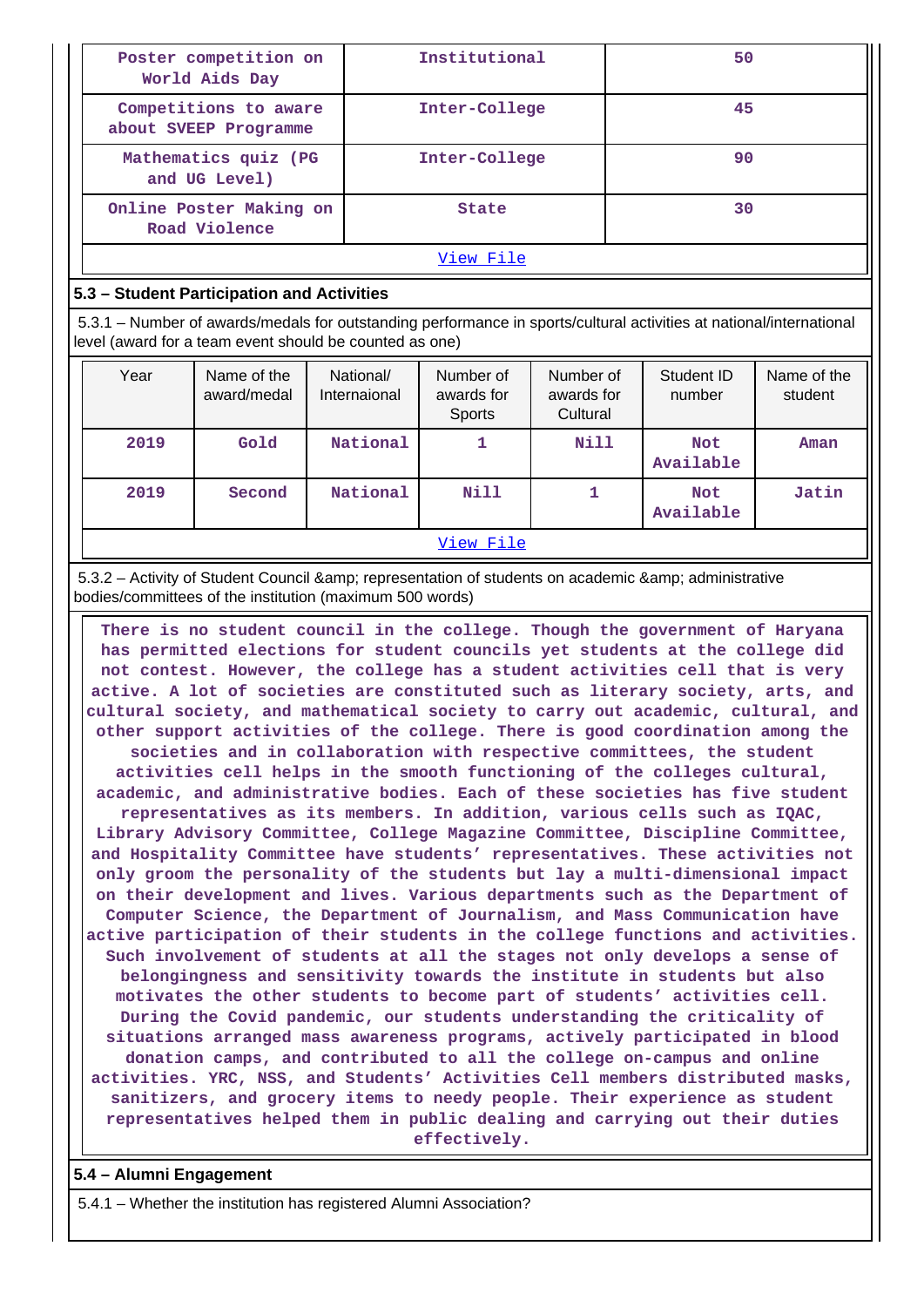**No**

5.4.2 – No. of enrolled Alumni:

**450**

5.4.3 – Alumni contribution during the year (in Rupees) :

**1 34300** 

5.4.4 – Meetings/activities organized by Alumni Association :

 **1. Meeting to extend help to some needy students, 2. Helped in the organization of extension lectures 3. Extended help in distributing masks, sanitizers, grocery items among local community**

#### **CRITERION VI – GOVERNANCE, LEADERSHIP AND MANAGEMENT**

#### **6.1 – Institutional Vision and Leadership**

 6.1.1 – Mention two practices of decentralization and participative management during the last year (maximum 500 words)

 **Decentralization of power and participative management ensure the realization of the vision and mission of the college in a congenial manner. The college administration and the Principal ensure that power is delegated at each and every step of policymaking, planning, execution, and evaluation. Powers have been decentralized through the advisory council and internal quality assurance cell of the College. The Advisory Committee is given complete decision-making powers in matters of strategic planning and execution. All major policy decisions and future action plans are discussed and finalized by the Advisory Committee, IQAC, and other concerned committees, all of which comprise senior faculty members. The IQAC of the college has members from the management, alumni, administrative office, student representative, industry, society, and experts from chosen fields in order to ensure participative management. The promotion of participative management by the college is reflected in the overall constitution and working of the institution. Each department of the college enjoys operational autonomy in terms of day-to-day working in terms of both academic and non-academic. Heads of the departments have full freedom regarding the following: Time-Table and Association Activities. All subject associations and other clubs/associations in charge also enjoy autonomy in the day-to-day working and organization of various events. To promote the participation of the staff in policy making and decision making, regular meetings are conducted wherein the faculty are given an opportunity to express their views.**

6.1.2 – Does the institution have a Management Information System (MIS)?

#### **Partial**

#### **6.2 – Strategy Development and Deployment**

6.2.1 – Quality improvement strategies adopted by the institution for each of the following (with in 100 words each):

| <b>Strategy Type</b>   | Details                                                                                                                                                                                                                                                                              |
|------------------------|--------------------------------------------------------------------------------------------------------------------------------------------------------------------------------------------------------------------------------------------------------------------------------------|
| Curriculum Development | The college is affiliated with MD<br>University Rohtak and strictly adheres<br>to the syllabi framed by the University<br>Boards of Studies. However, college<br>teachers who are members of Boards of<br>Studies (BOS) make valuable suggestions<br>based on their interaction with |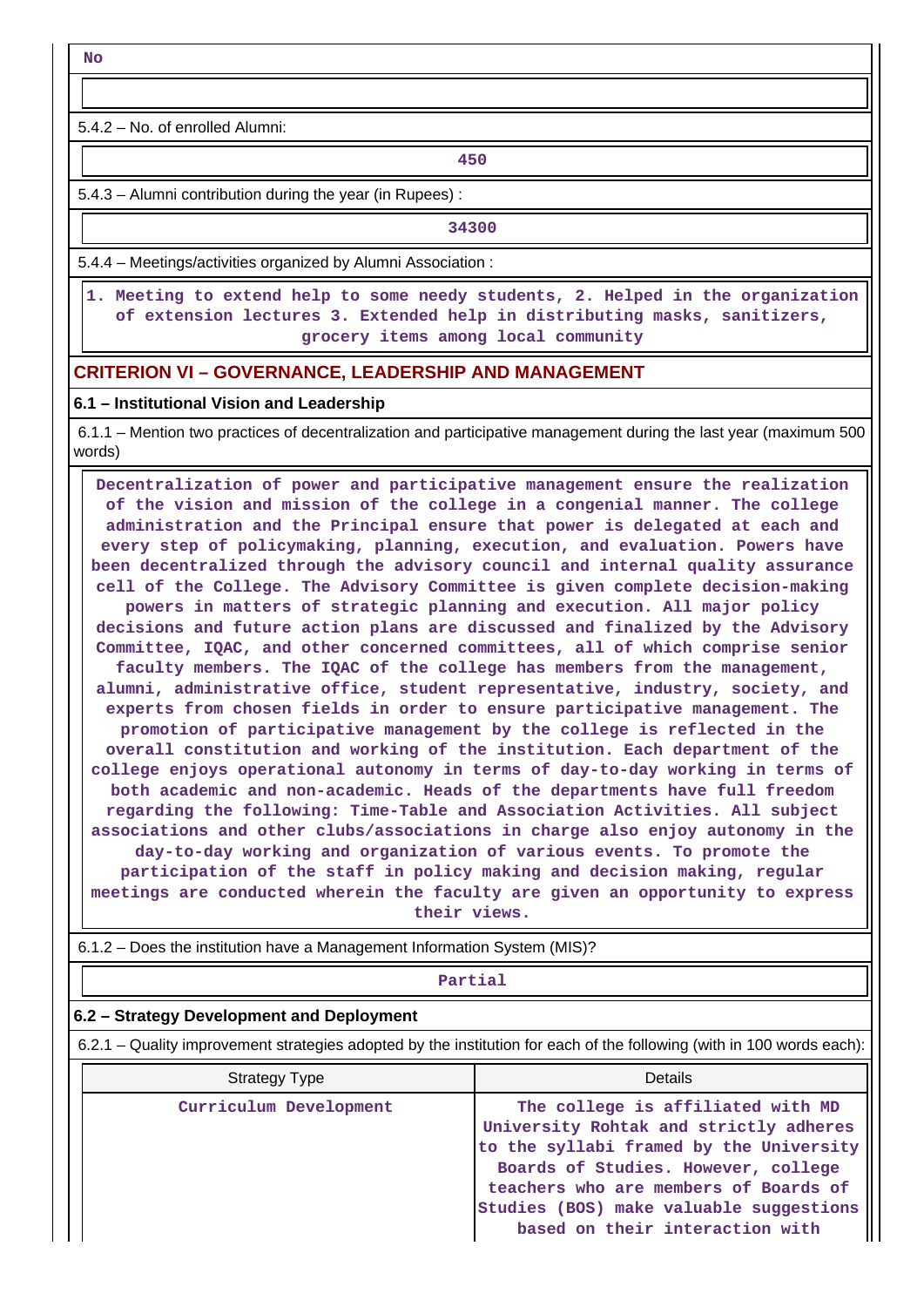|                            | Chairperson. The college always<br>implements the modified curriculum as<br>and when issued by the University.                                                                                                                                                                                                                                                                                                                                                                                                                                                                                                                                                                                                                                                                                                                                                                                                                                                                                                                                                                                                                                                                                                                                                              |
|----------------------------|-----------------------------------------------------------------------------------------------------------------------------------------------------------------------------------------------------------------------------------------------------------------------------------------------------------------------------------------------------------------------------------------------------------------------------------------------------------------------------------------------------------------------------------------------------------------------------------------------------------------------------------------------------------------------------------------------------------------------------------------------------------------------------------------------------------------------------------------------------------------------------------------------------------------------------------------------------------------------------------------------------------------------------------------------------------------------------------------------------------------------------------------------------------------------------------------------------------------------------------------------------------------------------|
| Teaching and Learning      | The curriculum for each subject is<br>prescribed by the affiliating<br>university. At the beginning of each<br>semester, the timetable is prepared by<br>the timetable committee and when it is<br>assigned to the concerned teachers,<br>lesson plans are formulated for each<br>subject. The classroom teaching is<br>supplemented by presentations, group<br>discussions, lab work, field visits,<br>remedial classes for weak students,<br>etc. In addition, invited lectures by<br>external experts from various fields<br>are organized by different departments.<br>There are provisions for at least two<br>assignments and two class tests in each<br>semester for each subject which help in<br>the assessment of internal evaluation.<br>The teaching also includes practicing<br>question banks to prepare the students<br>for external evaluation organized by<br>the University at the end of every<br>semester. However, during the<br>unprecedented times of COVID-19,<br>classroom teaching was modified<br>according to the needs of those crucial<br>times. Teachers use Google classroom in<br>addition to other ICT tools including<br>YouTube for online classes. Some<br>teachers prepare and upload educational<br>YouTube videos regarding syllabi |
| Examination and Evaluation | topics.<br>Examination related information such                                                                                                                                                                                                                                                                                                                                                                                                                                                                                                                                                                                                                                                                                                                                                                                                                                                                                                                                                                                                                                                                                                                                                                                                                             |
|                            | as schedule for filling the examination<br>forms, examination timetable, results<br>etc. is displayed on the college<br>website and notice board. College<br>ensures that all Examination related<br>rules and regulations of the University<br>are strictly followed. College has<br>introduced ICT enabled changes<br>prescribed /introduced by the<br>University such as submission of online<br>examination forms, results, etc.<br>Examination and evaluation, though,<br>governed by MD University Rohtak, are<br>kept in proper check through classroom<br>tests, assignments and various in-house<br>competitions. Internal Assessment is<br>made through the classroom tests and<br>assignments.                                                                                                                                                                                                                                                                                                                                                                                                                                                                                                                                                                   |
| Research and Development   | The college administration emphasizes<br>on organizing research workshops,<br>lectures etc. for both teachers and                                                                                                                                                                                                                                                                                                                                                                                                                                                                                                                                                                                                                                                                                                                                                                                                                                                                                                                                                                                                                                                                                                                                                           |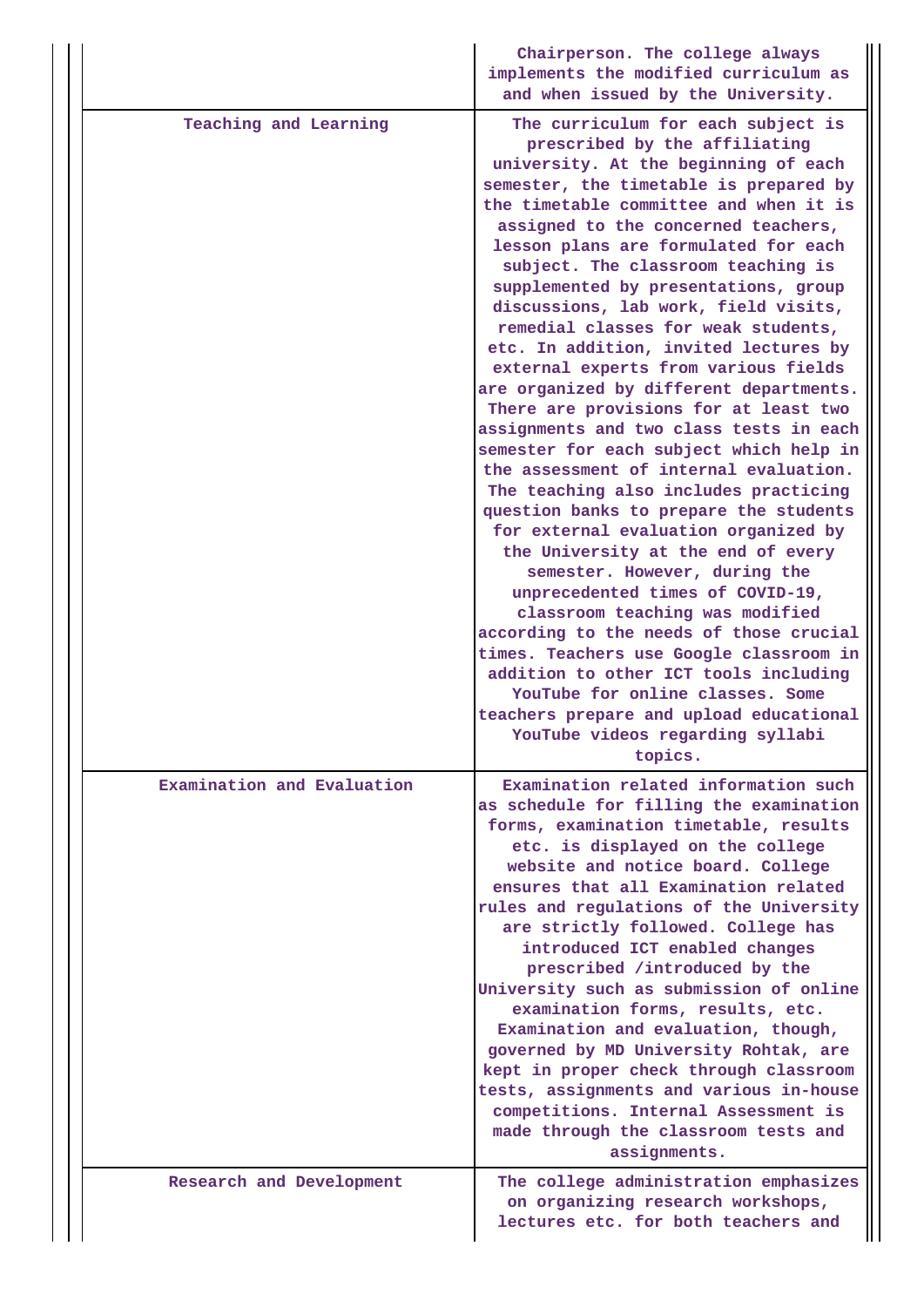|                                                               | students. College administration also<br>encourages teachers to indulge in<br>research work, complete higher studies,<br>attend conferences and faculty<br>development programs, and publish<br>papers.                                                                                                                                                                                                                                                                                                                                                                                                                                                                                                                                                                                                                                                                                                                                                                                                                                                                                                                                                                                                                                |
|---------------------------------------------------------------|----------------------------------------------------------------------------------------------------------------------------------------------------------------------------------------------------------------------------------------------------------------------------------------------------------------------------------------------------------------------------------------------------------------------------------------------------------------------------------------------------------------------------------------------------------------------------------------------------------------------------------------------------------------------------------------------------------------------------------------------------------------------------------------------------------------------------------------------------------------------------------------------------------------------------------------------------------------------------------------------------------------------------------------------------------------------------------------------------------------------------------------------------------------------------------------------------------------------------------------|
| Library, ICT and Physical<br>Infrastructure / Instrumentation | The College library encourages<br>students to utilize the vast collection<br>of text and reference books. First-year<br>students are introduced to library<br>decorum, rules, and regulations through<br>orientation programs at the beginning<br>of the academic session. Book<br>exhibitions, book fair as well a tour<br>of the University library is arranged<br>to acquaint the students with the<br>importance of reading. They are also<br>taught to make access to e-learning<br>resources. The college library has a<br>digital section with an internet<br>facility in computers which can be used<br>by the students as per their demands or<br>prior-mentioned requests. Whereas<br>demand for books/ICT resources or<br>augmentation in physical infrastructure<br>is duly met depending upon the funds<br>availability.                                                                                                                                                                                                                                                                                                                                                                                                  |
| Human Resource Management                                     | The college follows decentralized<br>modes of functioning and works through<br>duly appointed committees. It practices<br>transparency and accountability in the<br>mechanisms being followed. Frequent<br>meetings and interactions are held with<br>stakeholders to share views and advice<br>them. To ensure the efficient working<br>of the system, the administration<br>undertakes random checking. The college<br>has a well-defined structure to record,<br>monitor, and assess the performance of<br>employees. The college has a Grievance<br>cell and system to redress complaints<br>of teaching, non-teaching staff, and<br>students. With timely facilitation of<br>entitlements remedies of grievances and<br>appreciation of tasks, the college<br>ensures reconciliation of individual<br>situations with institutional<br>mechanisms. Teachers are encouraged to<br>participate in specific training<br>programs like induction programs,<br>refresher courses, faculty development<br>programs, and workshops. IQAC conducts<br>the periodical academic audits. For the<br>recruitment of teaching and nonteaching<br>staff, the college adheres to the<br>guidelines of UGC as adopted by the<br>state government. |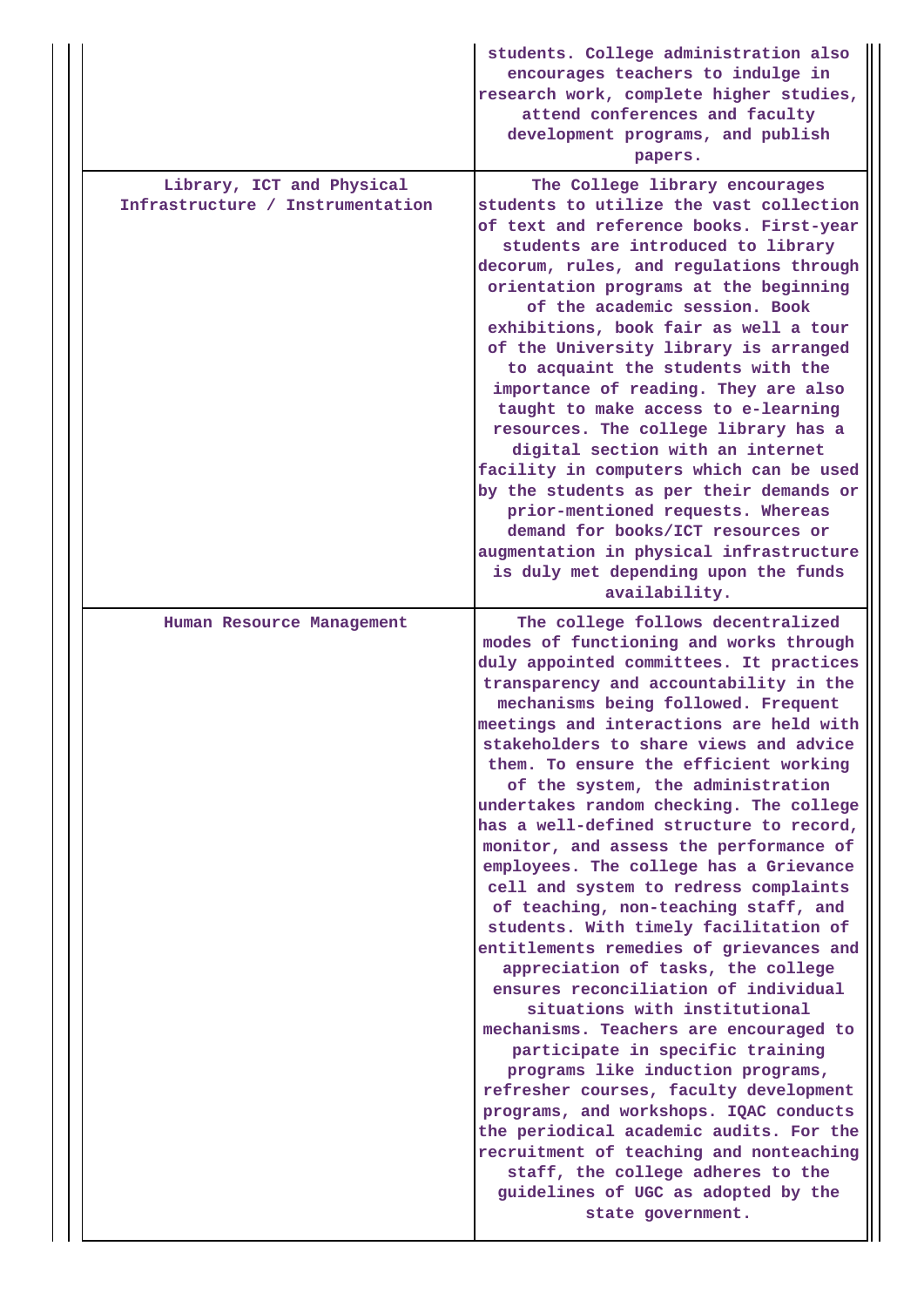| Industry Interaction / Collaboration | The college has special focus on<br>academia industry interaction/liaison<br>for which it continuously strives<br>through its Career counselling and<br>Placement cell. Industrial tours to<br>local industries are organized by the<br>college to facilitate skill and<br>knowledge application and enhance<br>availability of internship and<br>employment opportunities to students.<br>Eminent experts from industry,<br>educational and research institutions<br>are invited for delivering talks for<br>the benefit of students. Students are<br>encouraged to participate in job fairs<br>to gain latest market requirements and<br>trends in job market.                                                                                                                                                                                                                                                                                                                                                                                                                                                                                   |
|--------------------------------------|----------------------------------------------------------------------------------------------------------------------------------------------------------------------------------------------------------------------------------------------------------------------------------------------------------------------------------------------------------------------------------------------------------------------------------------------------------------------------------------------------------------------------------------------------------------------------------------------------------------------------------------------------------------------------------------------------------------------------------------------------------------------------------------------------------------------------------------------------------------------------------------------------------------------------------------------------------------------------------------------------------------------------------------------------------------------------------------------------------------------------------------------------|
| Admission of Students                | Admissions are made on the basis of<br>academic merit through a fully<br>automated and online process managed<br>and controlled by Director General<br>Higher Education, Haryana. The<br>admissions are made as per government<br>policy in an equitable and transparent<br>manner which results in minimum<br>grievances from the aspirants. Multiple<br>checks at the College level, University<br>level, and the government level have<br>ensured a dispute-free and smooth<br>admission process. Merit lists are<br>displayed by the DGHE, Haryana as per<br>the already declared and announced<br>schedule. After confirmation of merit<br>list, students seeking admission visit<br>the college for documental<br>verification. Provisional admissions<br>are confirmed only after document<br>verification in the concerned college.<br>The class mentors maintain students'<br>profiles and monitor academic growth.<br>The college organizes orientation<br>programs for the fresher students to<br>make them aware of various scholarship<br>programs, examination schedules, time-<br>table, sports, and other extension<br>activities. |

## 6.2.2 – Implementation of e-governance in areas of operations:

| E-governace area | <b>Details</b>                                                                                                                                                                                                                                                                                      |  |  |  |
|------------------|-----------------------------------------------------------------------------------------------------------------------------------------------------------------------------------------------------------------------------------------------------------------------------------------------------|--|--|--|
| Administration   | The mechanism for e-governance in<br>College administration is being<br>explored. All the official<br>communications of the college are<br>carried out via WhatsApp groups and<br>official e-mail ids. In addition,<br>attendance for both the teaching and<br>non-teaching staff is marked through |  |  |  |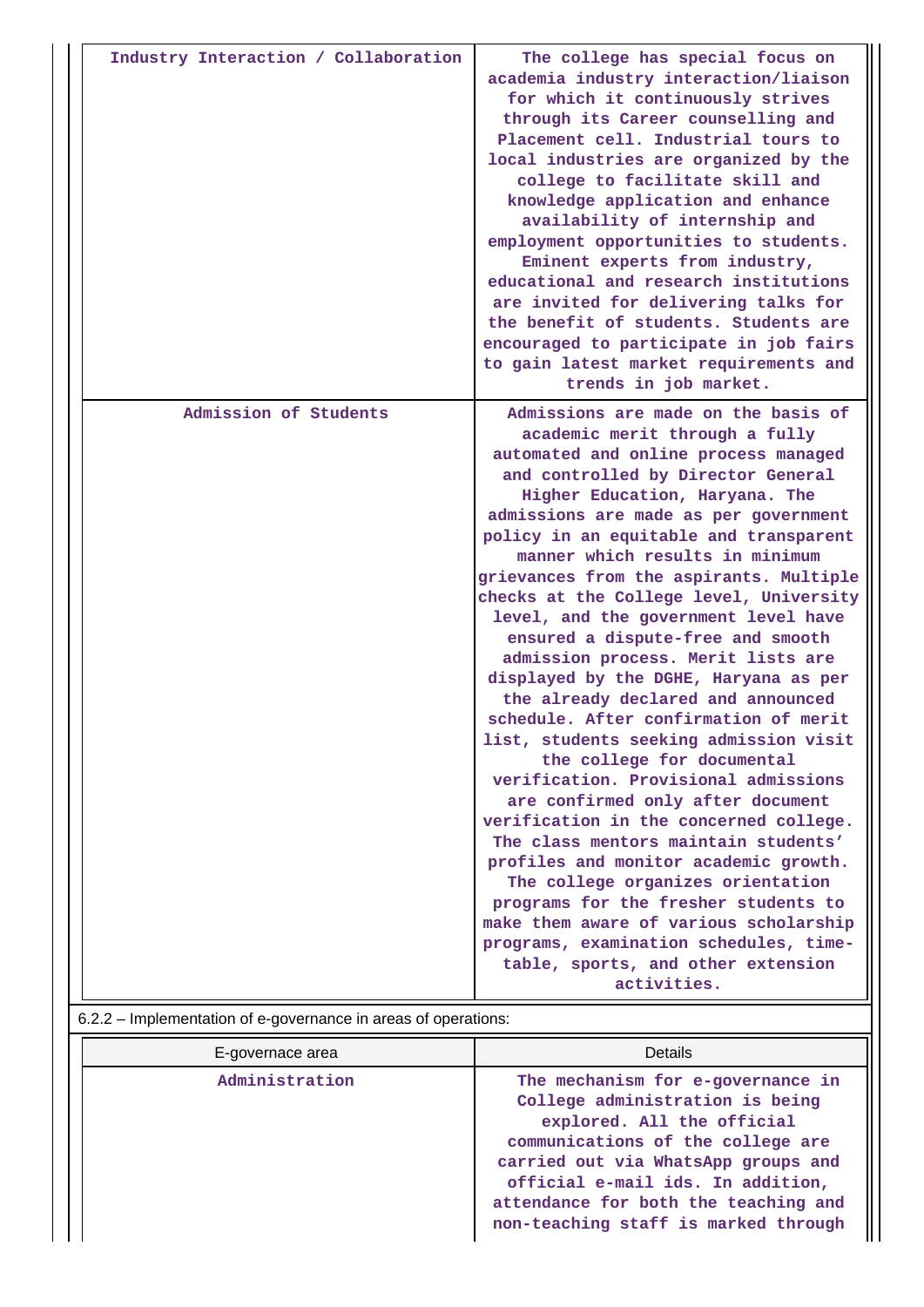|                               | Aadhar enabled biometric system.<br>Efforts are also being made for marking<br>online attendance of the students of<br>the College.                                                                                                                                                                                                                                                                                                                                                                                                                                                                                                                                                                                                       |
|-------------------------------|-------------------------------------------------------------------------------------------------------------------------------------------------------------------------------------------------------------------------------------------------------------------------------------------------------------------------------------------------------------------------------------------------------------------------------------------------------------------------------------------------------------------------------------------------------------------------------------------------------------------------------------------------------------------------------------------------------------------------------------------|
| Finance and Accounts          | The college has formulated a Budget<br>and Expenditure committee to manage the<br>available financial resources and to<br>ensure monitoring and utilization of<br>funds. Salaries of the employees are<br>transferred electronically to their<br>respective accounts. Moreover, grants<br>received from various agencies such as<br>DST, UGC, Director General Higher<br>Education, and other sponsoring<br>organizations are also managed and<br>channelized electronically.                                                                                                                                                                                                                                                             |
| Student Admission and Support | The admission process is highly<br>structured and admissions are done<br>through Director General Higher<br>Education, Haryana admission portal.<br>The staff members assist the students<br>to upload their data and filling out<br>the application forms. ICT facilities<br>are provided to the students for<br>filling out admission and examination<br>forms. Important information is<br>notified via Whatsapp groups, the<br>College website, and also via notice<br>boards. Moreover, during the Covid<br>times e-governance showed its need and<br>importance as digital platforms were<br>the only means that could be resorted<br>to sharing information, and providing<br>counselling, and support to the College<br>students. |
| Examination                   | Examinations forms for the University<br>examinations are filled online and all<br>necessary information and guidance is<br>provided to the students by IT Cell of<br>the college. Computer with internet<br>facilities are provided to help the<br>students. While all the important<br>information regarding examination<br>schedule and results is displayed on<br>college website.                                                                                                                                                                                                                                                                                                                                                    |
| Planning and Development      | Efforts are being made to implement e-<br>governance in the planning and<br>development of the College. The College<br>is devising a mechanism for online e-<br>tendering and purchase. The admission<br>process has been made completely online<br>except for fee collection. Information<br>regarding important college events and<br>activities is displayed on the College<br>website. Emails have become an integral<br>part of communication. After the Covid                                                                                                                                                                                                                                                                       |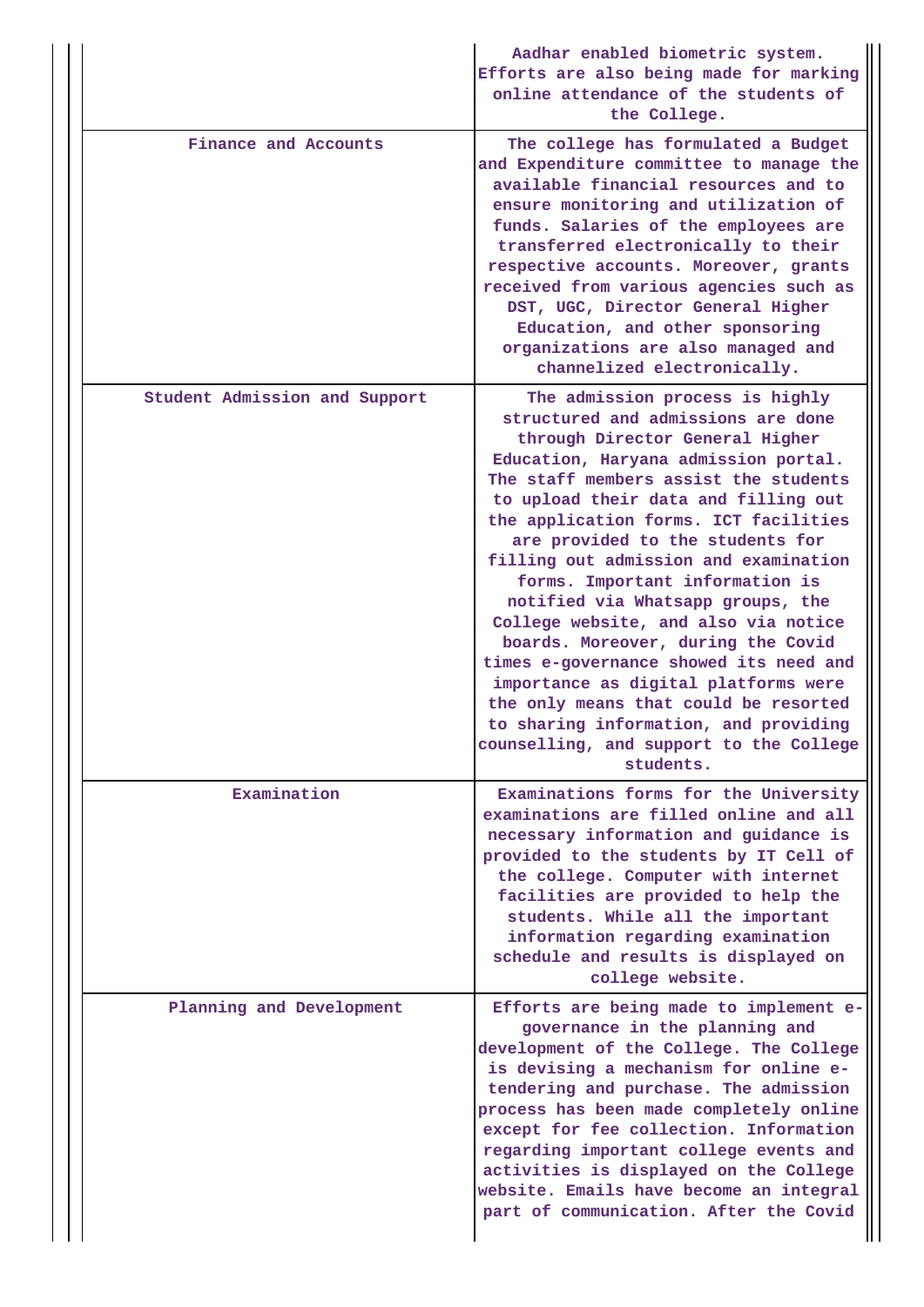## **6.3 – Faculty Empowerment Strategies**

 6.3.1 – Teachers provided with financial support to attend conferences / workshops and towards membership fee of professional bodies during the year

|                     | Year              | Name of Teacher | Name of conference/<br>workshop attended<br>for which financial<br>support provided | Name of the<br>professional body for<br>which membership<br>fee is provided | Amount of support |  |  |  |
|---------------------|-------------------|-----------------|-------------------------------------------------------------------------------------|-----------------------------------------------------------------------------|-------------------|--|--|--|
| 2019<br><b>None</b> |                   | <b>None</b>     | <b>None</b>                                                                         |                                                                             |                   |  |  |  |
|                     | No file uploaded. |                 |                                                                                     |                                                                             |                   |  |  |  |

 6.3.2 – Number of professional development / administrative training programmes organized by the College for teaching and non teaching staff during the year

| Year              | Title of the<br>professional<br>development<br>programme<br>organised for<br>teaching staff | Title of the<br>administrative<br>training<br>programme<br>organised for<br>non-teaching<br>staff | From date  | To Date    | Number of<br>participants<br>(Teaching<br>staff) | Number of<br>participants<br>(non-teaching<br>staff) |  |  |
|-------------------|---------------------------------------------------------------------------------------------|---------------------------------------------------------------------------------------------------|------------|------------|--------------------------------------------------|------------------------------------------------------|--|--|
| 2019              | Training<br>for<br>conducting<br>online<br>classes                                          | <b>None</b>                                                                                       | 10/08/2020 | 10/08/2020 | 65                                               | <b>Nill</b>                                          |  |  |
| No file uploaded. |                                                                                             |                                                                                                   |            |            |                                                  |                                                      |  |  |

 6.3.3 – No. of teachers attending professional development programmes, viz., Orientation Programme, Refresher Course, Short Term Course, Faculty Development Programmes during the year

| Title of the<br>professional<br>development<br>programme | Number of teachers<br>who attended | From Date  | To date    | Duration |
|----------------------------------------------------------|------------------------------------|------------|------------|----------|
| Short Term<br>course                                     | $\overline{1}$                     | 10/05/2020 | 16/05/2020 | 8        |
| Faculty<br>Development<br>Programme                      | 4                                  |            | 20/05/2020 | 8        |
| Summer School                                            | 1                                  | 14/05/2020 | 23/05/2020 | 8        |
| Three weeks<br>Online course                             | 1                                  | 22/04/2020 | 15/05/2020 | 8        |
| Refresher<br>Course                                      | 3                                  | 18/11/2019 | 30/11/2019 | 8        |
| One week<br>workshop                                     | 1                                  | 22/07/2019 | 27/07/2019 | 8        |
| Faculty<br>Development<br>Programme                      | 1                                  | 27/01/2020 | 02/02/2020 | 8        |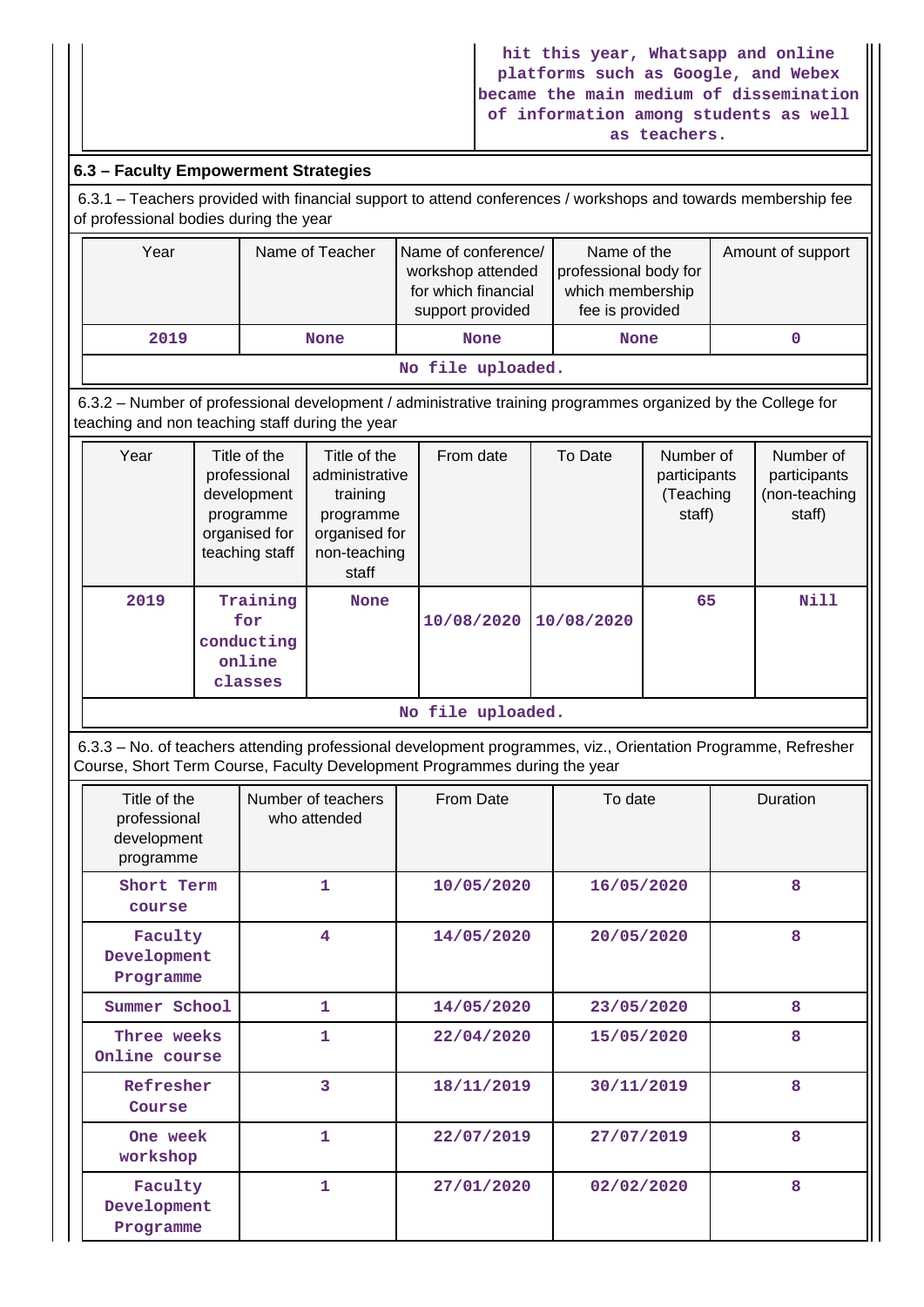| Faculty<br>Development<br>Programme                                                                                                                                                                      | 4            |                                                                                                                                                                                                              | 10/04/2020                                   |  | 15/04/2020                                                                                                                                                                                                         |   |            | 8                                            |   |
|----------------------------------------------------------------------------------------------------------------------------------------------------------------------------------------------------------|--------------|--------------------------------------------------------------------------------------------------------------------------------------------------------------------------------------------------------------|----------------------------------------------|--|--------------------------------------------------------------------------------------------------------------------------------------------------------------------------------------------------------------------|---|------------|----------------------------------------------|---|
| Refresher<br>Course                                                                                                                                                                                      |              | $\mathbf{1}$                                                                                                                                                                                                 |                                              |  | 14/11/2019                                                                                                                                                                                                         |   | 27/11/2019 |                                              | 8 |
| Faculty<br>Development<br>Programme                                                                                                                                                                      | $\mathbf{1}$ |                                                                                                                                                                                                              | 27/04/2020                                   |  | 01/05/2020                                                                                                                                                                                                         |   | 8          |                                              |   |
|                                                                                                                                                                                                          |              |                                                                                                                                                                                                              | View File                                    |  |                                                                                                                                                                                                                    |   |            |                                              |   |
| 6.3.4 - Faculty and Staff recruitment (no. for permanent recruitment):                                                                                                                                   |              |                                                                                                                                                                                                              |                                              |  |                                                                                                                                                                                                                    |   |            |                                              |   |
| Teaching                                                                                                                                                                                                 |              |                                                                                                                                                                                                              |                                              |  |                                                                                                                                                                                                                    |   |            | Non-teaching                                 |   |
| Permanent                                                                                                                                                                                                |              |                                                                                                                                                                                                              | Full Time<br>Permanent                       |  |                                                                                                                                                                                                                    |   |            | <b>Full Time</b>                             |   |
| $\mathbf 0$                                                                                                                                                                                              |              |                                                                                                                                                                                                              | $\mathbf 0$<br>0                             |  |                                                                                                                                                                                                                    | 0 |            |                                              |   |
| $6.3.5$ – Welfare schemes for                                                                                                                                                                            |              |                                                                                                                                                                                                              |                                              |  |                                                                                                                                                                                                                    |   |            |                                              |   |
| Teaching                                                                                                                                                                                                 |              |                                                                                                                                                                                                              | Non-teaching                                 |  |                                                                                                                                                                                                                    |   |            | <b>Students</b>                              |   |
| Teacher Welfare<br>Association exists and<br>provides financial<br>support in case of<br>untimely death. Ex-gratia<br>employment is provided to<br>the family members of the<br>deceased staff member in |              | Non Teaching Welfare<br>Association exists and<br>provides financial<br>support in case of<br>untimely death. Exgratia<br>employment is provided to<br>the family members of the<br>deceased staff member in |                                              |  | Financial support is<br>provided by the Alumni<br>and College and also<br>through earn while learn<br>scheme. Fee Concession to<br>needy and meritorious<br>students is also ensured.<br>Students are given prizes |   |            |                                              |   |
| case of death during<br>service according to                                                                                                                                                             |              |                                                                                                                                                                                                              | case of death during<br>service according to |  |                                                                                                                                                                                                                    |   |            | for outstanding<br>achievements in academics |   |

**their eligibility and calibre. Fee concession for their wards studying in the college is also ensured. Free Uniforms are provided to the Class IV employees.**

**and other fields. Excursion and Outdoor Trips are also sponsored as per Govt.. of Haryana rules. They are also provided support for Bus/Train Passes on Concessional basis.**

**6.4 – Financial Management and Resource Mobilization**

**their eligibility and calibre. Also, sabbaticals leave are provided for research work like Ph.D. and for attending conferences and seminars.**

6.4.1 – Institution conducts internal and external financial audits regularly (with in 100 words each)

 **The College has been conducting its internal and external financial audits on a regular basis. The External Audit is done by a Chartered Accountant while the Internal Audit is done by the Audit Committee headed by the Bursar. Audits of College accounts are performed annually as per the standard practices enforced by the University and the State Government. The Directorate of Higher Education Haryana also performs audit. The College extends full cooperation to the External Audit Team as and when required. The internal audit committee drafts a yearly report and identifies the areas which require immediate utilization of funds such as books purchase, the printing of I-cards, and the repair of existing infrastructure. The committee after due permission from the Principal and management informs about the allotted budget that may be spared on these priority areas and later on chalks out a program to utilize the finances in an effective way. They monitor the bills and quotations and whether the adequate procedure was followed or not during the said expenditure or purchase. In fact, these audits not only ensure proper planning of the yearly budget but also enable the college administration to identify priority areas needing attention**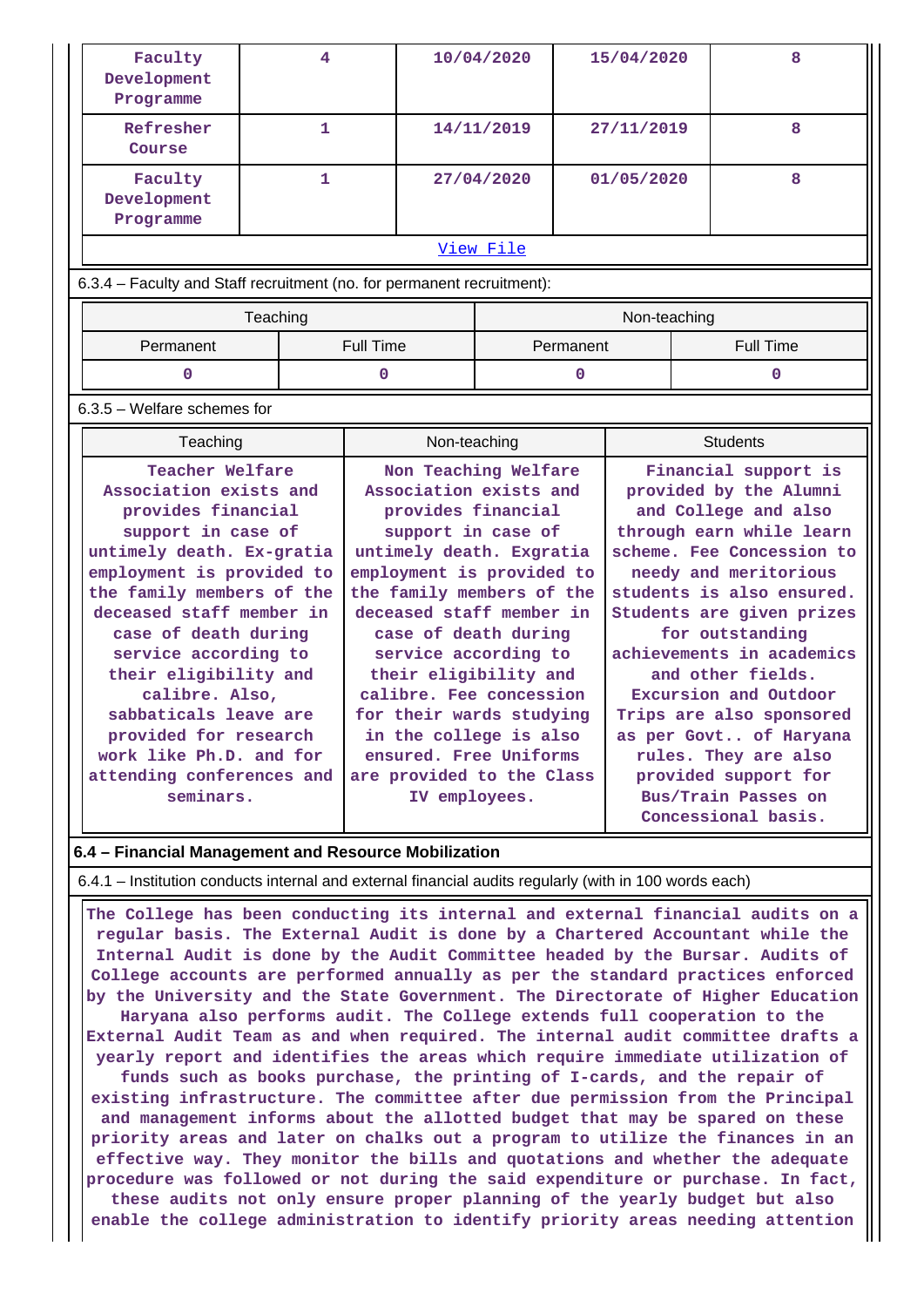|                                                                                                                                                                                                                                                                                                                                                                                                                                                              |                                        | for advancement and up-gradation. |                               |                                                                                                                                                         |                                         |  |  |  |  |  |
|--------------------------------------------------------------------------------------------------------------------------------------------------------------------------------------------------------------------------------------------------------------------------------------------------------------------------------------------------------------------------------------------------------------------------------------------------------------|----------------------------------------|-----------------------------------|-------------------------------|---------------------------------------------------------------------------------------------------------------------------------------------------------|-----------------------------------------|--|--|--|--|--|
| 6.4.2 - Funds / Grants received from management, non-government bodies, individuals, philanthropies during the<br>year(not covered in Criterion III)                                                                                                                                                                                                                                                                                                         |                                        |                                   |                               |                                                                                                                                                         |                                         |  |  |  |  |  |
| Name of the non government<br>funding agencies /individuals                                                                                                                                                                                                                                                                                                                                                                                                  |                                        |                                   | Funds/ Grnats received in Rs. |                                                                                                                                                         | Purpose                                 |  |  |  |  |  |
| <b>None</b>                                                                                                                                                                                                                                                                                                                                                                                                                                                  |                                        |                                   | 0                             |                                                                                                                                                         | Not Applicable                          |  |  |  |  |  |
| No file uploaded.                                                                                                                                                                                                                                                                                                                                                                                                                                            |                                        |                                   |                               |                                                                                                                                                         |                                         |  |  |  |  |  |
| 6.4.3 - Total corpus fund generated                                                                                                                                                                                                                                                                                                                                                                                                                          |                                        |                                   |                               |                                                                                                                                                         |                                         |  |  |  |  |  |
| $\mathbf 0$                                                                                                                                                                                                                                                                                                                                                                                                                                                  |                                        |                                   |                               |                                                                                                                                                         |                                         |  |  |  |  |  |
| 6.5 - Internal Quality Assurance System                                                                                                                                                                                                                                                                                                                                                                                                                      |                                        |                                   |                               |                                                                                                                                                         |                                         |  |  |  |  |  |
| 6.5.1 – Whether Academic and Administrative Audit (AAA) has been done?                                                                                                                                                                                                                                                                                                                                                                                       |                                        |                                   |                               |                                                                                                                                                         |                                         |  |  |  |  |  |
| <b>Audit Type</b>                                                                                                                                                                                                                                                                                                                                                                                                                                            |                                        | External                          |                               | Internal                                                                                                                                                |                                         |  |  |  |  |  |
|                                                                                                                                                                                                                                                                                                                                                                                                                                                              | Yes/No                                 |                                   | Agency                        | Yes/No                                                                                                                                                  | Authority                               |  |  |  |  |  |
| Academic                                                                                                                                                                                                                                                                                                                                                                                                                                                     | <b>No</b>                              |                                   | <b>Not</b><br>Applicable      | Yes                                                                                                                                                     | <b>IQAC</b>                             |  |  |  |  |  |
| Administrative                                                                                                                                                                                                                                                                                                                                                                                                                                               | <b>No</b>                              |                                   | <b>Not</b><br>Applicable      | Yes                                                                                                                                                     | Advisory<br>Committee of<br>the College |  |  |  |  |  |
| 6.5.2 - Activities and support from the Parent - Teacher Association (at least three)                                                                                                                                                                                                                                                                                                                                                                        |                                        |                                   |                               |                                                                                                                                                         |                                         |  |  |  |  |  |
| 6.5.3 – Development programmes for support staff (at least three)                                                                                                                                                                                                                                                                                                                                                                                            |                                        |                                   |                               | distribution of grocery items to the needy, distribution of masks and<br>sanitizers during the lockdown, and the organization of blood camps.           |                                         |  |  |  |  |  |
|                                                                                                                                                                                                                                                                                                                                                                                                                                                              |                                        |                                   |                               | ICT training on campus, Yoga and meditation camps for holistic and overall well<br>being of the staff, Awareness drives for the prevention of Covid 19, |                                         |  |  |  |  |  |
| 6.5.4 – Post Accreditation initiative(s) (mention at least three)                                                                                                                                                                                                                                                                                                                                                                                            |                                        |                                   |                               |                                                                                                                                                         |                                         |  |  |  |  |  |
| Teachers were motivated to pursue research, ICT training for teaching and non-<br>teaching staff, Enhancement of library services through subscription to e-<br>learning resources. All the departments were asked to follow the activity<br>calendar and to prepare for the upcoming NAAC inspection, Organized a National<br>Seminar on 'Indus-Saraswati Civilization and Heritage of Haryana' sponsored by<br>DGHE, Haryana on 18-01-2020 and 19-01-2020. |                                        |                                   |                               |                                                                                                                                                         |                                         |  |  |  |  |  |
| 6.5.5 - Internal Quality Assurance System Details                                                                                                                                                                                                                                                                                                                                                                                                            |                                        |                                   |                               |                                                                                                                                                         |                                         |  |  |  |  |  |
|                                                                                                                                                                                                                                                                                                                                                                                                                                                              | a) Submission of Data for AISHE portal |                                   |                               | Yes                                                                                                                                                     |                                         |  |  |  |  |  |
|                                                                                                                                                                                                                                                                                                                                                                                                                                                              | b) Participation in NIRF               |                                   |                               | <b>No</b>                                                                                                                                               |                                         |  |  |  |  |  |
|                                                                                                                                                                                                                                                                                                                                                                                                                                                              | c)ISO certification                    |                                   |                               | <b>No</b>                                                                                                                                               |                                         |  |  |  |  |  |
|                                                                                                                                                                                                                                                                                                                                                                                                                                                              | d)NBA or any other quality audit       |                                   |                               | <b>No</b>                                                                                                                                               |                                         |  |  |  |  |  |
| 6.5.6 - Number of Quality Initiatives undertaken during the year                                                                                                                                                                                                                                                                                                                                                                                             |                                        |                                   |                               |                                                                                                                                                         |                                         |  |  |  |  |  |
| Year                                                                                                                                                                                                                                                                                                                                                                                                                                                         | Name of quality<br>initiative by IQAC  | Date of<br>conducting IQAC        | <b>Duration From</b>          | <b>Duration To</b>                                                                                                                                      | Number of<br>participants               |  |  |  |  |  |
| 2020                                                                                                                                                                                                                                                                                                                                                                                                                                                         | Organized                              | 18/01/2020                        | 18/01/2020                    | 19/01/2020                                                                                                                                              | 157                                     |  |  |  |  |  |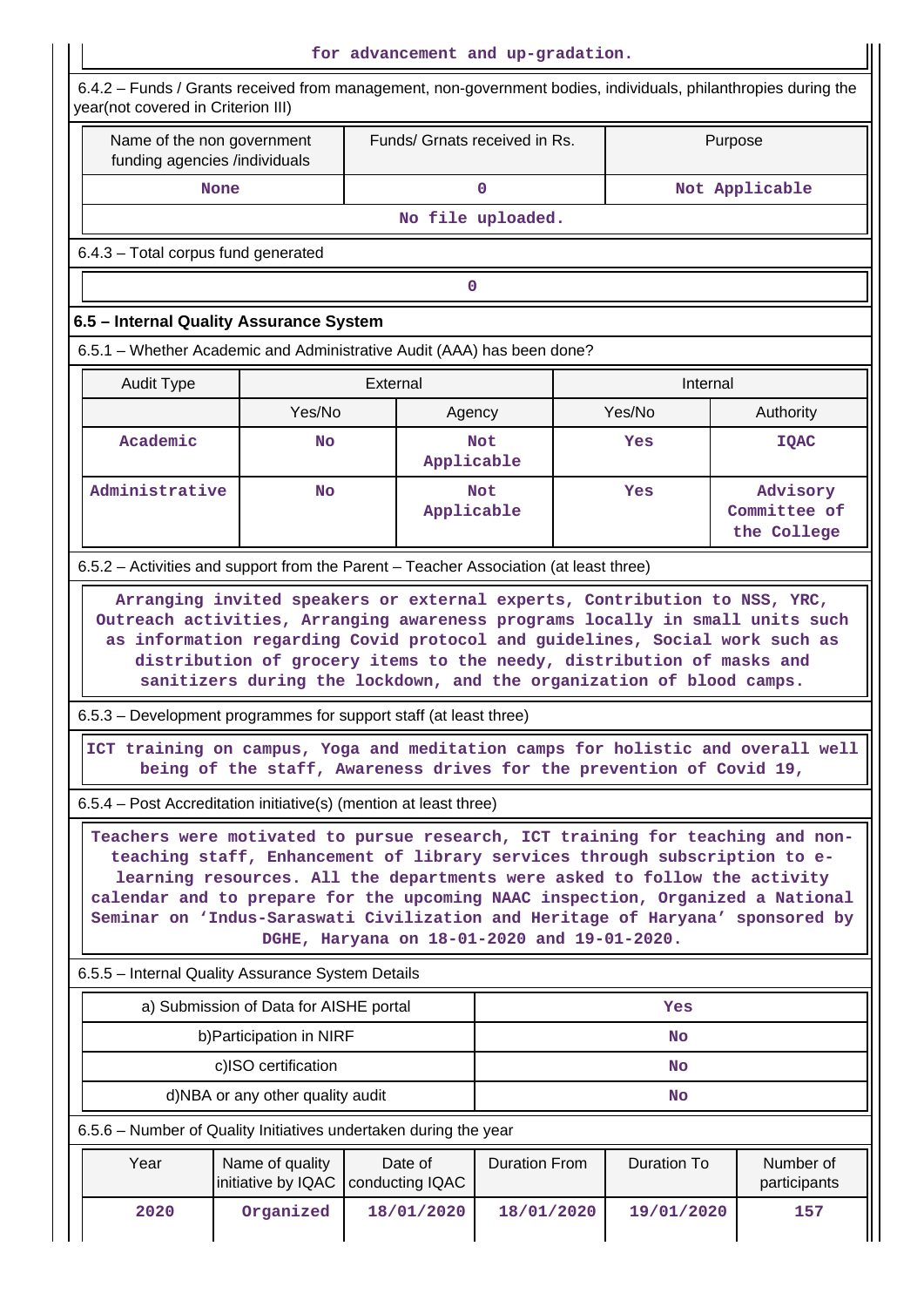|                                                                                                                          | National<br>seminar on '<br>Indus-<br>Saraswati<br>Civilization<br>and Heritage<br>of Haryana'                                            |            |            |            |     |
|--------------------------------------------------------------------------------------------------------------------------|-------------------------------------------------------------------------------------------------------------------------------------------|------------|------------|------------|-----|
| 2019                                                                                                                     | <b>Awareness</b><br>to minimize<br>use of<br>Plastic<br>during one<br>week<br>celebration<br>of 150th<br>birthday of<br>Mahatma<br>Gandhi | 02/10/2019 | 02/10/2019 | 08/10/2019 | 175 |
| 2020                                                                                                                     | Orientation<br>programme on<br>e-learning<br>resources to<br>create<br>awareness<br>about<br>digital<br>learning                          | 06/03/2020 | 06/03/2020 | 07/03/2020 | 200 |
| 2020                                                                                                                     | Internatio<br>nal yoga day<br>celebrations<br>in collabora<br>tion with<br>NSS with<br>theme Har<br>ghar Yoga                             | 21/06/2020 | 21/06/2020 | 24/06/2020 | 145 |
| 2019                                                                                                                     | National<br>Nai Talim<br>seven days<br>camp in coll<br>aboration<br>with YRC of<br>the College                                            | 02/10/2019 | 02/10/2019 | 08/10/2019 | 200 |
| 2020                                                                                                                     | Organizing<br>awareness<br>drives<br>during<br><b>lockdown</b><br>over<br>telephonic<br>calls                                             | 10/04/2020 | 10/04/2020 | 31/05/2020 | 100 |
|                                                                                                                          |                                                                                                                                           |            | View File  |            |     |
| <b>CRITERION VII - INSTITUTIONAL VALUES AND BEST PRACTICES</b><br>7.1 - Institutional Values and Social Responsibilities |                                                                                                                                           |            |            |            |     |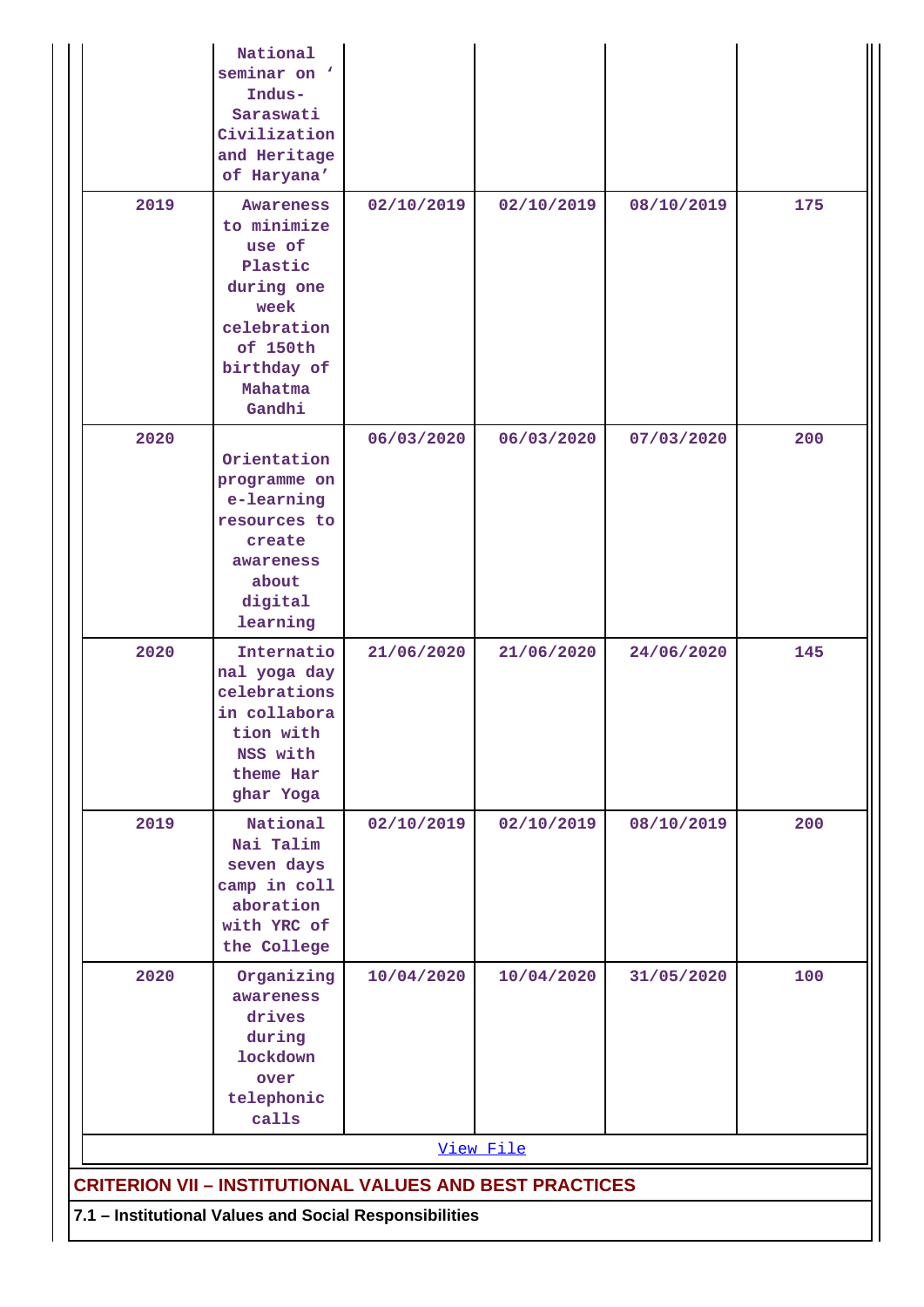| 7.1.1 – Gender Equity (Number of gender equity promotion programmes organized by the institution during the<br>year)                      |             |            |                        |      |  |
|-------------------------------------------------------------------------------------------------------------------------------------------|-------------|------------|------------------------|------|--|
| Title of the<br>programme                                                                                                                 | Period from | Period To  | Number of Participants |      |  |
|                                                                                                                                           |             |            | Female                 | Male |  |
| Workshop on<br>Women Security<br>and Self<br>Defense                                                                                      | 27/09/2019  | 27/09/2019 | 62                     | 55   |  |
| Lecture<br>delivered on<br>Women<br>Empowerment on<br>Day 3 of<br>National Nai<br>Talim Seven<br>Days Camp                                | 04/10/2019  | 04/10/2019 | 57                     | 30   |  |
| Rally on Beti<br>Bachao, Beti<br>Padhao, Gender<br>discrimination,<br>Female<br>Foeticide,<br>Child Marriage                              | 21/01/2020  | 21/01/2020 | 55                     | 70   |  |
| Door to door<br>Survey in<br>Village Garhi<br>Bohar on<br>finding<br>literate girl<br>child in<br>village and<br>studies of girl<br>child | 21/01/2020  | 21/01/2020 | 55                     | 70   |  |
| Special<br>lecture on<br>Generational<br>Equality                                                                                         | 07/03/2020  | 07/03/2020 | 48                     | 62   |  |

7.1.2 – Environmental Consciousness and Sustainability/Alternate Energy initiatives such as:

Percentage of power requirement of the University met by the renewable energy sources

**The college is striving hard to maintain an eco-friendly, clean, and green campus with proper segregation and disposal of waste. The college campus is strictly a no-smoking zone. The use of plastic bottles, glasses, cups, etc. is strictly banned on the college campus. Lectures, campaigns, and rallies are being conducted from time to time to aware of non-degradable substances such as plastic. Every nook and corner of the campus has been provided with dustbins for the disposal of waste material. Waste generated on college campuses and hostels is managed by the Municipal corporation, Rohtak. College is making efforts to reduce paper use by circulating notices on digital platforms like WhatsApp, email, and other social media platforms. The college has installed a 50 KW rooftop solar system as part of a renewable energy source to meet its energy requirements, which generate around 55000 units per year depending upon weather conditions throughout the year. So the percentage of power requirement**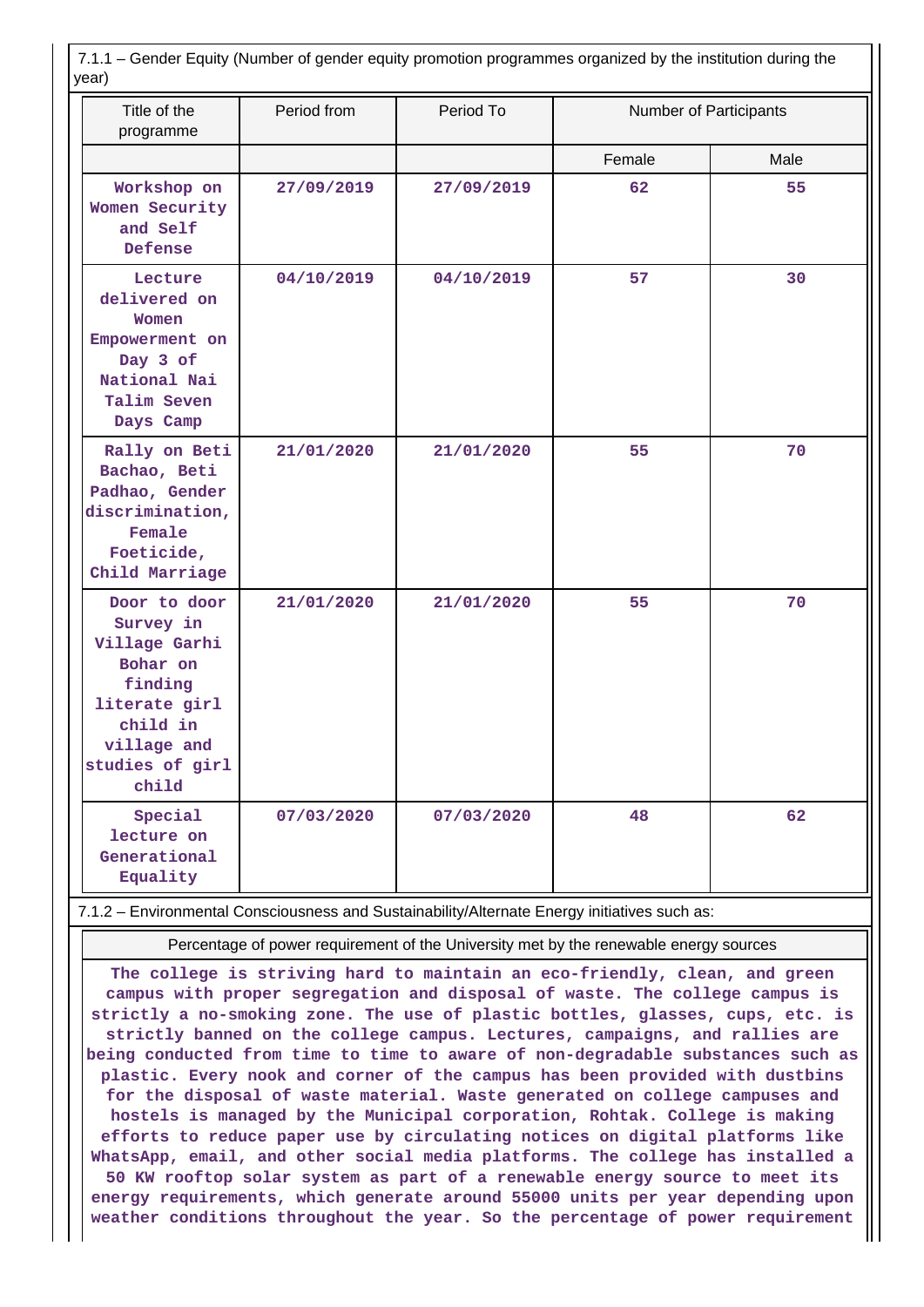#### **met by the renewable energy source is around 35 . College is also making efforts to conserve energy by replacing most of the lighting bulbs with LED bulbs.**

| 7.1.3 - Differently abled (Divyangjan) friendliness |                                                                   |                                                                                                            |                                                                                                        |           |                 |                         |           |                                                       |                                                                                                                 |                                                            |  |  |
|-----------------------------------------------------|-------------------------------------------------------------------|------------------------------------------------------------------------------------------------------------|--------------------------------------------------------------------------------------------------------|-----------|-----------------|-------------------------|-----------|-------------------------------------------------------|-----------------------------------------------------------------------------------------------------------------|------------------------------------------------------------|--|--|
| Item facilities                                     |                                                                   |                                                                                                            | Yes/No                                                                                                 |           |                 | Number of beneficiaries |           |                                                       |                                                                                                                 |                                                            |  |  |
|                                                     | Physical facilities                                               |                                                                                                            |                                                                                                        | Yes       |                 |                         |           | $\mathbf{1}$                                          |                                                                                                                 |                                                            |  |  |
|                                                     | Provision for lift                                                |                                                                                                            |                                                                                                        |           |                 | <b>No</b>               |           | $\mathbf 0$                                           |                                                                                                                 |                                                            |  |  |
|                                                     |                                                                   | Ramp/Rails                                                                                                 |                                                                                                        |           |                 | No                      |           | $\mathbf 0$                                           |                                                                                                                 |                                                            |  |  |
|                                                     |                                                                   | <b>Braille</b><br>Software/facilities                                                                      |                                                                                                        | <b>No</b> |                 |                         |           | $\mathbf 0$                                           |                                                                                                                 |                                                            |  |  |
|                                                     |                                                                   | Rest Rooms                                                                                                 |                                                                                                        | No        |                 |                         |           |                                                       | $\mathbf{1}$                                                                                                    |                                                            |  |  |
|                                                     |                                                                   | Scribes for examination                                                                                    |                                                                                                        | Yes       |                 |                         |           | $\mathbf 0$                                           |                                                                                                                 |                                                            |  |  |
|                                                     | Special skill<br>development for<br>differently abled<br>students |                                                                                                            |                                                                                                        | <b>No</b> |                 |                         |           | $\mathbf 0$                                           |                                                                                                                 |                                                            |  |  |
|                                                     | Any other similar<br>facility                                     |                                                                                                            |                                                                                                        | <b>No</b> |                 |                         | $\pmb{0}$ |                                                       |                                                                                                                 |                                                            |  |  |
|                                                     | 7.1.4 - Inclusion and Situatedness                                |                                                                                                            |                                                                                                        |           |                 |                         |           |                                                       |                                                                                                                 |                                                            |  |  |
|                                                     | Year<br>2019                                                      | Number of<br>initiatives to<br>address<br>locational<br>advantages<br>and disadva<br>ntages<br><b>Nill</b> | Number of<br>initiatives<br>taken to<br>engage with<br>and<br>contribute to<br>local<br>community<br>1 |           | Date<br>29/09/2 | Duration<br>5           |           | Name of<br>initiative<br>Systema                      | <b>Issues</b><br>addressed                                                                                      | Number of<br>participating<br>students<br>and staff<br>115 |  |  |
|                                                     |                                                                   |                                                                                                            |                                                                                                        |           | 019             |                         |           | tic<br>Voters<br>and<br>Electoral<br>Rally<br>(SVEEP) | Creating<br>awareness<br>Education about imp<br>ortance<br>of<br>casting<br>the vote                            |                                                            |  |  |
|                                                     | 2019                                                              | <b>Nill</b>                                                                                                | $\mathbf{1}$                                                                                           |           | 06/10/2<br>019  | 8                       |           | National<br><b>Awareness</b><br>Camp                  | <b>Interac</b><br>tion with<br>Nai Talim villagers<br>about<br>clay<br>pottery<br>as vocati<br>onal<br>guidance | 38                                                         |  |  |
|                                                     | 2020                                                              | Nill                                                                                                       | $\mathbf{1}$                                                                                           |           | 16/04/2<br>020  | $\overline{5}$          |           | Display<br>of<br>banners<br>about<br>Covid 19         | Creating<br>awareness<br>to spread to combat<br>awareness spread of<br>pandemic                                 | 40                                                         |  |  |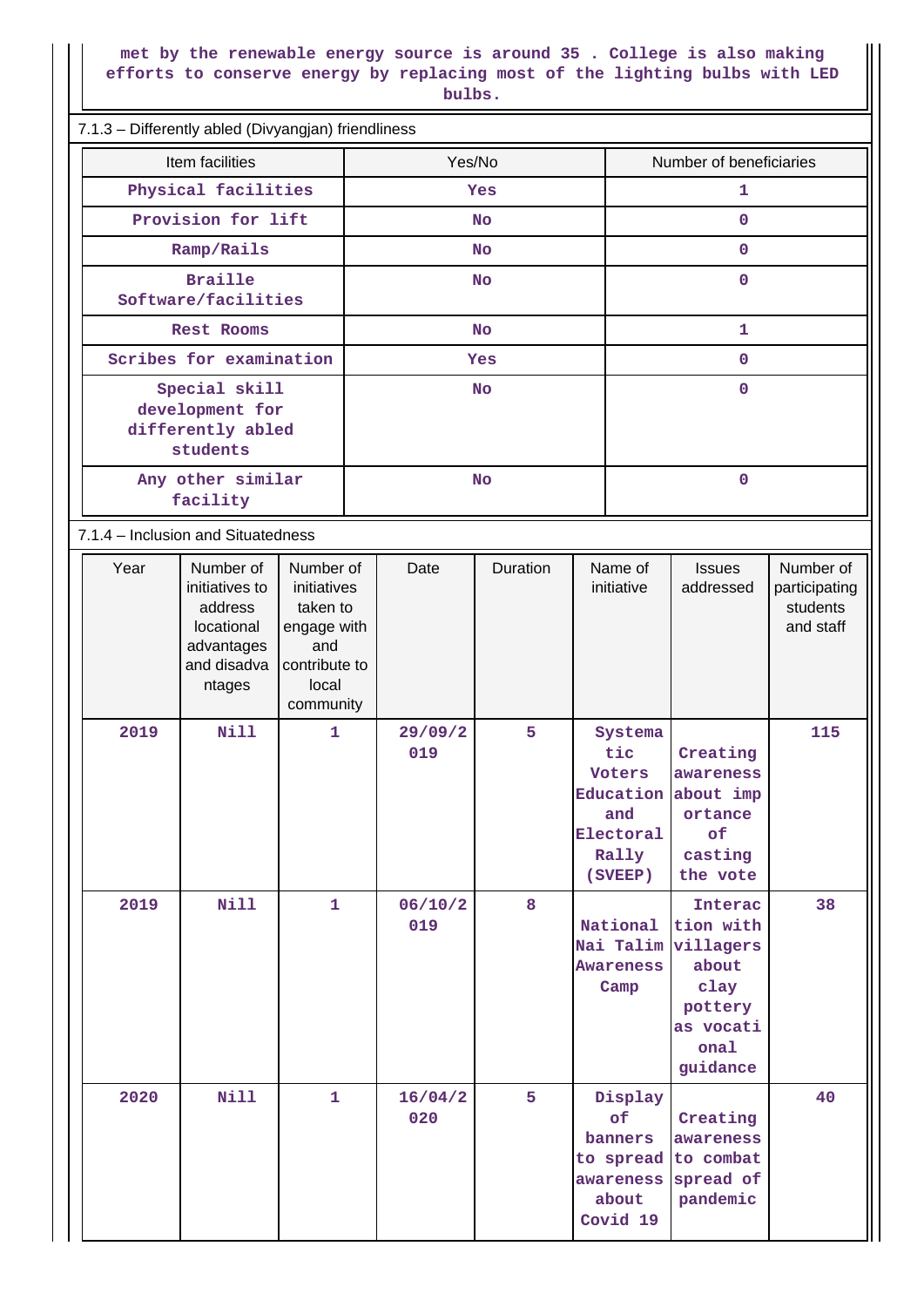| 2020    | <b>Nill</b>         | $\mathbf{1}$ |                     | 27/01/2<br>020 | 5                 |  | Cleanli<br>ness and<br>Environmn<br>et Protec<br>tion<br>Rally at<br>Village<br>Garhi<br><b>Bohar</b>                                                                                                                                                                                                                                                                                                                                                                                                                                                                                                                                                                                                      | Creating<br>awareness<br>about env<br>ironment<br>conservat<br>ion                                | 105 |
|---------|---------------------|--------------|---------------------|----------------|-------------------|--|------------------------------------------------------------------------------------------------------------------------------------------------------------------------------------------------------------------------------------------------------------------------------------------------------------------------------------------------------------------------------------------------------------------------------------------------------------------------------------------------------------------------------------------------------------------------------------------------------------------------------------------------------------------------------------------------------------|---------------------------------------------------------------------------------------------------|-----|
| 2020    | <b>Nill</b>         | 1            |                     | 19/03/2<br>020 | 5                 |  | Prevent<br>ion of<br>COvid                                                                                                                                                                                                                                                                                                                                                                                                                                                                                                                                                                                                                                                                                 | Distrib<br>ution of<br>mask and<br>hand sani<br>tizers                                            | 10  |
| 2020    | <b>Nill</b>         | 1            |                     | 31/05/2<br>020 | 5                 |  | Rural<br>health<br>camp                                                                                                                                                                                                                                                                                                                                                                                                                                                                                                                                                                                                                                                                                    | Routine<br>health ex<br>amination<br>of<br>villagers<br>of Roorki<br>village                      | 15  |
|         |                     |              |                     |                | No file uploaded. |  |                                                                                                                                                                                                                                                                                                                                                                                                                                                                                                                                                                                                                                                                                                            | 7.1.5 - Human Values and Professional Ethics Code of conduct (handbooks) for various stakeholders |     |
|         | <b>Title</b>        |              | Date of publication |                |                   |  | Follow up(max 100 words)                                                                                                                                                                                                                                                                                                                                                                                                                                                                                                                                                                                                                                                                                   |                                                                                                   |     |
|         | Handbook of code of |              | 16/07/2019          |                |                   |  |                                                                                                                                                                                                                                                                                                                                                                                                                                                                                                                                                                                                                                                                                                            |                                                                                                   |     |
| conduct |                     |              |                     |                |                   |  | The institution<br>anticipates from the<br>students to follow a<br>professional and<br>practical approach to<br>their studies. They<br>should remain goal<br>oriented by following the<br>specified code of<br>conduct. The Principal<br>and mentors/teachers<br>convey this code of<br>conduct to the students<br>and it is also displayed<br>on the notice board.<br>Various committees<br>zealously work to ensure<br>the bonafide behaviour of<br>the students. It is<br>ensured by IQAC that all<br>the stakeholders should<br>follow the ethical and<br>social values defined in<br>the code of conduct.<br>Teachers are also<br>supposed to follow the<br>code of conduct for the<br>welfare of the |                                                                                                   |     |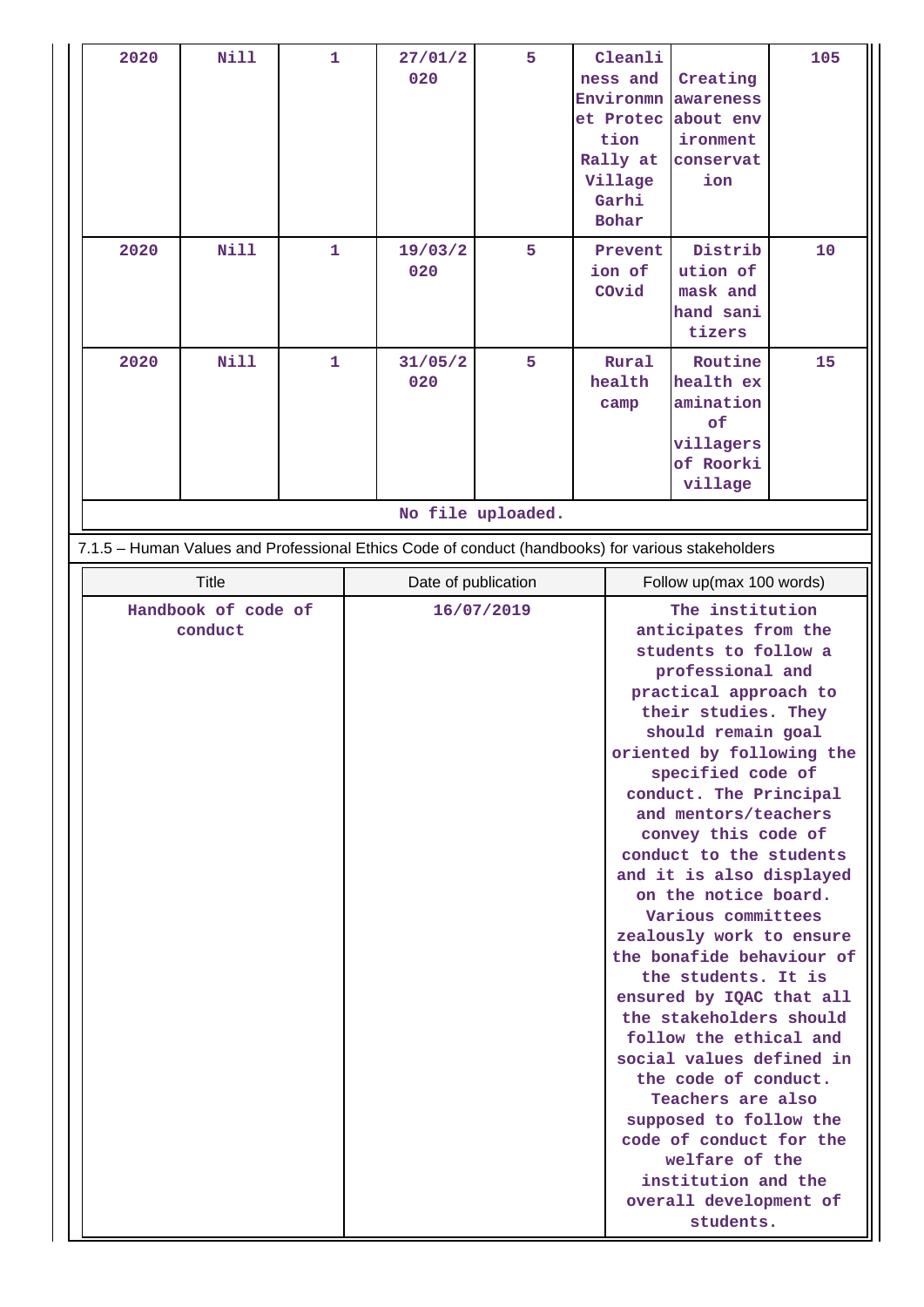| 7.1.6 - Activities conducted for promotion of universal Values and Ethics |                      |                        |     |  |  |  |  |  |  |
|---------------------------------------------------------------------------|----------------------|------------------------|-----|--|--|--|--|--|--|
| Activity                                                                  | <b>Duration From</b> | Number of participants |     |  |  |  |  |  |  |
| Awareness drive<br>during Covid<br><b>lockdown</b>                        | 10/04/2020           | 31/05/2020             | 100 |  |  |  |  |  |  |
| Independence day<br>celebrations                                          | 15/08/2019           | 15/08/2019             | 50  |  |  |  |  |  |  |
| World Aids Day                                                            | 01/12/2019           | 01/12/2019             | 50  |  |  |  |  |  |  |
| Inaugural session<br>with Hawan                                           | 01/08/2019           | 01/08/2019             | 250 |  |  |  |  |  |  |
| Worlds day<br>remembrance of road<br>traffic victims                      | 15/11/2019           | 15/11/2019             | 78  |  |  |  |  |  |  |
| Lecture on<br>Depression and<br>resultant problems<br>in Youth            | 02/03/2020           | 02/03/2020             | 115 |  |  |  |  |  |  |
| Tree plantation<br>drives on Worlds<br>Environment Day                    | 05/06/2020           | 05/06/2020             | 10  |  |  |  |  |  |  |
| One Day camp on<br>Road Safety and<br>Traffic Rules                       | 03/09/2019           | 03/09/2019             | 350 |  |  |  |  |  |  |
| <b>Blood Donation</b><br>Camp                                             | 13/09/2019           | 13/09/2019             | 86  |  |  |  |  |  |  |
| Campaign again<br>use of plastic                                          | 17/09/2019           | 17/09/2019             | 300 |  |  |  |  |  |  |
| View File                                                                 |                      |                        |     |  |  |  |  |  |  |

7.1.7 – Initiatives taken by the institution to make the campus eco-friendly (at least five)

 **The college has taken many initiatives to preserve the environment and make the campus eco-friendly. Some of the few mentioned steps are: 1. Focus on plasticfree campus 2. Using digital mode for college notices and others thus reducing the use of paper 3. Regular Tree Plantation Drives to make campus Green 4. Awareness programs and rallies on Environmental Consciousness 5. Addition of LED lights to save power and installation of rooftop solar panels to enhance dependency on renewable energy**

### **7.2 – Best Practices**

7.2.1 – Describe at least two institutional best practices

 **The college has been working since 1944 in the field of education for rural people. It has carved out a respectable place among the institutions of north India. Specifically, best practices out of the many activities that are carried by the college for the realization of its mission and vision are very difficult to choose. However, women empowerment and raising general awareness about significant issues are the two activities of which we can be proud. (A) Women empowerment is being emphasized with the following objectives in mind and spirit: 1. To provide the girl students with multidimensional quality education so that they become educated, self-confident, and economically self-dependent 2. To make them aware of various welfare schemes of the government to improve their standard of living 3. To enhance the understanding of girl students and**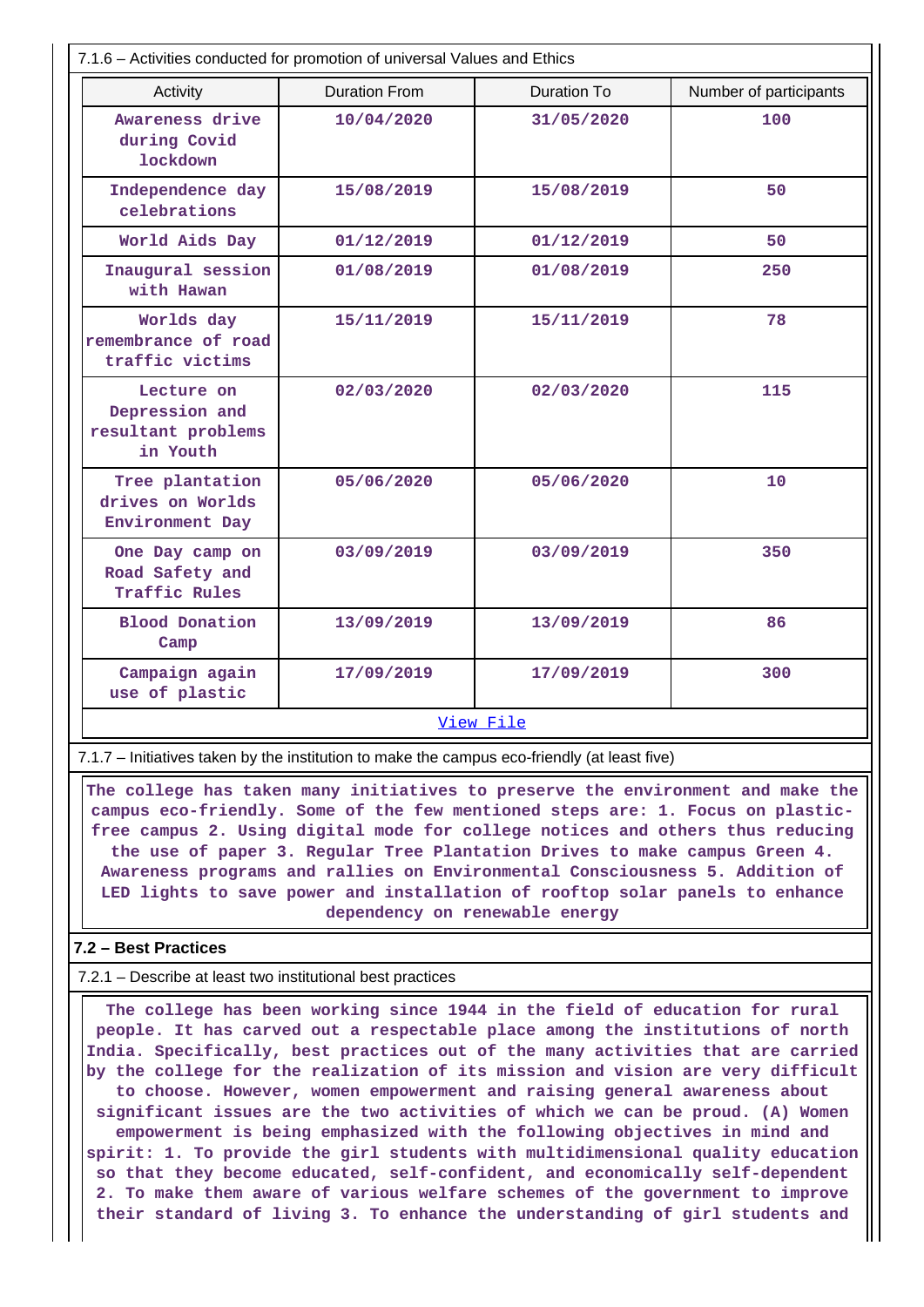**staff about societal issues related to women 4. To make aware and sensitize them about their rights and other social issues to create social equality Context: Women's empowerment-a fundamental human right is a key to achieving a prosperous and peaceful society. Haryana is a patriarchal society, where women still are not fully acknowledged or given their due place socially so it becomes very important to educate and empower the girl students and make them aware of their rights. The main focus of this practice is to make them explore their full potential in academics, to educate them to pursue meaningful work, and to make them lead a fulfilled, productive and contented life. Practices: To ensure the holistic development of the girl students, the college undertakes a variety of activities throughout the year. Workshops, seminars, and online lectures are conducted from time to time through the women's cell, NSS, and YRC of the institution. In addition, during YRC and NSS camps, awareness drives on 'Beti Bachao Beti Padhao', Gender discrimination, Female Foeticide, and Child Marriage are conducted to enlighten people about how women and their education can contribute to family and society. Lectures are also organized on various womens issues like gender equality, and women empowerment girl students are allowed to interact with external experts like doctors and eminent social workers to develop their attitude and social intelligence. A workshop on womens security and self-defense was also conducted by a team of YRC. The college has a womens cell, anti-sexual harassment committee, girls' grievance cell, legal literacy cell, and girls' common room management committee to listen to the girl students and solve their problems or grievances. Their security is ensured in the hostel through CCTVs. Also, lady supervisors in the hostels remain available 24×7. Financial help is also being provided to the needy and meritorious girl students through various scholarship schemes. Though there is no open reservation policy for girls at the time of admission, the college strives hard to promote girls' education. Empowerment and education make girl students realize their full potential, enhance their self-esteem, and make them capable of availing employment opportunities. For instance: a large number of teaching and non-teaching staff members are females in our College. An appreciable number of our girl students are pursuing higher education and have secured jobs in diverse fields. Our students have participated in many national and international tournaments and have shown remarkable performances manifesting our testament to women's empowerment. The students of the college also excel in cultural activities. They have won many prizes in various cultural activities at Inter College, Zonal, and Inter-Zonal level youth festivals. Issues of concern: Sometimes we have to put more effort to change the mindset of parents and society toward allowing girls education. Overall the college is determined to empower the girl students for a better society emphasizing gender equality and harmonious co-existence, thus contributing toward national development. (B) Raising General Awareness is being followed for the objectives mentioned below: 1. To enhance the academic and personal growth of the students and the members of the local society 2. To broaden their perception and attitude towards global needs 3. To enhance their social aptitude, intellectual and thinking abilities 4. To make them realize the importance of social, physical, emotional, and mental well-being Context: General awareness and education other than the subject knowledge can bring a lot of difference to human lives and their surroundings. It aims at developing social, mental, and intellectual aspects through formal as well as informal modes of teaching. Classroom teaching and interaction among students/peer groups and/or with teachers/professionals/other people of the society can lay a huge impact on the conscience of the students. In view of the significance of the social, mental and intellectual awareness, the College strives hard to raise general awareness among our students. Proper emphasis is given to sensitizing students, staff, and stakeholders about various issues impacting academic, social, and personal lives. Practices: To realize the objectives mentioned above, the College organizes many camps through its NSS/NCC/YRC/Women**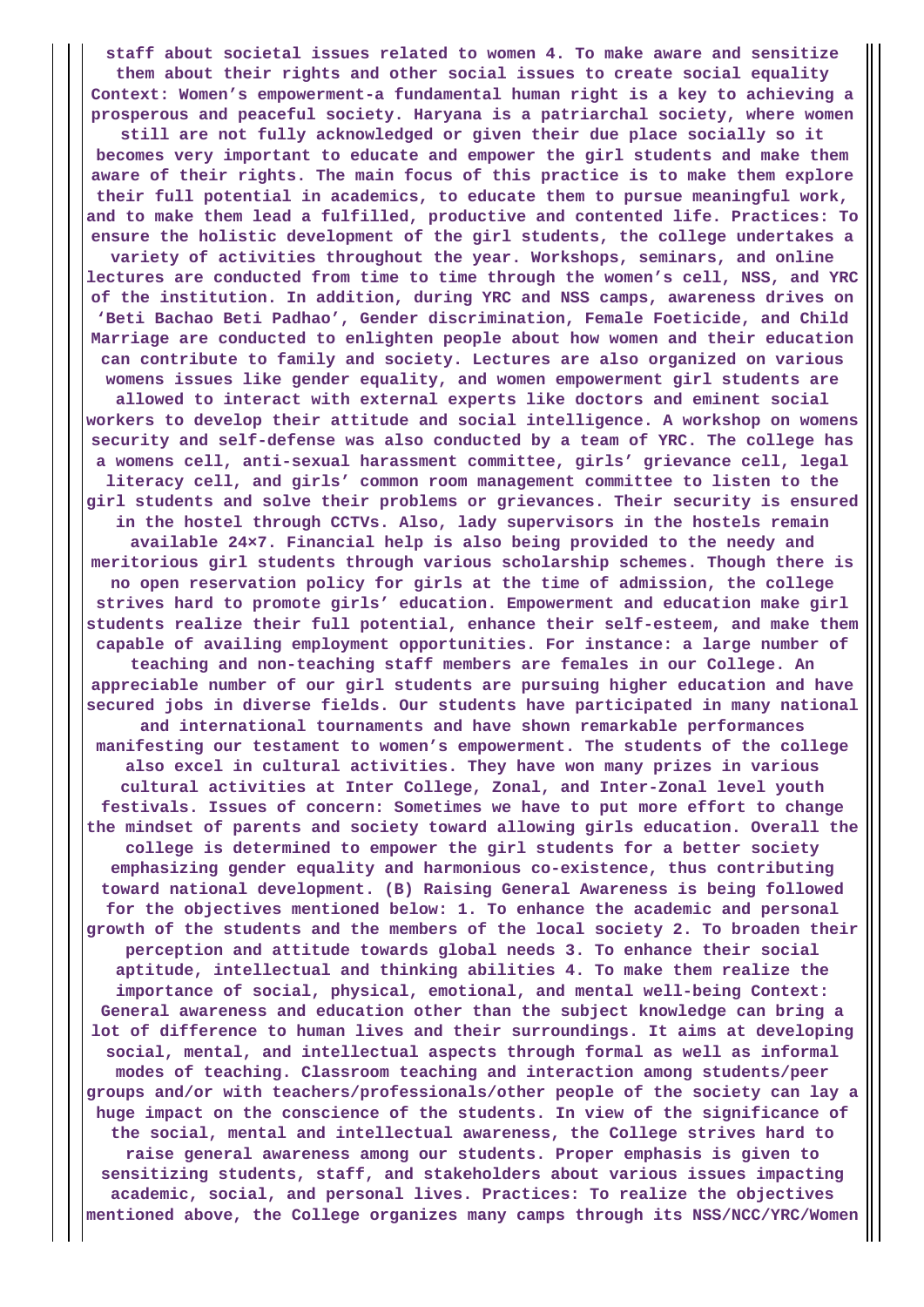**Cell to raise general awareness. For physical and mental health, yoga and meditation camps are organized. In fact, lectures by eminent professionals are organized from time to time throughout the academic session for the students. Routine health camps focussing on personal hygiene are also organized. Experts such as psychologists, psychiatrists, gynecologists, and senior professors are invited to interact with students, solve their queries and develop their sense of perception. Covid -19 pandemic has clearly manifested the importance of being healthy the College in such crucial times conducted many programs online to boost the morale of the students and motivate them to contribute to society through social work. NSS and YRC units of the College started the "Har Ghar Yoga" campaign to spread awareness about the importance of fitness among students as well as the people of society. Blood donation camps are also organized to raise awareness about the benefits of regular blood donation. While to ensure awareness of social issues, YRC, Women Cell, and NSS organize many competitions including poster making, slogan writing, Nukkad Natak, video recordings, etc. SVEEP (Systematic Voters Education and Electoral participation) Campaign was also initiated through rallies, Nukkad Natak, and other competitions. Invited talks on social issues such as gender sensitization, environment conservation, education for all, and women empowerment are also arranged regularly. Challenges/Problems: Social evils or malpractices that are deep-rooted require constant efforts by the teachers, parents, and society members so that enough awareness is raised in the minds of the students that they themselves perceive judiciously, analyze critically, and find a solution in a righteous and earnest manner. Though the Covid-19 pandemic hampered the conduction of various kinds of door-to-door activities during lockdown but on the other hand, it made us realize the importance of being socially, mentally, and intellectually aware. Learning and understanding the common and social needs makes students enough compassionate, humble, and conscious of living useful and contented life the institution intends to contribute to society in this manner by following such practices.**

 Upload details of two best practices successfully implemented by the institution as per NAAC format in your institution website, provide the link

<http://www.jatcollegerohtak.ac.in>

#### **7.3 – Institutional Distinctiveness**

 7.3.1 – Provide the details of the performance of the institution in one area distinctive to its vision, priority and thrust in not more than 500 words

 **All India Jat Heroes Memorial College is a co-educational institute established in the year 1944 and possesses a rich history of achievements in areas of academics, cultural and other extension activities. However, one area that is distinctive to its vision and thrust is undoubted 'sports'. Sport can be a strong medium for bringing equity to all the disadvantaged groups in our society. It is a powerful tool of social change and innovation, enhances physical and mental health through better fitness, and boosts skills, selfesteem, and confidence. In view, the College since its inception has laid emphasis on sports and its players too, through their remarkable performances, brought laurels to the college. The College has a large number of young, strong, stout, and physically well-built youth from rural areas that have exemplary endurance for hard work. Sports acts as a drive for them to explore and showcase their tremendous potential and capabilities through training. In addition, physical fitness achieved through sports can also be helpful for securing jobs in the defense forces. The infrastructure for excellence in sports in the college includes a well-maintained cricket ground, volleyball court, hockey ground, drop roll ball ground, Korfball ground, netball ground, handball ground, athletic track, wrestling hall, basketball court, and 10m shooting range. The college also has a gymnasium fully equipped for**